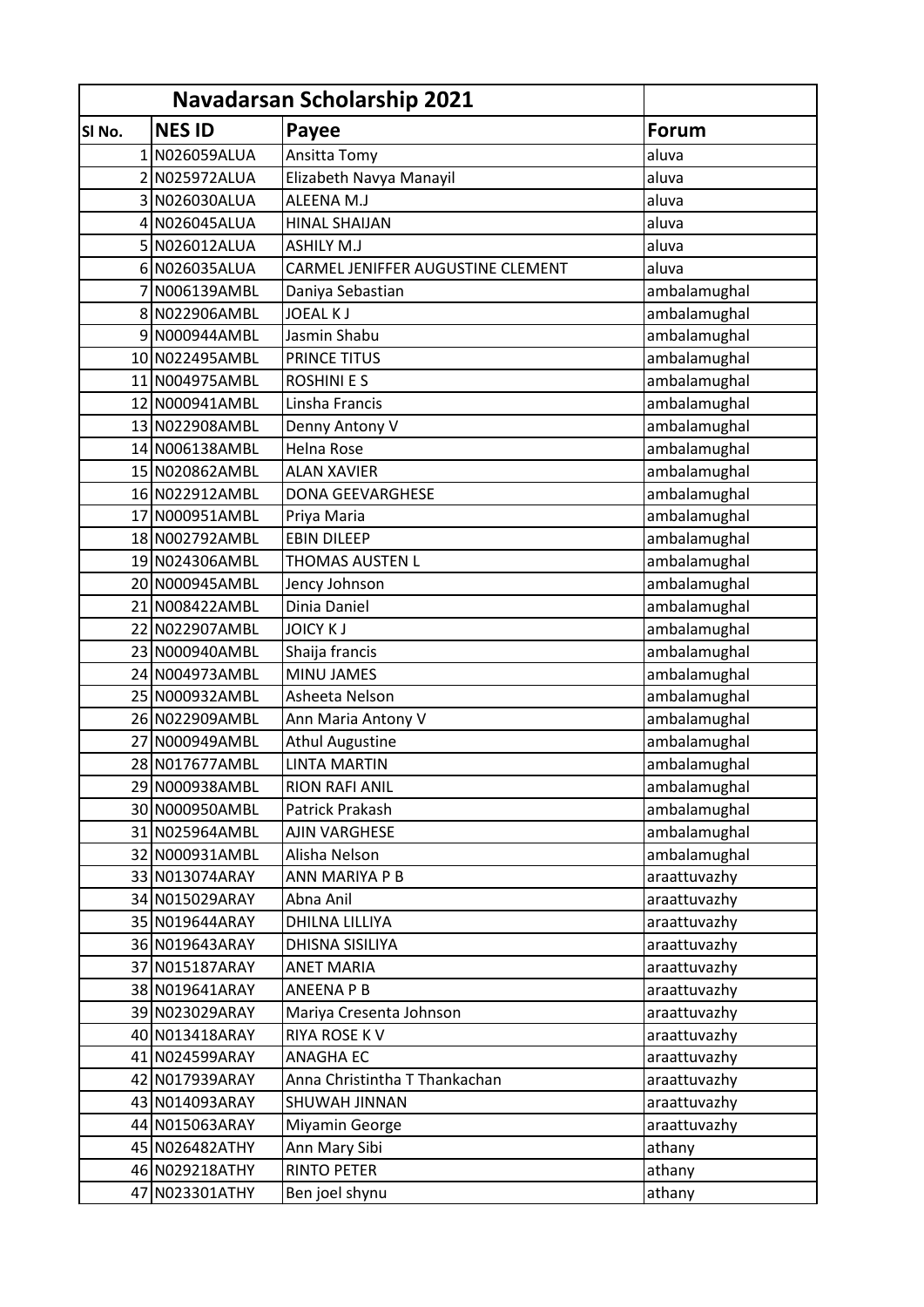| 48 N021412BOLY  | Aleena NA                  | bolghatty |
|-----------------|----------------------------|-----------|
| 49 N023836BOLY  | ALEENA K HENTRY            | bolghatty |
| 50 N031548BOLY  | Diya Raju                  | bolghatty |
| 51 N027587BOLY  | <b>SUSAN SANDRA JOSEPH</b> | bolghatty |
| 52 N026912BOLY  | <b>AAKASH A.S</b>          | bolghatty |
| 53 N023199BOLY  | JENITTA MARY D'SOUZA       | bolghatty |
| 54 N028468BOLY  | Albin Joel Paiva           | bolghatty |
| 55 N020890BOLY  | DANIA DOMINIC              | bolghatty |
| 56 N029556BOLY  | SANDRIYA SARA T.J          | bolghatty |
| 57 N030306BOLY  | Aleena Mary Dcouth         | bolghatty |
| 58 N031097BOLY  | Sona treesa cp             | bolghatty |
| 59 N023200BOLY  | JOVITTA MURIEL D'SOUZA     | bolghatty |
| 60 N003927BOLY  | Nimisha clement            | bolghatty |
| 61 N004754BOLY  | Sandesh Biju               | bolghatty |
| 62 N031621BOLY  | NIBITHA NELSON             | bolghatty |
| 63 N004853BOLY  | DINI JUDSON D SILVA        | bolghatty |
| 64 N004751BOLY  | Aneeta Tytus               | bolghatty |
| 65 N019529BOLY  | Teena Juliet               | bolghatty |
| 66 N020223BOLY  | Anagha Flory Ivan          | bolghatty |
| 67 N004408BOLY  | <b>SHIYA ANTONY</b>        | bolghatty |
| 68 N028664BOLY  | <b>ALBIN ANTONY</b>        | bolghatty |
| 69 N017957BOLY  | <b>SINOY SEBASTIAN</b>     | bolghatty |
| 70 N032265BOLY  | <b>Vimal Mathew</b>        | bolghatty |
| 71 N014051BOLY  | <b>Billion Rojer KJ</b>    | bolghatty |
| 72 N003910BOLY  | THOMAS TIXON D'SILVA       | bolghatty |
| 73 N023404BOLY  | NIMISHITHA GEORGE          | bolghatty |
| 74 N014052BOLY  | ANN BRINTA KJ              | bolghatty |
| 75 N003462BOLY  | <b>SISIRA ROJAN</b>        | bolghatty |
| 76 N003949BOLY  | SAJJAN JOSEPH              | bolghatty |
| 77 N003911BOLY  | <b>JULIET RIYA</b>         | bolghatty |
| 78 N003425 BOLY | Jeena Elizabeth Semendhy   | bolghatty |
| 79 N024102BOLY  | LIYANTA IZABEL             | bolghatty |
| 80 N027431BOLY  | SOORYA ANTONY              | bolghatty |
| 81 N031549BOLY  | Ronsha Roys Anna           | bolghatty |
| 82 N003940BOLY  | MARY TESSY CORREYA         | bolghatty |
| 83 N031731BOLY  | SHELTON SAJAN THOMAS       | bolghatty |
| 84 N031284BOLY  | <b>BEXY NIXON</b>          | bolghatty |
| 85 N005984BOLY  | <b>Vimal George</b>        | bolghatty |
| 86 N003467BOLY  | CARON XAVIER K E           | bolghatty |
| 87 N004387BOLY  | <b>EMIL KITHON C</b>       | bolghatty |
| 88 N003424BOLY  | ANASWHAR JOSEPH            | bolghatty |
| 89 N011101CATL  | Mary Navya                 | cathedral |
| 90 N011578CATL  | Milin Treasa P E           | cathedral |
| 91 N027319CATL  | SNEHA SANTHOSH             | cathedral |
| 92 N016168PONL  | Jigil M G                  | cathedral |
| 93 N010908CATL  | Anna sithara sabu          | cathedral |
| 94 N010918CATL  | ANN MILA GEORGE            | cathedral |
| 95 N011321CATL  | ROSA MARIA I B             | cathedral |
| 96 N011322CATL  | ANGEL MARIYA I B           | cathedral |
| 97 N010767CATL  | Albert A P                 | cathedral |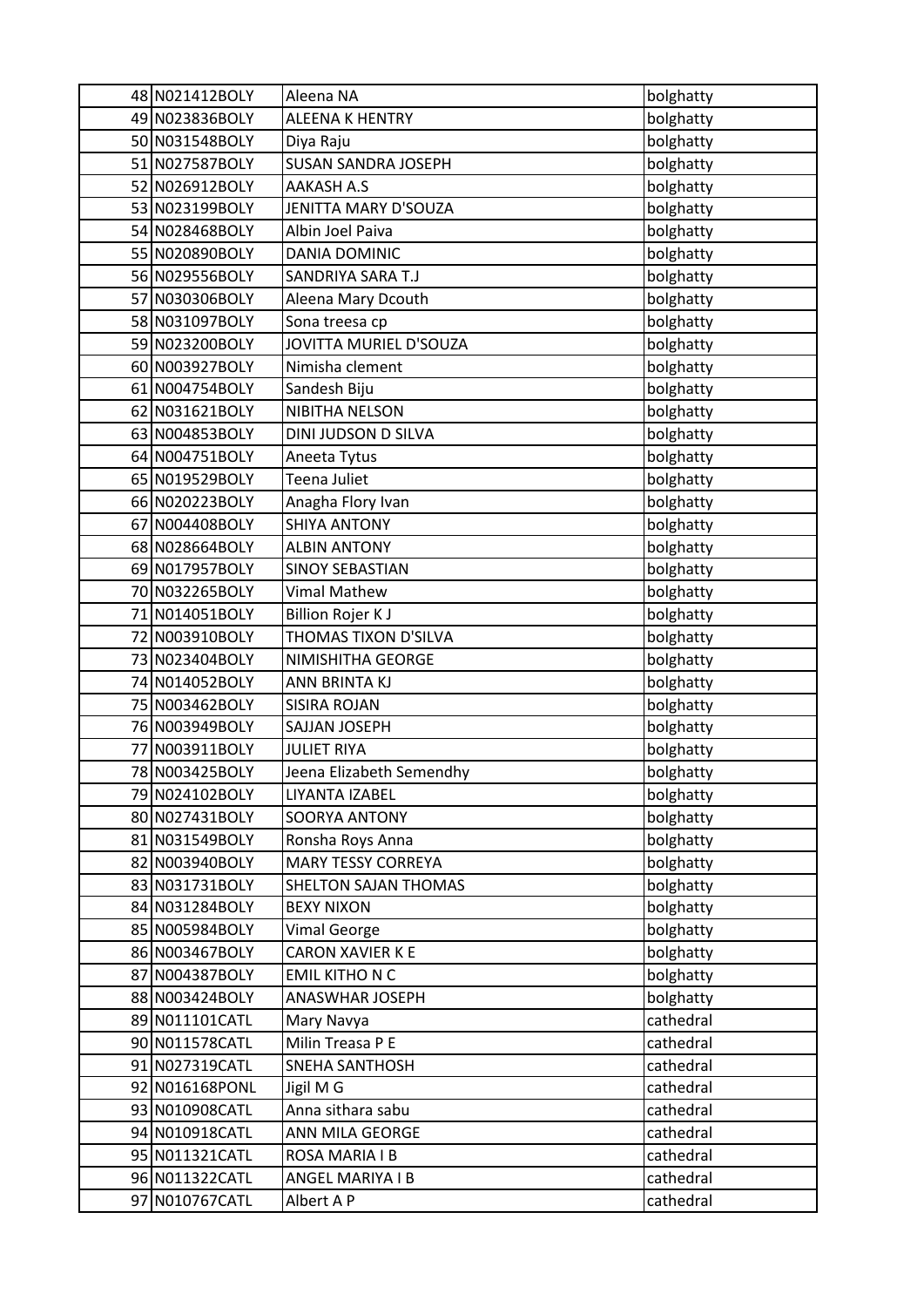| 98 N017762CATL  | LIJOY ANTONY.M.J          | cathedral      |
|-----------------|---------------------------|----------------|
| 99 N010779CATL  | JENET JOSEPH              | cathedral      |
| 100 N025606CATL | Anoy peter T M            | cathedral      |
| 101 N011576CATL | <b>NEHA MARGRET</b>       | cathedral      |
| 102 N010904CATL | <b>ARLIN ANN</b>          | cathedral      |
| 103 N011126CATL | TREASA MERLIN E M         | cathedral      |
| 104 N010766CATL | Angel A P                 | cathedral      |
| 105 N011577CATL | Milna Margret P E         | cathedral      |
| 106 N028786CATL | Ashwin Juby               | cathedral      |
| 107 N017460CATL | <b>MERIN ALBIN</b>        | cathedral      |
| 108 N010759CATL | <b>SILPPA ALEX</b>        | cathedral      |
| 109 N011341CATL | <b>GEORGE MT</b>          | cathedral      |
| 110 N021570CATL | ADRIAN JOHNSON PURAKKATT  | cathedral      |
| 111 N011327CATL | Brayan Rahul Biju         | cathedral      |
| 112 N004841CHAM | <b>SAVIA ANJU JOY</b>     | chalickavattom |
| 113 N030374CHAM | Akhila Wilson             | chalickavattom |
| 114 N026676CHAM | JELSON AUGUSTINE P M      | chalickavattom |
| 115 N004426CHAM | Jiya Jiji P               | chalickavattom |
| 116 N016222CHAM | Miss Ashna Aldrin M X     | chalickavattom |
| 117 N028961CHAM | Ann Maria Philomina       | chalickavattom |
| 118 N027447CHAM | <b>MEGHA MARTIN M</b>     | chalickavattom |
| 119 N004835CHAM | Nimitha Ann Martin        | chalickavattom |
| 120 N028277CHAM | TREESA N M                | chalickavattom |
| 121 N003992CHAM | Aleena Jose               | chalickavattom |
| 122 N004434CHAM | JOEL P J                  | chalickavattom |
| 123 N012940CHAM | <b>MARIA RAPHEL</b>       | chalickavattom |
| 124 N009831CHAM | MARIA ROSHNA ROYSON       | chalickavattom |
| 125 N016220CHAM | <b>Simron Antony</b>      | chalickavattom |
| 126 N015861CHAM | HEMI REETHA M L           | chalickavattom |
| 127 N004425CHAM | Riya Jiji P               | chalickavattom |
| 128 N021314CHAM | Sandra.M.V                | chalickavattom |
| 129 N032191CHAM | Anupama KS                | chalickavattom |
| 130 N015649CHAM | SHIBIN V J                | chalickavattom |
| 131 N027448CHAM | Anagha Martin M           | chalickavattom |
| 132 N003042CHAM | Joel Ponseka              | chalickavattom |
| 133 N000493CHAR | APSARA MICHAEL            | charianthuruth |
| 134 N031026CHAR | DIVYA A M                 | charianthuruth |
| 135 N027538CHAR | Mary mishma p m           | charianthuruth |
| 136 N013925CHAR | ENOSH JOSEPH P A          | charianthuruth |
| 137 N000266CHAR | <b>ANTONY JEFRIN DIAZ</b> | charianthuruth |
| 138 N009522CHAR | Nimisha Shaji             | charianthuruth |
| 139 N016809CHAR | <b>Henin Antony</b>       | charianthuruth |
| 140 N021165CHAH | Reny Maria                | chathiath      |
| 141 N032706CHAH | Auster D'Silva            | chathiath      |
| 142 N010313CHAH | Ann leeviya Joseph        | chathiath      |
| 143 N010615CHAH | <b>ANDRIA GOMEZ</b>       | chathiath      |
| 144 N010508CHAH | ALVINA JOSELIN DCOUTH     | chathiath      |
| 145 N010740CHAH | Ann Aleena Lopez          | chathiath      |
| 146 N031483CHAH | <b>RIBIN THOMAS</b>       | chathiath      |
| 147 N026948CHAH | <b>Tinu Mary</b>          | chathiath      |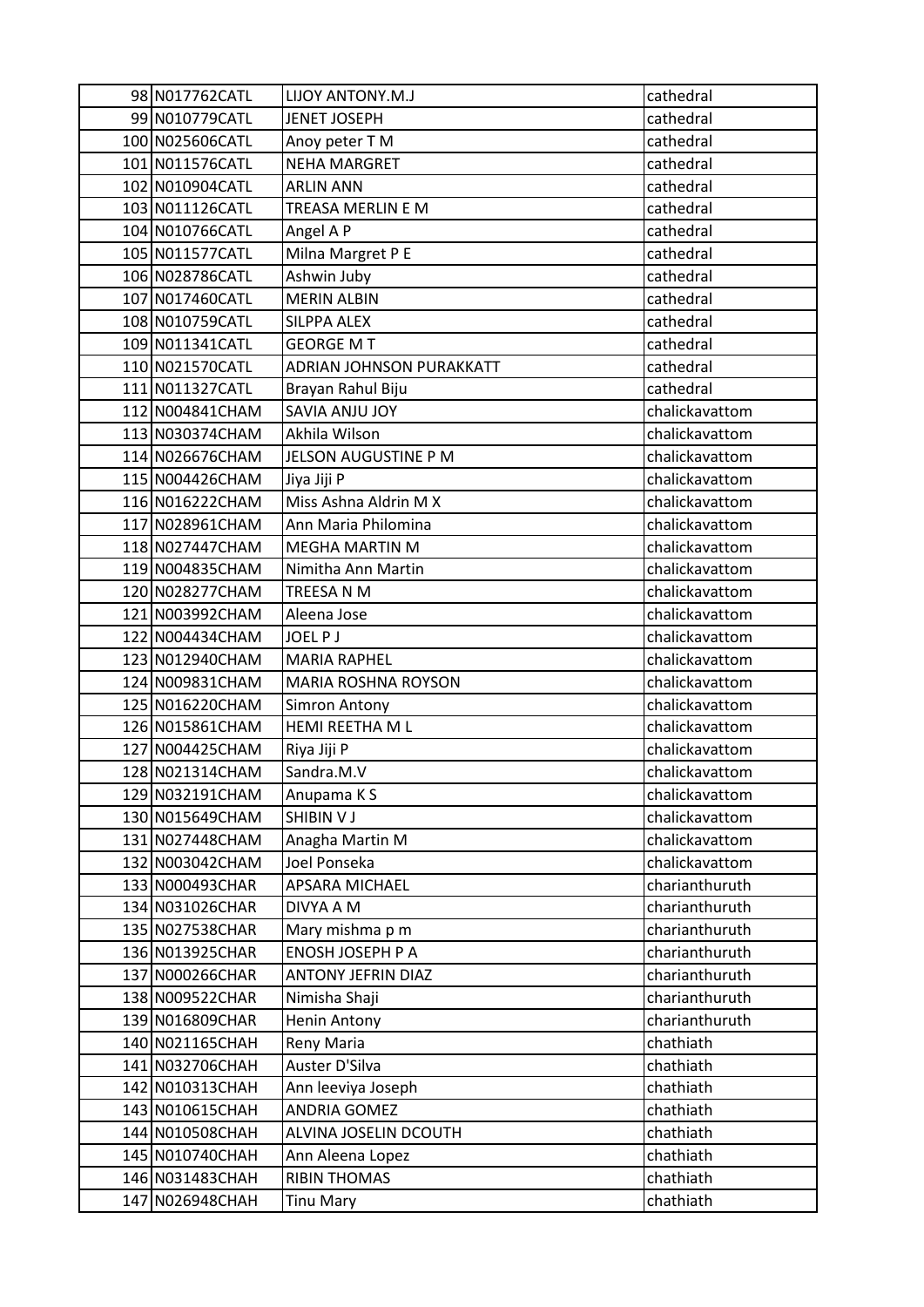| 148 N022170ELAM                    | Anisha Maria Job              | chathiath              |
|------------------------------------|-------------------------------|------------------------|
| 149 N017871CHAH                    | Anjaly Joseph V               | chathiath              |
| 150 N010314CHAH                    | MR. Leevon Joseph             | chathiath              |
| 151 N011461CHAH                    | Ken John Rodrigues            | chathiath              |
| 152 N011011CHAH                    | <b>JOELTJ</b>                 | chathiath              |
| 153 N012539CHAH                    | Anna Damian                   | chathiath              |
| 154 N013766CHAH                    | Abin sebastian                | chathiath              |
| 155 N010332CHAH                    | Dixeena Lopez                 | chathiath              |
| 156 N011279CHAH                    | AN MARIA LOPEZ                | chathiath              |
| 157 N026946CHAH                    | SUSAN V S                     | chathiath              |
| 158 N010399CHAH                    | <b>ALDRINTHOMAS</b>           | chathiath              |
| 159 N017825CHAH                    | <b>MARY ANNA ARUJA</b>        | chathiath              |
| 160 N021385CHAH                    | JOHN JOSEPH                   | chathiath              |
| 161 N030538CHAH                    | Remy Clare GM                 | chathiath              |
| 162 N030247CHAH                    | ROMAAN WILLIAM SCHMIDT        | chathiath              |
| 163 N024833CHAH                    | <b>ALEENA MARIYA</b>          | chathiath              |
| 164 N023035CHAH                    | <b>CHRIS SERENE</b>           | chathiath              |
| 165 N029892CHAH                    | Erin Rachel Diaz              | chathiath              |
| 166 N011392CHAH                    | Jeswin Joseph                 | chathiath              |
| 167 N013917CHAH                    | Juan Mary Shaiju              | chathiath              |
| 168 N024831CHAH                    | Joseph John                   | chathiath              |
| 169 N026724CHAH                    | ALEN JOSE G.                  | chathiath              |
| 170 N031429CHAH                    | Alfeena Rosary T A            | chathiath              |
| 171 N011458CHAH                    | <b>MAST BINIL BENNY</b>       | chathiath              |
| 172 N030849CHAH                    | <b>GIFTY BRIJIT T J</b>       | chathiath              |
| 173 N015087CHAH                    | Ameesha Antony                | chathiath              |
| 174 N020511CHAH                    | Merin Dona                    | chathiath              |
| 175 N020156CHAH                    | JEEVAL C CORNELIYUSE          | chathiath              |
| 176 N010632CHAH                    | Ameesha Grace MP              | chathiath              |
| 177 N017872CHAH                    | DEEPAK JOSEPH V               | chathiath              |
| 178 N011010CHAH                    | <b>JUBILTJ</b>                | chathiath              |
| 179 N010306CHAH                    | Amanda Melissa Luiz           | chathiath              |
| 180 N010625CHAH                    | ANGEL SHALET LOPEZ            | chathiath              |
| 181 N010299CHAH                    | DIXEENA VARGHESE              | chathiath              |
| 182 N021383CHAH                    | ROSE LIMA JOSEPH              | chathiath              |
| 183 N011175CHAH                    | Shima Mathew                  | chathiath              |
| 184 N010616CHAH<br>185 N010387CHAH | <b>EMILIYA MERIN</b>          | chathiath              |
|                                    | Michelle Paul                 | chathiath              |
| 186 N011457CHAH<br>187 N025387CHAH | Shifin George<br>Tanya Joshua | chathiath<br>chathiath |
| 188 N025872CHAH                    | <b>Antony Varun Francis</b>   | chathiath              |
| 189 N025260CHAH                    | <b>SOUMYATJ</b>               | chathiath              |
| 190 N014606CHAH                    | <b>GEORGE AMIL</b>            | chathiath              |
| 191 N011274CHAH                    | <b>ALEENA SHELLY</b>          | chathiath              |
| 192 N011520CHAH                    | <b>JISNA MARIA</b>            | chathiath              |
| 193 N017826CHAH                    | MARIA PHILNA ARUJA            | chathiath              |
| 194 N024639CHAH                    | Deon Correya                  | chathiath              |
| 195 N025205CHAH                    | Joel Nickson                  | chathiath              |
| 196 N032108CHAH                    | Deepak Rajesh                 | chathiath              |
| 197 N027226CHAH                    | Peious Antony m j             | chathiath              |
|                                    |                               |                        |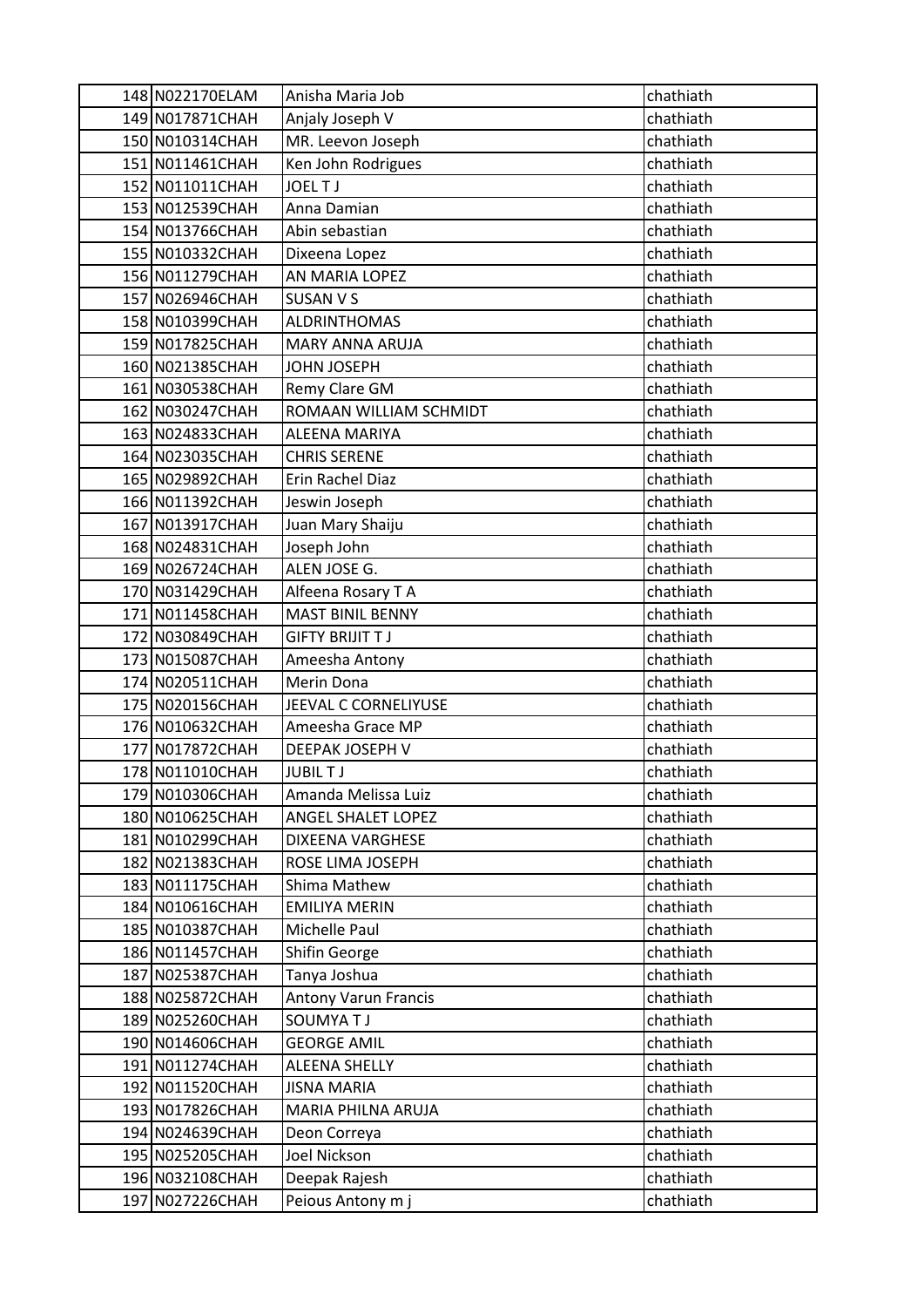| 198 N021307CHAH | FEBINALEXANDER VALIYAPARAMBIL GLANCY | chathiath        |
|-----------------|--------------------------------------|------------------|
| 199 N015859CHAH | ABEL EUGENE D SILVA                  | chathiath        |
| 200 N022523CHAH | PETER GLADSON D'COUTHO               | chathiath        |
| 201 N010319CHAH | EDWARD JOHANN LUIZ                   | chathiath        |
| 202 N028584CHER | Steniya Maria Xavier                 | chennur          |
| 203 N018582CHER | Manu k Antony                        | chennur          |
| 204 N018487CHER | <b>ALWIN FRANCIS T F</b>             | chennur          |
| 205 N028583CHER | Staniya Maria Xavier                 | chennur          |
| 206 N018504CHER | <b>MARY ROSE MOL</b>                 | chennur          |
| 207 N024713CHER | Roopa Joseph                         | chennur          |
| 208 N018447CHER | <b>NEKHA GEORGE</b>                  | chennur          |
| 209 N018412CHER | ABIYA GRACE M.B                      | chennur          |
| 210 N018475CHER | ROYALIN GILBERT                      | chennur          |
| 211 N018452CHER | Smrithy Joby                         | chennur          |
| 212 N018588CHER | Asoontha Antony                      | chennur          |
| 213 N018538CHER | <b>ASHNA JOSEPH</b>                  | chennur          |
| 214 N004884CHEJ | Kevin Varghese                       | chennur          |
| 215 N018569CHER | <b>ANGEL ROSE T</b>                  | chennur          |
| 216 N018463CHER | <b>MARIA SONAMOL</b>                 | chennur          |
| 217 N018532CHER | <b>MAANAZ K ANTONY</b>               | chennur          |
| 218 N018565CHER | <b>HELENA AGNES KJ</b>               | chennur          |
| 219 N018685CHER | <b>SWEETY PERAGRIN</b>               | chennur          |
| 220 N018595CHER | <b>GEORGE YABIN ANTONY</b>           | chennur          |
| 221 N018492CHER | <b>GIYA MARTIN</b>                   | chennur          |
| 222 N018568CHER | <b>ANJOSE T</b>                      | chennur          |
| 223 N018472CHER | <b>ATHUL KT</b>                      | chennur          |
| 224 N018581CHER | Meera k Antony                       | chennur          |
| 225 N014040CHEM | SHILPA THRESIA M A                   | cheppanam        |
| 226 N025032CHEM | <b>ANITTA SOLAMAN</b>                | cheppanam        |
| 227 N013696CHEM | DALVINJO K S                         | cheppanam        |
| 228 N014042CHEM | <b>ALEENA XAVIER</b>                 | cheppanam        |
| 229 N017044CHEM | NIMISHA MARY                         | cheppanam        |
| 230 N014041CHEM | SWETHA PHILOMINA M A                 | cheppanam        |
| 231 N022979CHEM | AMALA ANGEL MARY BYJU                | cheppanam        |
| 232 N025960CHEJ | DONA MARY M D                        | cheranellore (j) |
| 233 N002633CHEJ | <b>Teena Antony</b>                  | cheranellore (j) |
| 234 N031724CHEJ | BABY.ALEENA MARIA                    | cheranellore (j) |
| 235 N031055CHEJ | NIMISHA PM                           | cheranellore (j) |
| 236 N020495CHEJ | Aldrin thomas                        | cheranellore (j) |
| 237 N002315CHEJ | <b>CIMNA ELISWA</b>                  | cheranellore (j) |
| 238 N002592CHEJ | <b>GREESHMA BENEDICT</b>             | cheranellore (j) |
| 239 N002619CHEJ | Levin George                         | cheranellore (j) |
| 240 N013428CHEJ | <b>ALEN THOMAS</b>                   | cheranellore (j) |
| 241 N001911CHEJ | Laxy George                          | cheranellore (j) |
| 242 N002309CHEJ | <b>MARY SIMI BENNY</b>               | cheranellore (j) |
| 243 N002307CHEJ | SIBIN GEORGE BENNY                   | cheranellore (j) |
| 244 N022960CHEJ | Stephana Jolly                       | cheranellore (j) |
| 245 N004885CHEJ | <b>TENIXA JACOB</b>                  | cheranellore (j) |
| 246 N018149CHEJ | MISHMA MARIA                         | cheranellore (j) |
| 247 N032061CHEJ | Amal Antony Pappu N. J.              | cheranellore (j) |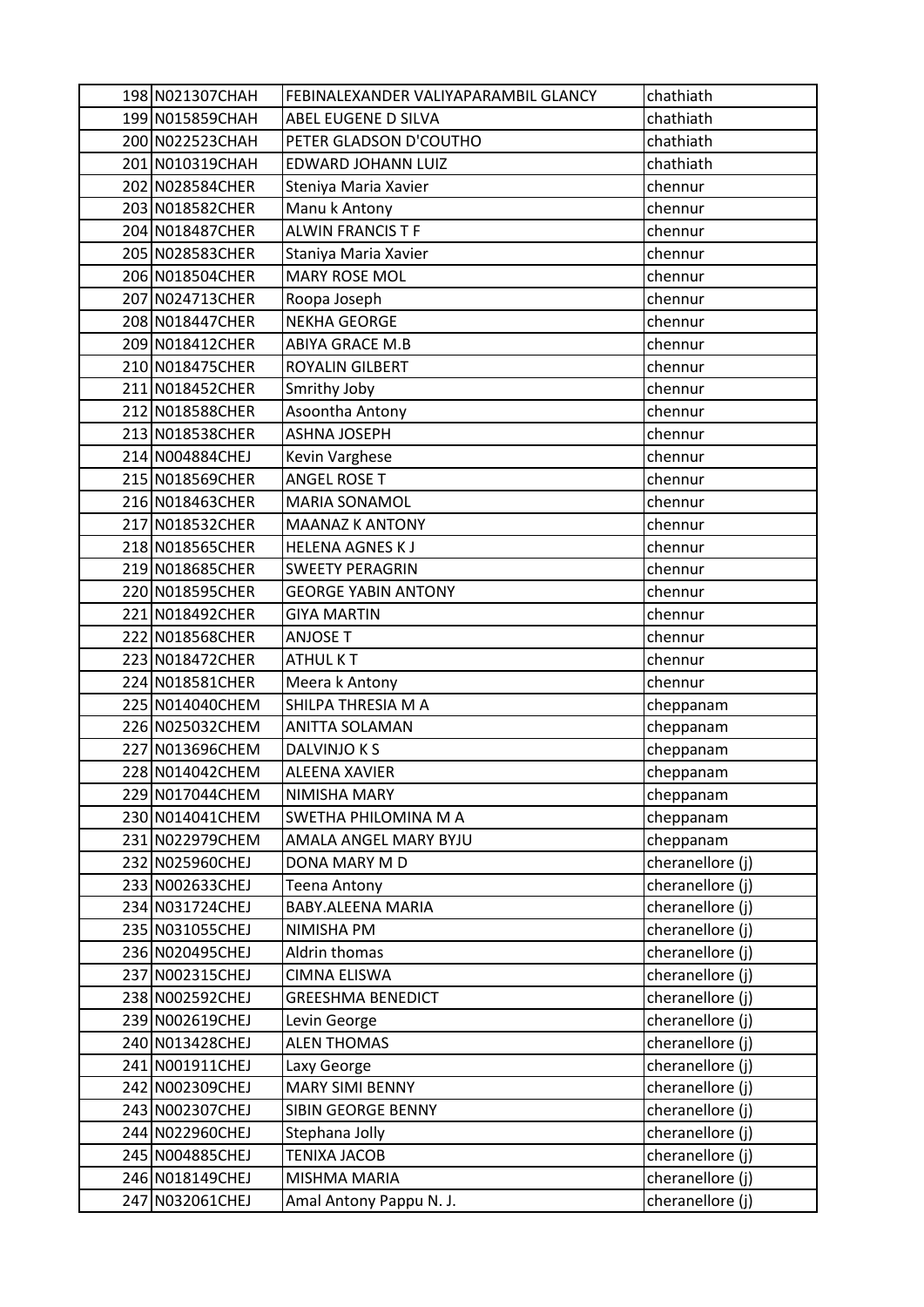| 248 N015449CHEJ | Anet Sruthy                  | cheranellore (j) |
|-----------------|------------------------------|------------------|
| 249 N022564CHEJ | <b>ALEENA SIMON</b>          | cheranellore (j) |
| 250 N001897CHEJ | ELSA MARY V J                | cheranellore (j) |
| 251 N029002CHEJ | <b>ASHLIAS</b>               | cheranellore (j) |
| 252 N031128BOLY | <b>EMLIN A G</b>             | cheranellore (j) |
| 253 N020303CHEJ | ALEENA GEORGE                | cheranellore (j) |
| 254 N001905CHEJ | Robin Paul                   | cheranellore (j) |
| 255 N025961CHEJ | <b>ALEENA ROSE</b>           | cheranellore (j) |
| 256 N004877CHEJ | THARA M SHAMON               | cheranellore (j) |
| 257 N031329CHEJ | <b>SHARON JOLLY</b>          | cheranellore (j) |
| 258 N001959CHEJ | <b>ALFIMA MARIA</b>          | cheranellore (j) |
| 259 N019166CHEJ | Theresa Agnus N J            | cheranellore (j) |
| 260 N021235CHEJ | JILNA KURIAN N K             | cheranellore (j) |
| 261 N011069CHEJ | LIYA MARY ELIZABETH GEORGE   | cheranellore (j) |
| 262 N020494CHEJ | <b>ASHNA THOMAS</b>          | cheranellore (j) |
| 263 N015690CHEJ | <b>AMAL XAVIER</b>           | cheranellore (j) |
| 264 N011705CHEJ | <b>AIBEN GEORGE</b>          | cheranellore (j) |
| 265 N015153CHEJ | <b>MARY GREESHMA</b>         | cheranellore (j) |
| 266 N001931CHEJ | <b>ANJANA ROSE</b>           | cheranellore (j) |
| 267 N002318CHEJ | <b>ALEETTA DENNIS</b>        | cheranellore (j) |
| 268 N013177CHEJ | SNEHA GEORGE                 | cheranellore (j) |
| 269 N001893CHEJ | Aamin Biju                   | cheranellore (j) |
| 270 N001759CHEJ | Ann Theresa Sandra           | cheranellore (j) |
| 271 N002289CHEJ | Roshan Xavier                | cheranellore (j) |
| 272 N002625CHEJ | Ashwin George                | cheranellore (j) |
| 273 N001757CHEJ | Annet Jomol Joseph           | cheranellore (j) |
| 274 N004874CHEJ | <b>CLENITA FIGARADO</b>      | cheranellore (j) |
| 275 N013641CHEJ | Ameesha Antony Shaji         | cheranellore (j) |
| 276 N001890CHEJ | <b>ALOSIOUS SUNNY</b>        | cheranellore (j) |
| 277 N002632CHEJ | Riya Joseph                  | cheranellore (j) |
| 278 N017187CHRR | <b>IMMANUEL ISHAL ROBERT</b> | cheranellore (j) |
| 279 N003242CHEJ | <b>ASTIL JOSEY</b>           | cheranellore (j) |
| 280 N002331CHEJ | Sana Jose                    | cheranellore (j) |
| 281 N002594CHEJ | Mary Usha                    | cheranellore (j) |
| 282 N030411CHEJ | ANNA CELINE V S              | cheranellore (j) |
| 283 N029495CHEO | <b>ASHIN SHIJI</b>           | cheranellore (o) |
| 284 N011267CHEO | Niya Paul                    | cheranellore (o) |
| 285 N014465CHEO | Aljin Paul                   | cheranellore (o) |
| 286 N029133CHEO | AMALA V J                    | cheranellore (o) |
| 287 N027473CHEO | Riya Paul                    | cheranellore (o) |
| 288 N022882CHEO | <b>SAFAL SONY</b>            | cheranellore (o) |
| 289 N029494CHEO | <b>SRUTHI SHIJI</b>          | cheranellore (o) |
| 290 N027435CHEO | <b>JENIFER JOHN</b>          | cheranellore (o) |
| 291 N008564CHEO | <b>NAVYA SUNIL</b>           | cheranellore (o) |
| 292 N017867CHEO | <b>RIYA TS</b>               | cheranellore (o) |
| 293 N008123CHEO | Vinu joseph                  | cheranellore (o) |
| 294 N026534CHEO | JOHNY C G                    | cheranellore (o) |
| 295 N030273CHEO | Abhay Simon                  | cheranellore (o) |
| 296 N026499CHEO | <b>Rohith Thadevoos</b>      | cheranellore (o) |
| 297 N013729CHEO | LEENAT SANTHRA MOL C P       | cheranellore (o) |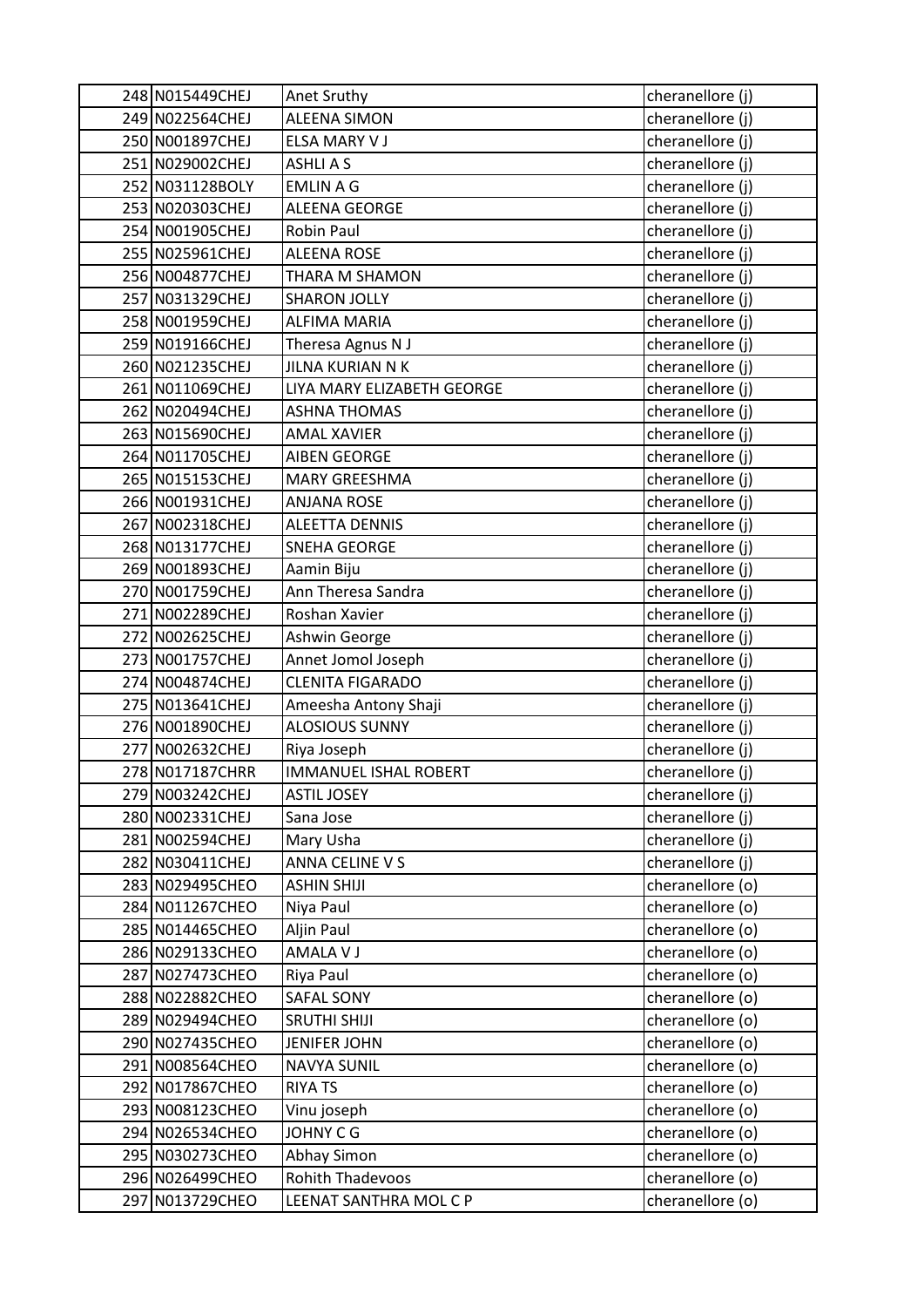| 298 N017496CHEO | Amal .K Thomson            | cheranellore (o) |
|-----------------|----------------------------|------------------|
| 299 N025467CHEO | <b>NEHA JOHNSON</b>        | cheranellore (o) |
| 300 N019391CHEO | Rohan Hentry               | cheranellore (o) |
| 301 N028746CHEO | <b>DON THOMAS</b>          | cheranellore (o) |
| 302 N007751CHEO | <b>Bibiya Paul</b>         | cheranellore (o) |
| 303 N008135CHEO | Ashwin Alex                | cheranellore (o) |
| 304 N017868CHEO | <b>RENOY T.S</b>           | cheranellore (o) |
| 305 N008124CHEO | Mary Varsha                | cheranellore (o) |
| 306 N026735CHEO | <b>MEGHA MARTIN</b>        | cheranellore (o) |
| 307 N008138CHEO | <b>Steevo Tellus</b>       | cheranellore (o) |
| 308 N008550CHEO | Mila Sebastian             | cheranellore (o) |
| 309 N011262CHEO | <b>ALEENA PHILO GEORGE</b> | cheranellore (o) |
| 310 N034622CHEO | <b>KESIYA MARSHAL</b>      | cheranellore (o) |
| 311 N007138CHIR | Jesbel maria jacob         | chittoor         |
| 312 N006192CHIR | Alina Thresya              | chittoor         |
| 313 N023537CHIR | <b>FEBIN ANTONY</b>        | chittoor         |
| 314 N024302CHIR | Abraham George K J         | chittoor         |
| 315 N021496CHIR | Agina Charles              | chittoor         |
| 316 N019311CHIR | Alan Tony                  | chittoor         |
| 317 N015094CHIR | <b>CHRISTY BOSCO</b>       | chittoor         |
| 318 N019413CHIR | <b>ETNA PAUL</b>           | chittoor         |
| 319 N023536CHIR | <b>SNEHAMOL BENNY</b>      | chittoor         |
| 320 N006710CHIR | <b>Benson Thomas</b>       | chittoor         |
| 321 N008091CHIR | <b>Benitta George</b>      | chittoor         |
| 322 N029390CHIR | <b>ALDRIN JOSHY</b>        | chittoor         |
| 323 N024585CHIR | Sansia Gonsalves           | chittoor         |
| 324 N007158CHIR | <b>Richard Roy</b>         | chittoor         |
| 325 N024391CHIR | <b>ANGEL AUGUSTINE</b>     | chittoor         |
| 326 N009998CHIR | <b>MELICIA K P</b>         | chittoor         |
| 327 N007167CHIR | <b>ASHIL ANTONY</b>        | chittoor         |
| 328 N020105CHIR | <b>ASHON SIMON</b>         | chittoor         |
| 329 N019832CHIR | <b>ALWIN SHAJI</b>         | chittoor         |
| 330 N024390CHIR | <b>ABIN AUGUSTINE</b>      | chittoor         |
| 331 N026842CHIR | Drishya Paul               | chittoor         |
| 332 N021582CHIR | Dona Carmel CT             | chittoor         |
| 333 N019310CHIR | Mary Keseya Baby           | chittoor         |
| 334 N018308CHIR | Lamiya Gonsalves           | chittoor         |
| 335 N007156CHIR | AUGUSTIN AKASH RAPHEAL     | chittoor         |
| 336 N032482CHIR | Biya Joseph                | chittoor         |
| 337 N021043CHIR | <b>ANNA PAULIN</b>         | chittoor         |
| 338 N020492CHIR | Aleena Sebastian           | chittoor         |
| 339 N014577CHIR | Richu George               | chittoor         |
| 340 N006712CHIR | Aneeta mariya k b          | chittoor         |
| 341 N020491CHIR | Akash Josy                 | chittoor         |
| 342 N009999CHIR | Similia.K.P                | chittoor         |
| 343 N006716CHIR | <b>NIVIN ALEX</b>          | chittoor         |
| 344 N023077CHIR | NAVYA VICTORIA YUJIN       | chittoor         |
| 345 N009444CHIR | <b>VARSHA WILSON</b>       | chittoor         |
| 346 N007154CHIR | <b>JULIET ROSNA</b>        | chittoor         |
| 347 N022405CHIR | ABEL PAUL SABU             | chittoor         |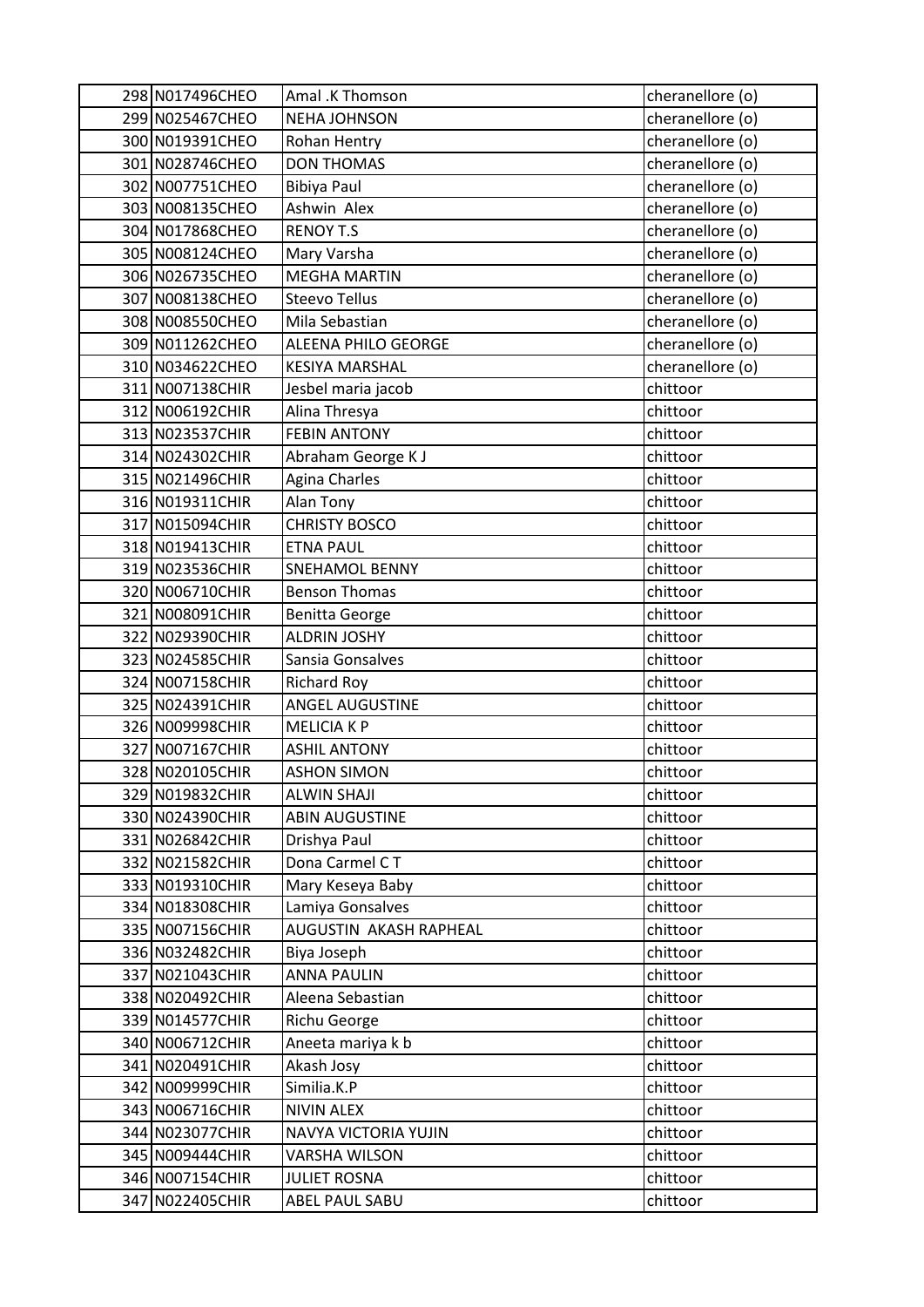| 348 N008992CHIR | <b>ABEL DCOUTHA</b>       | chittoor     |
|-----------------|---------------------------|--------------|
| 349 N019139CHIR | <b>AARON ALEX</b>         | chittoor     |
| 350 N020490CHIR | ANEETTA SEBASTIAN         | chittoor     |
| 351 N024792CHIR | Mr. Ancil Joy             | chittoor     |
| 352 N009788CHIR | <b>ELVIN GEORGE</b>       | chittoor     |
| 353 N031885CHIR | <b>ASHVIN ANTONY</b>      | chittoor     |
| 354 N019875VADA | Melvina Jose              | chittoor     |
| 355 N028366CHIR | NIMISHA JENSON            | chittoor     |
| 356 N014576CHIR | Rahul George              | chittoor     |
| 357 N006184CHIR | <b>ANSHIL ANTONY</b>      | chittoor     |
| 358 N009979CHIR | Sneha James               | chittoor     |
| 359 N008720CHIR | Sonna Benny               | chittoor     |
| 360 N013668CHIR | WIWIN JOSEPH              | chittoor     |
| 361 N013667CHIR | Winna Maria               | chittoor     |
| 362 N010473CHIR | Roja Peter                | chittoor     |
| 363 N012264CHIR | Likhith Theodore          | chittoor     |
| 364 N024116CHIR | Anuja N George            | chittoor     |
| 365 N011042CHOA | Fiona Xavier              | choornikkara |
| 366 N011142CHOA | Shone George              | choornikkara |
| 367 N011416CHOA | <b>ASHWIN ANTONY</b>      | choornikkara |
| 368 N011412CHOA | <b>AMAL XAVIER</b>        | choornikkara |
| 369 N011033CHOA | STANIYA P S               | choornikkara |
| 370 N028784CHOA | <b>ASHWIN PJ</b>          | choornikkara |
| 371 N011035CHOA | Abisha Benny              | choornikkara |
| 372 N018930CHOA | Christy Sajan             | choornikkara |
| 373 N014349CHOA | <b>AVISHKA VINCENT</b>    | choornikkara |
| 374 N013723CHOA | Don VD                    | choornikkara |
| 375 N020693CHOA | <b>ASHLEY ABRAO A</b>     | choornikkara |
| 376 N011629CHOA | <b>SONA NELSON</b>        | choornikkara |
| 377 N018260CHOA | Fermin Fijo               | choornikkara |
| 378 N033759CHOA | <b>MARIA SUSANNA</b>      | choornikkara |
| 379 N011137CHOA | <b>Befna Thomas</b>       | choornikkara |
| 380 N011154CHOA | Chris Feaon D'cruz        | choornikkara |
| 381 N011028CHOA | Angel Maria               | choornikkara |
| 382 N011628CHOA | <b>SANDRA NELSON</b>      | choornikkara |
| 383 N013724CHOA | Dion VD                   | choornikkara |
| 384 N011411CHOA | Sheba Jose Chammanikodath | choornikkara |
| 385 N013377CHOA | <b>AMAL FRANCIS</b>       | choornikkara |
| 386 N011131CHOA | SANEETTA SUNIL            | choornikkara |
| 387 N011162CHOA | Dalesha Jiji George       | choornikkara |
| 388 N025337CHOA | <b>FIGIL K MANOJ</b>      | choornikkara |
| 389 N015641CHRA | <b>ROBIN BINO</b>         | chowara      |
| 390 N029805CHRA | <b>DONA DENNIS</b>        | chowara      |
| 391 N023068CHRR | <b>ANDRIA TELLUS</b>      | christnagar  |
| 392 N016820CHRR | Tania K H                 | christnagar  |
| 393 N027860CHRR | Aksana Joju               | christnagar  |
| 394 N016309CHRR | Ahalya Stanly             | christnagar  |
| 395 N028654CHRR | Jison Joshy               | christnagar  |
| 396 N016494CHRR | <b>MARY EGINA</b>         | christnagar  |
| 397 N016486CHRR | <b>SONA FRANCIS</b>       | christnagar  |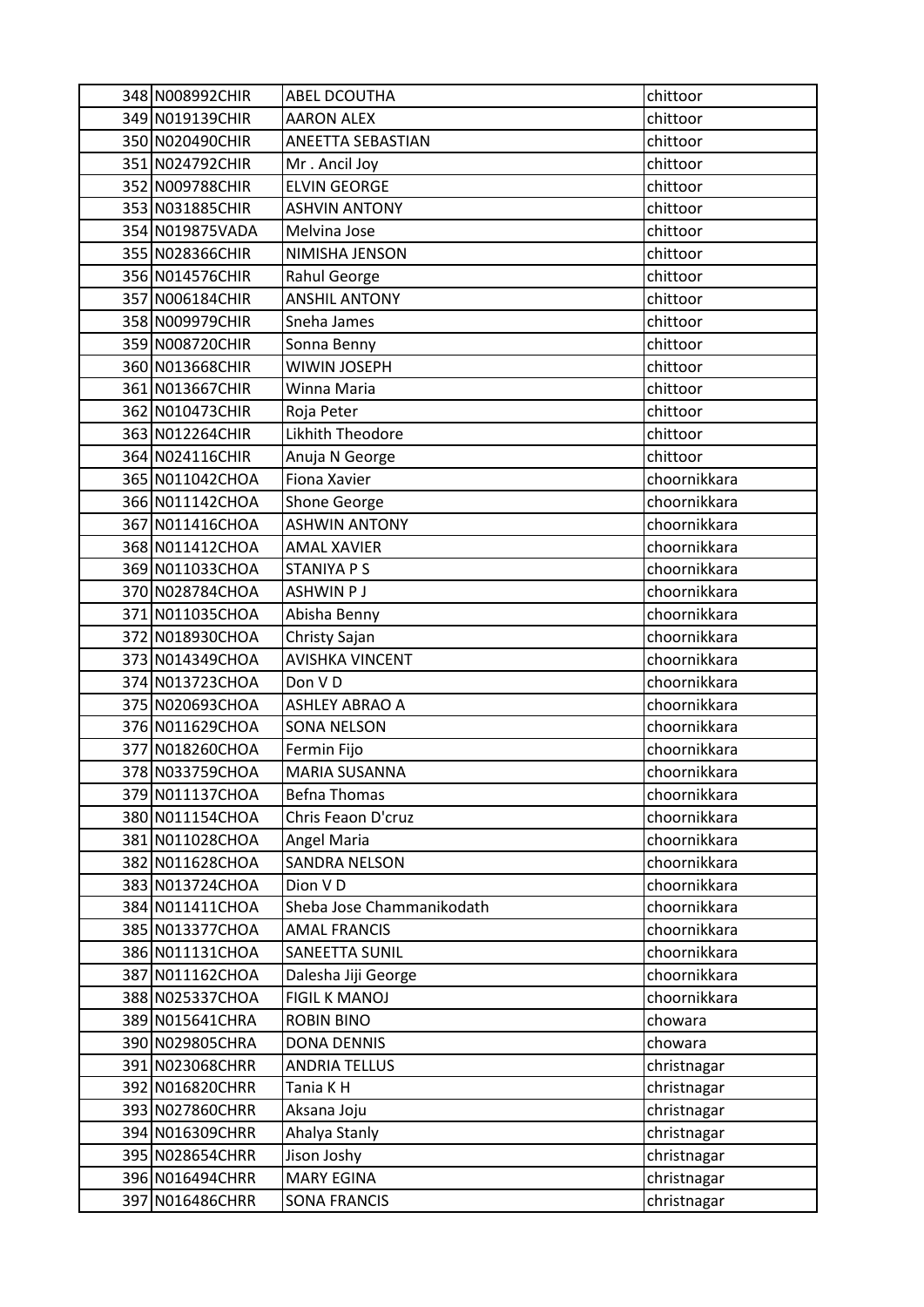| 398 N027851CHRR                    | Lance Lalan                                | christnagar                        |
|------------------------------------|--------------------------------------------|------------------------------------|
| 399 N030024CHRR                    | Ashna N Jose                               | christnagar                        |
| 400 N028380CHRR                    | Amal Anil                                  | christnagar                        |
| 401 N020373CHRR                    | <b>ANJEENA PETER</b>                       | christnagar                        |
| 402 N016313CHRR                    | ANNA SIYA GEORGE                           | christnagar                        |
| 403 N028831CHRR                    | Maria Christy                              | christnagar                        |
| 404 N020374CHRR                    | SERENE MARIA PIOUS                         | christnagar                        |
| 405 N016310CHRR                    | Amala Stanly                               | christnagar                        |
| 406 N016491CHRR                    | <b>CATHERINE CHARLY</b>                    | christnagar                        |
| 407 N016485CHRR                    | <b>RIYON FRANCIS</b>                       | christnagar                        |
| 408 N032568CHRR                    | MISS HIMA SAJAN                            | christnagar                        |
| 409 N016821CHRR                    | Richard KH                                 | christnagar                        |
| 410 N027564CHRR                    | <b>ROSHNY T JOY</b>                        | christnagar                        |
| 411 N016321CHRR                    | <b>IZAKHILA V B</b>                        | christnagar                        |
| 412 N024586CHRR                    | <b>NEVIN BENNY</b>                         | christnagar                        |
| 413 N024587CHRR                    | AJU BENNY                                  | christnagar                        |
| 414 N019500CHRR                    | <b>DEVASSY ANTONY TONY</b>                 | christnagar                        |
| 415 N028087CHRR                    | <b>ABIN PAUL GILBERT</b>                   | christnagar                        |
| 416 N016314CHRR                    | SPIYA K.G                                  | christnagar                        |
| 417 N027850CHRR                    | <b>TWINKLE ROSE LALAN</b>                  | christnagar                        |
| 418 N024794CHRR                    | SONATS                                     | christnagar                        |
| 419 N016502CHRR                    | Teenu mathews                              | christnagar                        |
| 420 N029954CHRR                    | <b>MARIA DENNIS</b>                        | christnagar                        |
| 421 N027855CHRR                    | SANIYA T S                                 | christnagar                        |
| 422 N016482CHRR                    | Farish Benny                               | christnagar                        |
| 423 N016488CHRR                    | <b>ABITHA PAUL</b>                         | christnagar                        |
| 424 N030470CHRR                    | Ashlin Mathews                             | christnagar                        |
| 425 N027563CHRR                    | <b>ROSHAN T JOY</b>                        | christnagar                        |
| 426 N029024CHRR                    | ALEENA JOSEPH                              | christnagar                        |
| 427 N018889CHRR                    | <b>EDWIN SURESH</b>                        | christnagar                        |
| 428 N017412CHRR                    | <b>ANEENA LEONS</b>                        | christnagar                        |
| 429 N016332CHRR                    | <b>NIYA BENNY</b>                          | christnagar                        |
| 430 N016334CHRR                    | <b>NOYAL BENNY</b>                         | christnagar                        |
| 431 N030471CHRR                    | NIKHITHA MARIA GRACIOUS                    | christnagar                        |
| 432 N029772EDAY                    | Joyel Vargheese                            | edappally north                    |
| 433 N008095EDAY                    | Anna Celi                                  | edappally north                    |
| 434 N005033EDAY                    | <b>Adhin Antony</b><br><b>ALWIN ANTONY</b> | edappally north                    |
| 435 N005609EDAY<br>436 N029773EDAY | Mary Christy                               | edappally north<br>edappally north |
| 437 N004345EDAY                    | <b>NEKHA AMBROSE</b>                       | edappally north                    |
| 438 N004348EDAY                    | AUGUSTIN ADLIN K.D                         | edappally north                    |
| 439 N003595EDAY                    | <b>ANDRIA WALTER</b>                       | edappally north                    |
| 440 N006081EDAY                    | Ashor Joseph M A                           | edappally north                    |
| 441 N003603EDAY                    | <b>Tyson George</b>                        | edappally north                    |
| 442 N004347EDAY                    | Joseph Athul K.D                           | edappally north                    |
| 443 N004729EDAY                    | <b>SNEHA XAVIER</b>                        | edappally north                    |
| 444 N003091EDAY                    | Joel Jenson                                | edappally north                    |
| 445 N005832EDAY                    | MARIA JYOTHIKA V J                         | edappally north                    |
| 446 N003609EDAY                    | Melveena Antony                            | edappally north                    |
| 447 N006681EDAY                    | Aleena t.a                                 | edappally north                    |
|                                    |                                            |                                    |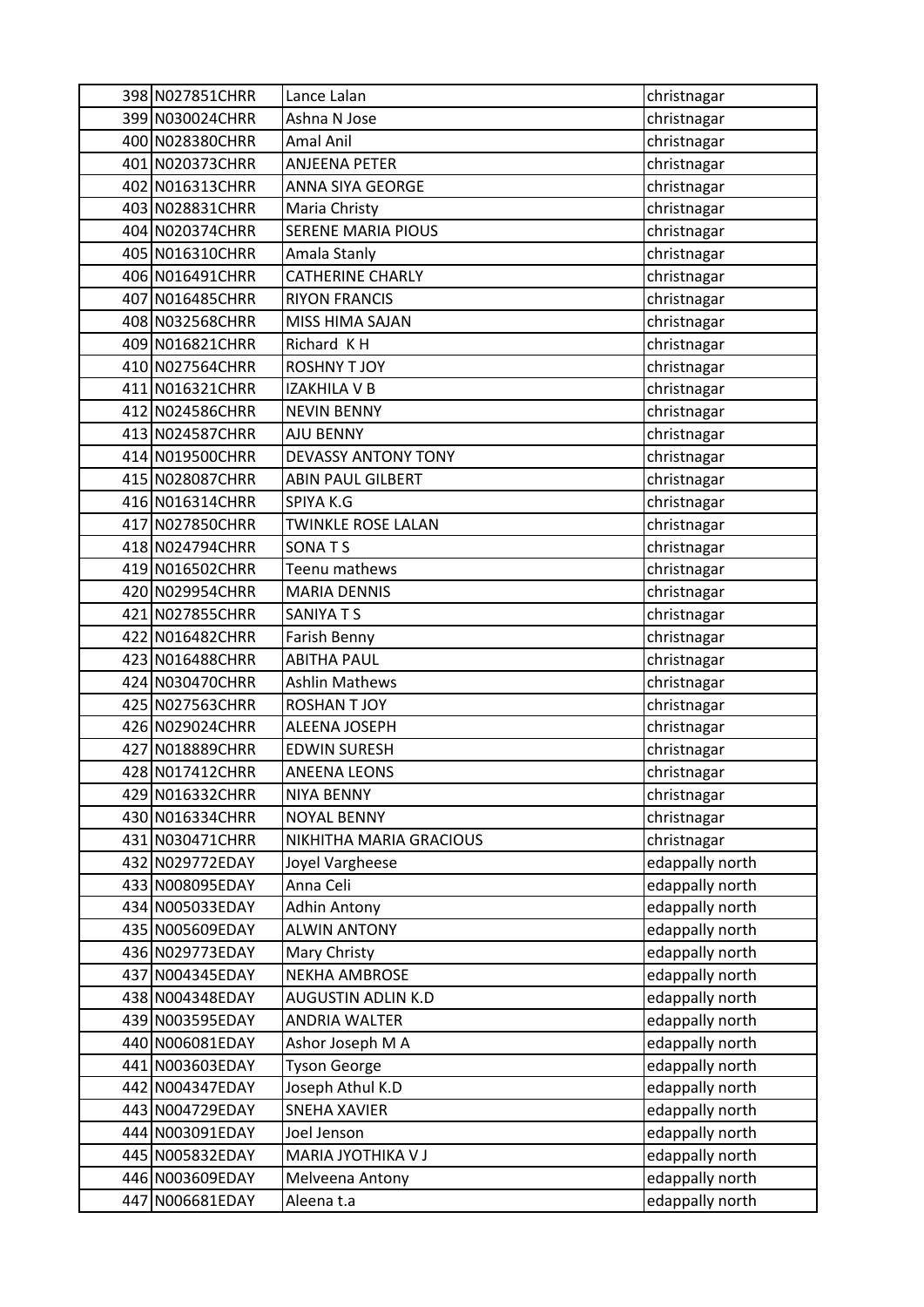| 448 N004366EDAY                    | Jesna Jacob                        | edappally north      |
|------------------------------------|------------------------------------|----------------------|
| 449 N013198EDAY                    | Anooja K J                         | edappally north      |
| 450 N003591EDAY                    | Norah Ranson                       | edappally north      |
| 451 N003584EDAY                    | <b>Helen Antony</b>                | edappally north      |
| 452 N003580EDAY                    | Jishmi T.S                         | edappally north      |
| 453 N005833EDAY                    | CELINE JOMOL V. J                  | edappally north      |
| 454 N004352EDAY                    | ALEENA CARMEL SEBASTIAN            | edappally north      |
| 455 N003578EDAY                    | Antony Felix                       | edappally north      |
| 456 N004726EDAY                    | <b>ALSTON PETER NS</b>             | edappally north      |
| 457 N029096EDAY                    | Glyda Paiva                        | edappally north      |
| 458 N032194EDAY                    | <b>Richard Xavier Pious</b>        | edappally north      |
| 459 N004365EDAY                    | Aakash John                        | edappally north      |
| 460 N013927EDAY                    | ATHULLIA EMMANUEL                  | edappally north      |
| 461 N004369EDAY                    | <b>RICHA SUNIL</b>                 | edappally north      |
| 462 N020557EDAY                    | Alna James                         | edappally north      |
| 463 N019400EDAA                    | Amala. K. P                        | edathala             |
| 464 N016905EDAA                    | Merina D soosa                     | edathala             |
| 465 N016751EDAA                    | <b>SILAI GILSON</b>                | edathala             |
| 466 N016742EDAA                    | Anitta Shaibu                      | edathala             |
| 467 N016570EDAA                    | Ebin Benny                         | edathala             |
| 468 N020886EDAA                    | Athulya wilson                     | edathala             |
| 469 N019002EDAA                    | Anupama Biju                       | edathala             |
| 470 N016575EDAA                    | Alvin Joseph                       | edathala             |
| 471 N016891EDAA                    | ANGEL M VARGHESE                   | edathala             |
| 472 N016576EDAA                    | Jincy justin                       | edathala             |
| 473 N017090EDAA                    | Sheltan mathew                     | edathala             |
| 474 N016720EDAA                    | ALEENA MARIA                       | edathala             |
| 475 N016890EDAA                    | Mariya shabu                       | edathala             |
| 476 N028238EDAA                    | Elizhabath Liya Biju               | edathala             |
| 477 N016571EDAA                    | Albin Benny                        | edathala             |
| 478 N031171EDAA                    | Ardra Tito                         | edathala             |
| 479 N025613EDAA                    | Jude Joseph                        | edathala             |
| 480 N018327EDAA                    | Gilgiya Nortin                     | edathala             |
| 481 N032583EDAA                    | Albin Xevior                       | edathala             |
| 482 N016967EDAA<br>483 N016513EDAA | <b>Ancil Antony</b>                | edathala             |
| 484 N030427EDAA                    | George Benson<br><b>NEHA JOLLY</b> | edathala<br>edathala |
| 485 N017093EDAA                    | Saniya Santhosh                    | edathala             |
| 486 N016865EDAA                    | Emylin Mariya                      | edathala             |
| 487 N020887EDAA                    | Athira wilson                      | edathala             |
| 488 N025614EDAA                    | Alan. T. Antony                    | edathala             |
| 489 N027721EDAA                    | <b>DILJO JOHNY</b>                 | edathala             |
| 490 N017169EDAA                    | Antony alen dcruz                  | edathala             |
| 491 N016508EDAA                    | Roshan Mathew                      | edathala             |
| 492 N016756EDAA                    | Thejal Devassy Shaji               | edathala             |
| 493 N026152EDAA                    | ANNA AMITHA DAS                    | edathala             |
| 494 N017114EDAA                    | Sneha Dsooza                       | edathala             |
| 495 N016585EDAA                    | MARIA DEL CARMEL                   | edathala             |
| 496 N016874EDAA                    | Anna Simon                         | edathala             |
| 497 N016521EDAA                    | <b>DENY MOL BENNY</b>              | edathala             |
|                                    |                                    |                      |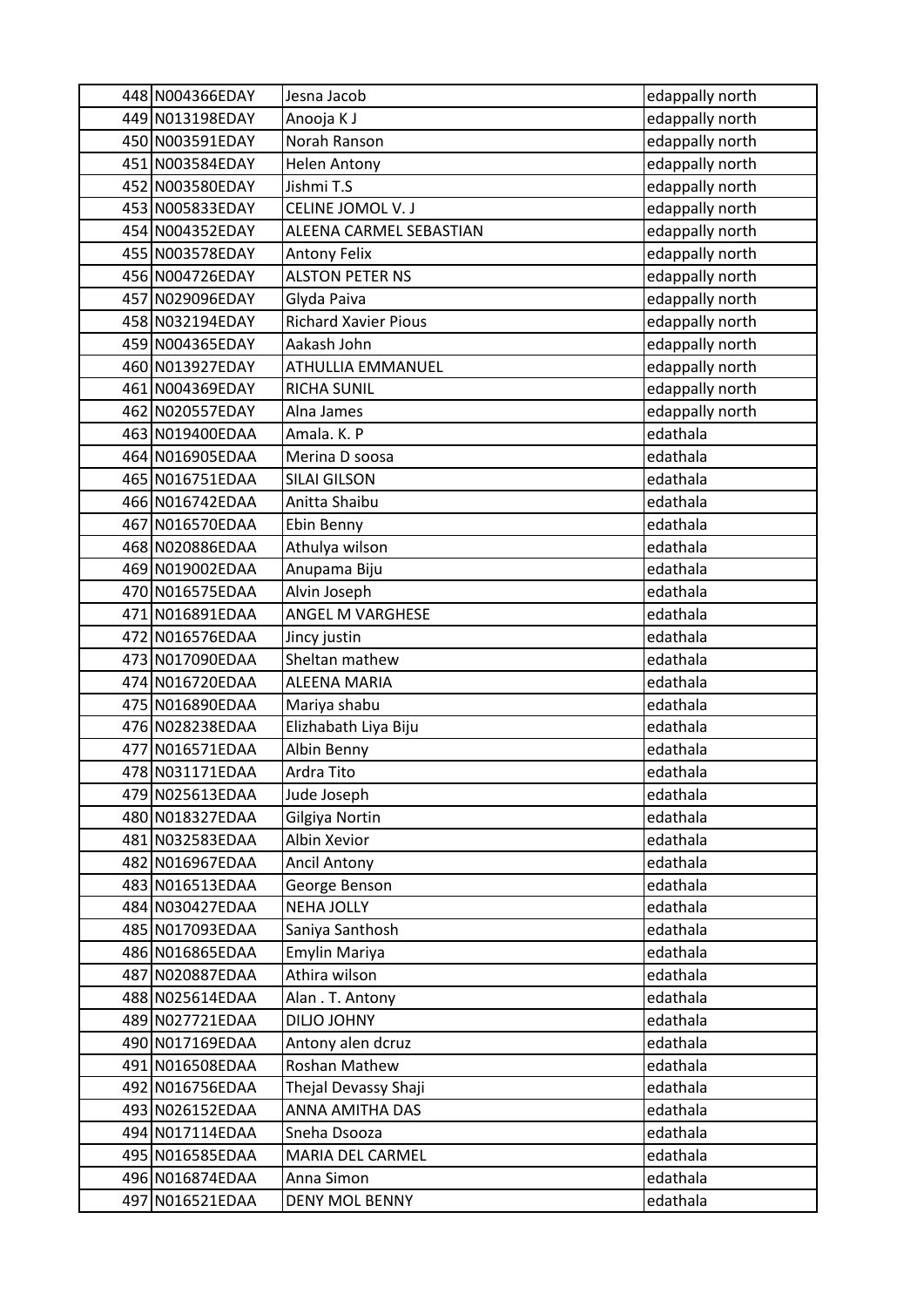| 498 N020885EDAA | Judy Joseph Naduvilaveettil | edathala   |
|-----------------|-----------------------------|------------|
| 499 N025822EDAA | Darius Lazly                | edathala   |
| 500 N018328EDAA | Anu Thomas                  | edathala   |
| 501 N016875EDAA | Alan Simon                  | edathala   |
| 502 N028095EDAA | Aneetta James               | edathala   |
| 503 N016586EDAA | <b>MARIA DENITA TERESA</b>  | edathala   |
| 504 N016768EDAA | AIVIN THANKACHAN K          | edathala   |
| 505 N020884EDAA | Amal Joseph N A             | edathala   |
| 506 N009162EDAD | <b>SHARON XAVIER</b>        | edavanakad |
| 507 N024694EDAD | <b>AMBROSE JOHN</b>         | edavanakad |
| 508 N008879EDAD | JEREENAKJ                   | edavanakad |
| 509 N014850EDAD | <b>SNEHA SHIBU</b>          | edavanakad |
| 510 N032347EDAD | <b>TONY GEORGE</b>          | edavanakad |
| 511 N024693EDAD | <b>JOSHEENA TREESA</b>      | edavanakad |
| 512 N009140EDAD | <b>EBIN JOHNSON</b>         | edavanakad |
| 513 N031703EDAD | <b>ANNMARIYA T N</b>        | edavanakad |
| 514 N027151EDAD | Merin Joyce                 | edavanakad |
| 515 N027144EDAD | ANNA MARY CS                | edavanakad |
| 516 N025107EDAD | <b>DEON JACKSON</b>         | edavanakad |
| 517 N009181EDAD | <b>GIBSON MS</b>            | edavanakad |
| 518 N008858EDAD | <b>JINCY T.J</b>            | edavanakad |
| 519 N027752EDAD | <b>Binil Jacob</b>          | edavanakad |
| 520 N008878EDAD | <b>JIMNAKJ</b>              | edavanakad |
| 521 N008862EDAD | <b>NOEL ALEX</b>            | edavanakad |
| 522 N009145EDAD | MISHAL AUGUSTINE            | edavanakad |
| 523 N009174EDAD | <b>ABHAY ANTONY</b>         | edavanakad |
| 524 N010854EDAD | NISHARA LOUIS               | edavanakad |
| 525 N008859EDAD | JENCEMOL T J                | edavanakad |
| 526 N011756EDAD | <b>GEORGE RYAN CT</b>       | edavanakad |
| 527 N026408EDAD | EBIN JOSE M J               | edavanakad |
| 528 N034617EDAD | NAVANEETH FRANCIS           | edavanakad |
| 529 N008880EDAD | JEFNA K J                   | edavanakad |
| 530 N008846EDAD | <b>EBIN JOSEPH</b>          | edavanakad |
| 531 N010218EDAD | 67063963722                 | edavanakad |
| 532 N008825EDAD | LOYAL M A                   | edavanakad |
| 533 N026959EDAD | Miss. ALEENA JOJO           | edavanakad |
| 534 N010158EDAD | RIYA PHILOMINA              | edavanakad |
| 535 N008841EDAD | <b>JOBIN JOSHY</b>          | edavanakad |
| 536 N010206EDAD | ALPHIN K A                  | edavanakad |
| 537 N008815EDAD | Sneha Ambi                  | edavanakad |
| 538 N010171EDAD | ANEETTA M A                 | edavanakad |
| 539 N008840EDAD | <b>JOMON JOSHY</b>          | edavanakad |
| 540 N023874EDAD | ASHMI P A                   | edavanakad |
| 541 N009189EDAD | JOYAL AMBROSE               | edavanakad |
| 542 N025106EDAD | Livin Jackson               | edavanakad |
| 543 N011746EDAD | <b>ANTONY V R</b>           | edavanakad |
| 544 N010208EDAD | ALPHY K JOSEPH              | edavanakad |
| 545 N010847EDAD | Christina Jibin             | edavanakad |
| 546 N011747EDAD | Ann Mary V R                | edavanakad |
| 547 N009176EDAD | MARIA DENSAL                | edavanakad |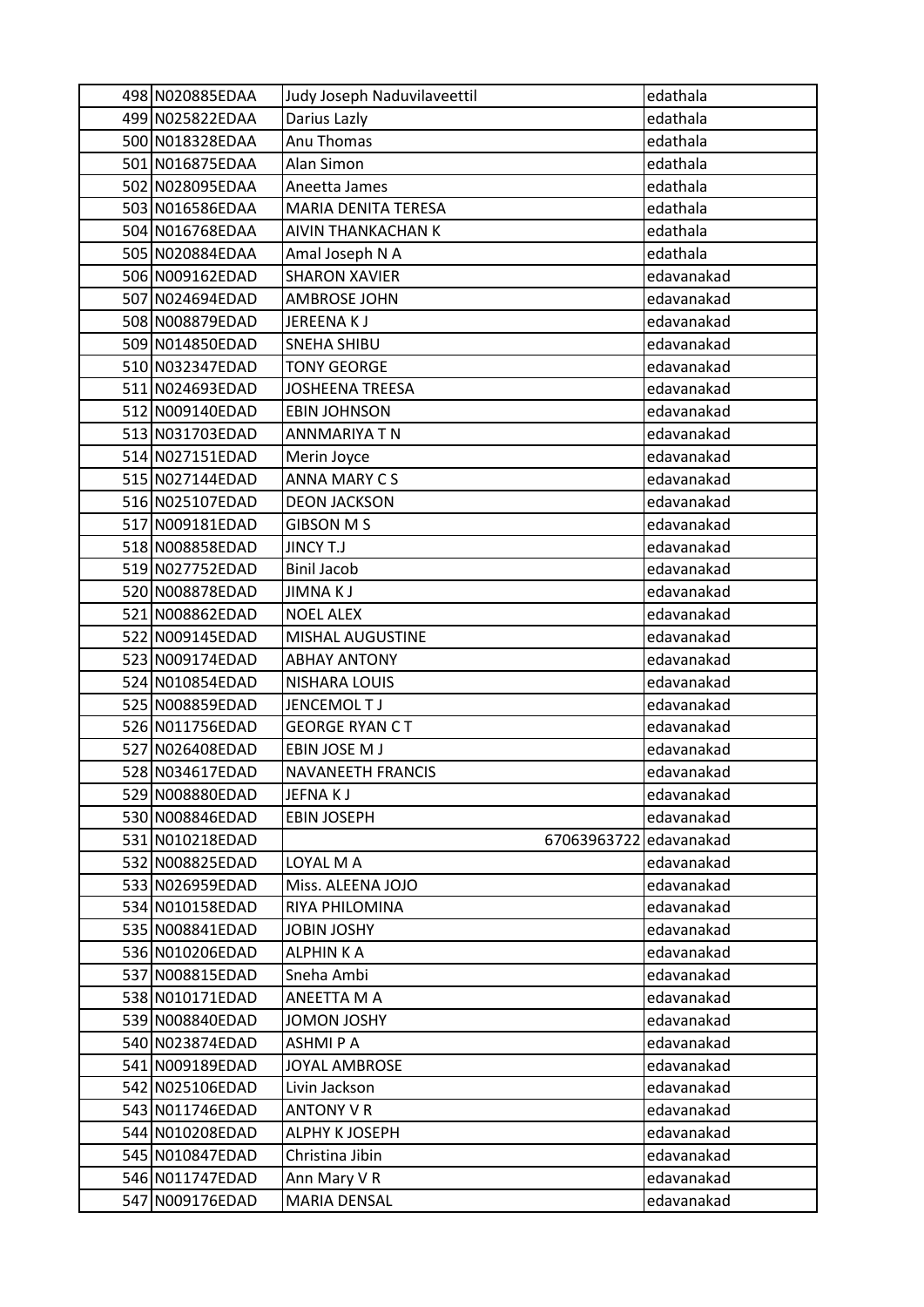| 548 N009143EDAD                    | Sam Emmanual                              | edavanakad               |
|------------------------------------|-------------------------------------------|--------------------------|
| 549 N011753EDAD                    | <b>HAINAMOL N J</b>                       | edavanakad               |
| 550 N009146EDAD                    | <b>CELIN ROOTH</b>                        | edavanakad               |
| 551 N024843EDAM                    | Nikhil Geo Lionel N.B                     | edayakunnam              |
| 552 N014225EDAM                    | <b>Abin Clement Antony</b>                | edayakunnam              |
| 553 N014259EDAM                    | JACOB SIJO SAJAN                          | edayakunnam              |
| 554 N014728EDAM                    | <b>JOYAL MJ</b>                           | edayakunnam              |
| 555 N014226EDAM                    | <b>SANJAY STEPHEN</b>                     | edayakunnam              |
| 556 N018732EDAR                    | <b>MADONA JOHNSON</b>                     | edayar                   |
| 557 N018720EDAR                    | <b>SANDRA CF</b>                          | edayar                   |
| 558 N018698EDAR                    | Aleena Sabu                               | edayar                   |
| 559 N018719EDAR                    | Sharon Filan                              | edayar                   |
| 560 N018716EDAR                    | POOJA RANISH                              | edayar                   |
| 561 N018735EDAR                    | Albin Johnson                             | edayar                   |
| 562 N018696EDAR                    | Amal Stephen                              | edayar                   |
| 563 N018769EDAR                    | Anumol                                    | edayar                   |
| 564 N018717EDAR                    | JEETHU SHABU                              | edayar                   |
| 565 N018728EDAR                    | <b>MARIA IRENE</b>                        | edayar                   |
| 566 N018724EDAR                    | <b>Cairns Antony</b>                      | edayar                   |
| 567 N018742EDAR                    | SILPATJ                                   | edayar                   |
| 568 N007542ELAA                    | NIKITTA PHILOMINA M.P.                    | elamakkara               |
| 569 N007246ELAA                    | <b>VINAYA ROSE A A</b>                    | elamakkara               |
| 570 N018869ELAA                    | <b>DON GEORGE</b>                         | elamakkara               |
| 571 N007214ELAA                    | <b>ASTEL MATHEW KJ</b>                    | elamakkara               |
| 572 N007218ELAA                    | <b>AKHIL TONY</b>                         | elamakkara               |
| 573 N007556ELAA                    | <b>AMIL ROSE GEORGE</b>                   | elamakkara               |
| 574 N007210ELAA                    | Tifna Fernandez                           | elamakkara               |
| 575 N007291ELAA                    | <b>IVOR ANTONY</b>                        | elamakkara               |
| 576 N007536ELAA                    | Shiyana Rocha                             | elamakkara               |
| 577 N025213ELAA                    | <b>ABIN ANTONY</b>                        | elamakkara               |
| 578 N030821ELAA                    | <b>MARY MEREETA T P</b>                   | elamakkara               |
| 579 N007215ELAA                    | Alwin joseph                              | elamakkara               |
| 580 N016270ELAA                    | SEREENA FERNANDEZ                         | elamakkara               |
| 581 N015850ELAA                    | MARY NIVYA JACOB                          | elamakkara               |
| 582 N007202ELAA                    | <b>ALEENA S</b>                           | elamakkara               |
| 583 N007216ELAA                    | KOCHUTHRESIA RANI M J                     | elamakkara               |
| 584 N009000ELAA                    | <b>MERIN ROSE</b>                         | elamakkara               |
| 585 N007285ELAA                    | <b>DELSY JACOB</b>                        | elamakkara               |
| 586 N007265ELAA<br>587 N015851ELAA | Anju Mariya Devassy<br><b>NEBIN JACOB</b> | elamakkara<br>elamakkara |
| 588 N007245ELAA                    |                                           | elamakkara               |
|                                    | WILFRED ANTONY A A                        | elamakkara               |
| 589 N007287ELAA                    | Davis Richard Peter                       | elamakkara               |
| 590 N032179ELAA<br>591 N007288ELAA | ABIN GEORGE P J<br>Domis Antony Jude      | elamakkara               |
| 592 N007286ELAA                    | <b>ANAGHA XAVIER</b>                      | elamakkara               |
| 593 N007266ELAA                    | Ann Neha Antony                           | elamakkara               |
| 594 N007254ELAA                    | Samuel Antony                             | elamakkara               |
| 595 N007267ELAA                    | SHARON ABRAHAM A A                        | elamakkara               |
| 596 N007530ELAA                    | <b>FABY A J</b>                           | elamakkara               |
|                                    |                                           |                          |
| 597 N007200ELAA                    | <b>SEN SAGACIOUS</b>                      | elamakkara               |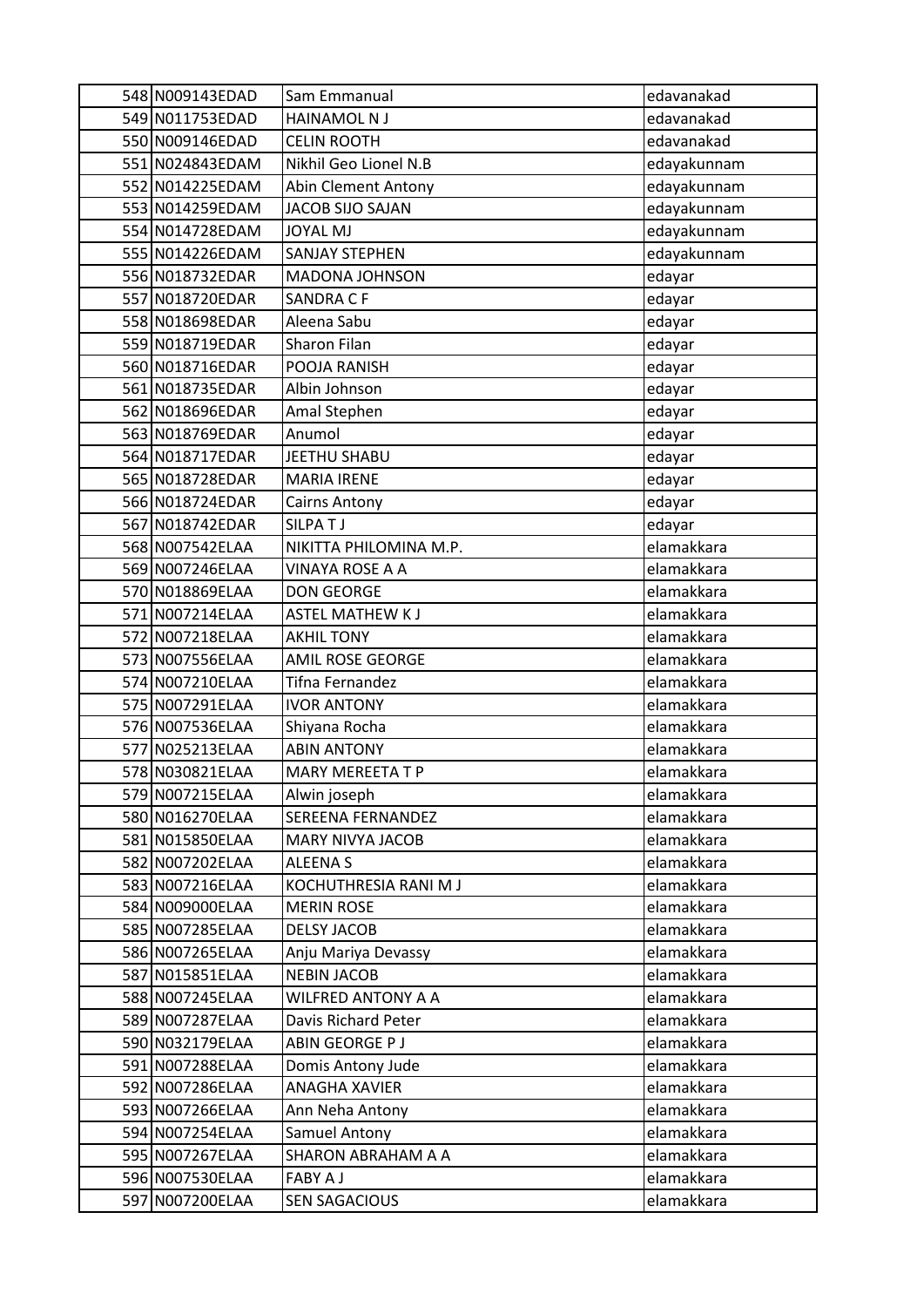| 598 N021371ELAA | <b>ANTONY YESUDAS</b>      | elamakkara        |
|-----------------|----------------------------|-------------------|
| 599 N007259ELAA | <b>ALWIN ANTONY</b>        | elamakkara        |
| 600 N000610ELAM | AISWARYA CARMEL KM         | elamkulam         |
| 601 N000910ELAM | Clinse Xavier              | elamkulam         |
| 602 N000742ELAM | Ashlin Joseph              | elamkulam         |
| 603 N000607ELAM | Giles P Benny              | elamkulam         |
| 604 N002557ELAM | ERIC JOHN JOSANTO          | elamkulam         |
| 605 N032497ELAM | <b>DILNA DARVIN</b>        | elamkulam         |
| 606 N007275ELAA | <b>Anet Augustine</b>      | elamkulam         |
| 607 N031975ELAM | <b>ANEETA PS</b>           | elamkulam         |
| 608 N015640ELAM | Glorita Maria              | elamkulam         |
| 609 N013754ELAM | Alshan Martin              | elamkulam         |
| 610 N000608ELAM | Lins Mariya                | elamkulam         |
| 611 N012930ELAM | RITTU LUZIYA               | elamkulam         |
| 612 N000614ELAM | Dhanya James               | elamkulam         |
| 613 N000382ELAM | <b>EDWIN JOSHY</b>         | elamkulam         |
| 614 N008414ELAM | Anna Sony                  | elamkulam         |
| 615 N022138ELAZ | Neha Paul                  | elamkunnapuzha    |
| 616 N008063ELAZ | <b>BRIAN S R</b>           | elamkunnapuzha    |
| 617 N022144ELAZ | <b>MARIA STEPHY JENSON</b> | elamkunnapuzha    |
| 618 N008062ELAZ | Deepak jose                | elamkunnapuzha    |
| 619 N008060ELAZ | Nimmy Boban                | elamkunnapuzha    |
| 620 N007334ELAZ | Antony Kevin D'silva       | elamkunnapuzha    |
| 621 N008048ELAZ | <b>FEMIYA MARTIN</b>       | elamkunnapuzha    |
| 622 N013940ELAZ | <b>DEOL PRINSON</b>        | elamkunnapuzha    |
| 623 N007329ELAZ | <b>Telvin Martin</b>       | elamkunnapuzha    |
| 624 N024649ELAZ | <b>KRIPA OS</b>            | elamkunnapuzha    |
| 625 N027777ELAZ | ANNAN ANTONY D SILVA       | elamkunnapuzha    |
| 626 N030254ELAZ | Samuel Lestar              | elamkunnapuzha    |
| 627 N007333ELAZ | ANN MARY NEENA             | elamkunnapuzha    |
| 628 N029868ELAR | Renya alby                 | elamkunnapuzha(r) |
| 629 N010716CHAV | <b>AMILIN MENDEZ</b>       | elamkunnapuzha(r) |
| 630 N014821PERY | Seethal Thomas             | elamkunnapuzha(r) |
| 631 N029622ELAR | Virony jilfa poduthas      | elamkunnapuzha(r) |
| 632 N022356ELOR | <b>ANCY GEORGE</b>         | ellor-christking  |
| 633 N010662ELOR | <b>Bibin Paul</b>          | ellor-christking  |
| 634 N004308ELOR | DIYAMONICA V C             | ellor-christking  |
| 635 N004300ELOR | Liya Raju                  | eloor             |
| 636 N007320ELOR | Niya Varghese V            | eloor             |
| 637 N016413ELOR | Sona Thankachan            | eloor             |
| 638 N005519ELOR | <b>EMIN BOBAN</b>          | eloor             |
| 639 N032844ELOR | MEGHNA JOSEPH              | eloor             |
| 640 N004315ELOR | <b>Sruthy Dixon</b>        | eloor             |
| 641 N013679ELOR | <b>TESSY TJ</b>            | eloor             |
| 642 N003564ELOR | Mintu Sebastian            | eloor             |
| 643 N016693ELOR | ALEENA VARGHESE            | eloor             |
| 644 N002973ELOR | Ann Earnest                | eloor             |
| 645 N002959ELOR | ANN RIYA ANTONY            | eloor             |
| 646 N004318ELOR | <b>Eldha Mathew</b>        | eloor             |
| 647 N019524ELOR | Laya biju                  | eloor             |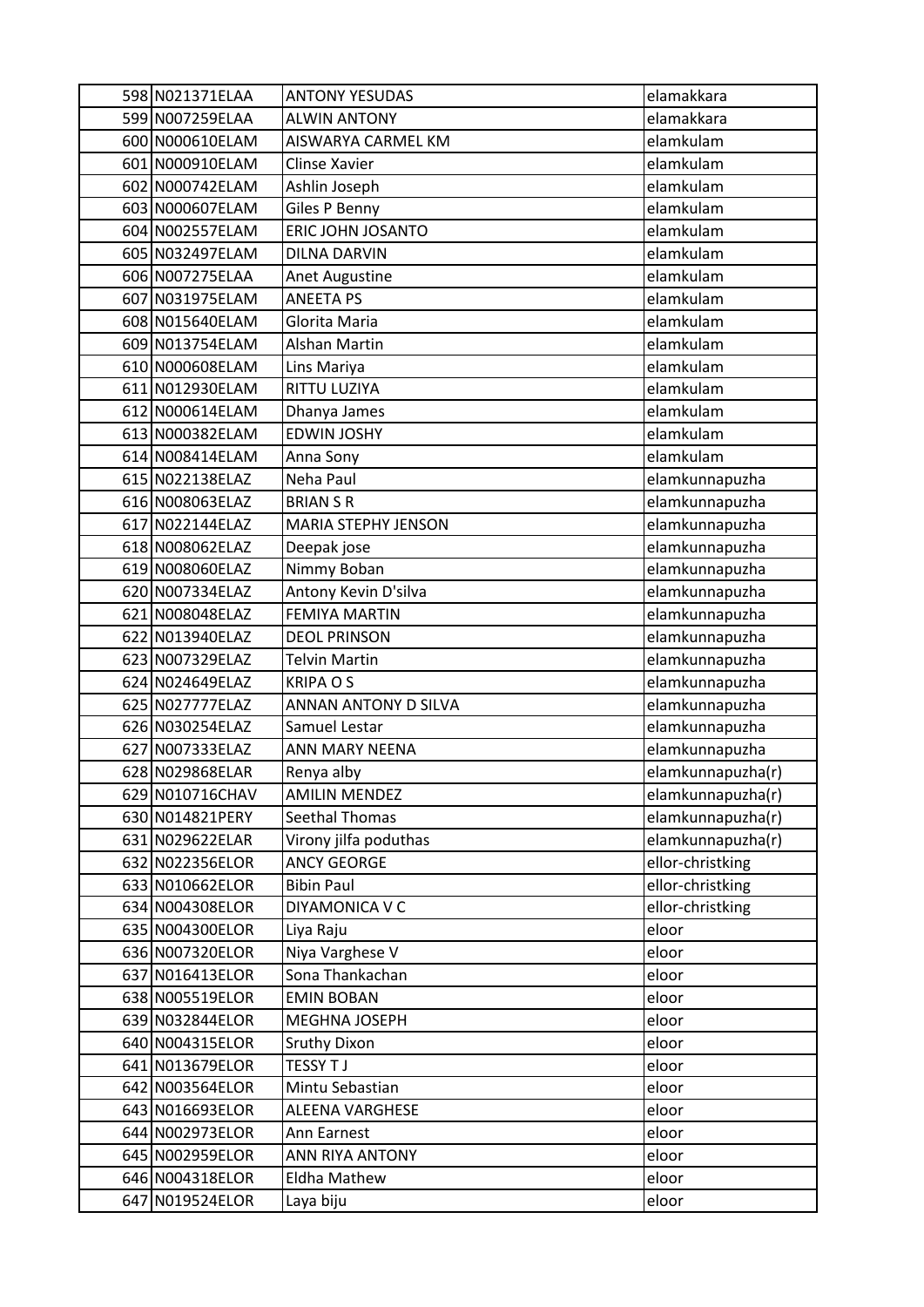| 648 N004638ELOR | <b>SHILGIN BABU</b>          | eloor        |
|-----------------|------------------------------|--------------|
| 649 N003559ELOR | Navya Sajan                  | eloor        |
| 650 N022639ELOR | <b>DOYAL BIJU</b>            | eloor        |
| 651 N021726ELOR | Pavithra Joseph              | eloor        |
| 652 N005306ELOR | ANN.V.VARGHESE               | eloor        |
| 653 N004943ELOR | ELIZABETH STEENA SAJU        | eloor        |
| 654 N007666ELOR | <b>JERRIN JORDAN</b>         | eloor        |
| 655 N014905ELOR | Rahul Jordy                  | eloor        |
| 656 N005841ELOR | Anna dilna                   | eloor        |
| 657 N002965ELOR | Milan George                 | eloor        |
| 658 N029742EROR | MEGHA C B                    | eroor        |
| 659 N010702EROR | <b>ASHNA ALEX</b>            | eroor        |
| 660 N011197EROR | Anina Tresa Francis          | eroor        |
| 661 N020859EROR | <b>DELMESHIAKS</b>           | eroor        |
| 662 N010708EROR | <b>MARY GLEREN CORREYA</b>   | eroor        |
| 663 N027036EROR | <b>JOYAL EBY</b>             | eroor        |
| 664 N010697EROR | ANNBENSIYA ANTONY            | eroor        |
| 665 N024324EROR | ANN MARIA KT                 | eroor        |
| 666 N013763EROR | ANITTA MARIA GEORGE          | eroor        |
| 667 N019186KALR | <b>DEXY TONY</b>             | gandhinagar  |
| 668 N004844CHAM | <b>ALAN P B</b>              | gandhinagar  |
| 669 N013103KALR | <b>ANITTA SABU</b>           | gandhinagar  |
| 670 N003545KALR | Xavier Antony                | gandhinagar  |
| 671 N016676KALR | <b>JIBIN KT</b>              | gandhinagar  |
| 672 N013102KALR | <b>ALEENA SABU</b>           | gandhinagar  |
| 673 N000676KALR | <b>BRITNEY MARIA P B</b>     | gandhinagar  |
| 674 N000673KALR | <b>JOHNY CV</b>              | gandhinagar  |
| 675 N021374KALR | Aleena Agnes C B             | gandhinagar  |
| 676 N019026KALR | <b>ANTHONY GRACE KALLADA</b> | gandhinagar  |
| 677 N002829KALR | Treesa Tisha Joseph          | gandhinagar  |
| 678 N012790KALR | ANILDA MARIYA P T            | gandhinagar  |
| 679 N003543KALR | SANDRA MARY A J              | gandhinagar  |
| 680 N013897KALR | MARY ATHULYA DAVID           | gandhinagar  |
| 681 N024277KALR | SHEFFIN TOMY M T             | gandhinagar  |
| 682 N024278KALR | ABIN TOMY M T                | gandhinagar  |
| 683 N004982KALR | MISS MARY GRACE T.F          | gandhinagar  |
| 684 N023790INFT | AVRIL CARMEL LIBERA          | infant jesus |
| 685 N023650CHAH | <b>Steve Paiva</b>           | infant jesus |
| 686 N023791INFT | CHRISTEENA MERIL LIBERA      | infant jesus |
| 687 N024087INFT | JOSPHIN VINEETTA PADUA       | infant jesus |
| 688 N025674INFT | <b>ELSA ANGEL ROSE</b>       | infant jesus |
| 689 N030585IRUM | Olivia Peter Paul            | irumpanam    |
| 690 N022551IRUM | ANNA C JOHN                  | irumpanam    |
| 691 N022306IRUM | MEGHA JOHNSON                | irumpanam    |
| 692 N022488IRUM | <b>AMAL ROY</b>              | irumpanam    |
| 693 N015953UNIA | VARUN T GEORGE               | irumpanam    |
| 694 N022311IRUM | Liju Thomas                  | irumpanam    |
| 695 N017446KARM | ALEENAKS                     | kadapuram    |
| 696 N014171KARM | PHILOMINA STEPHY             | kadapuram    |
| 697 N032147KADA | George Dan Devasy            | kadavanthara |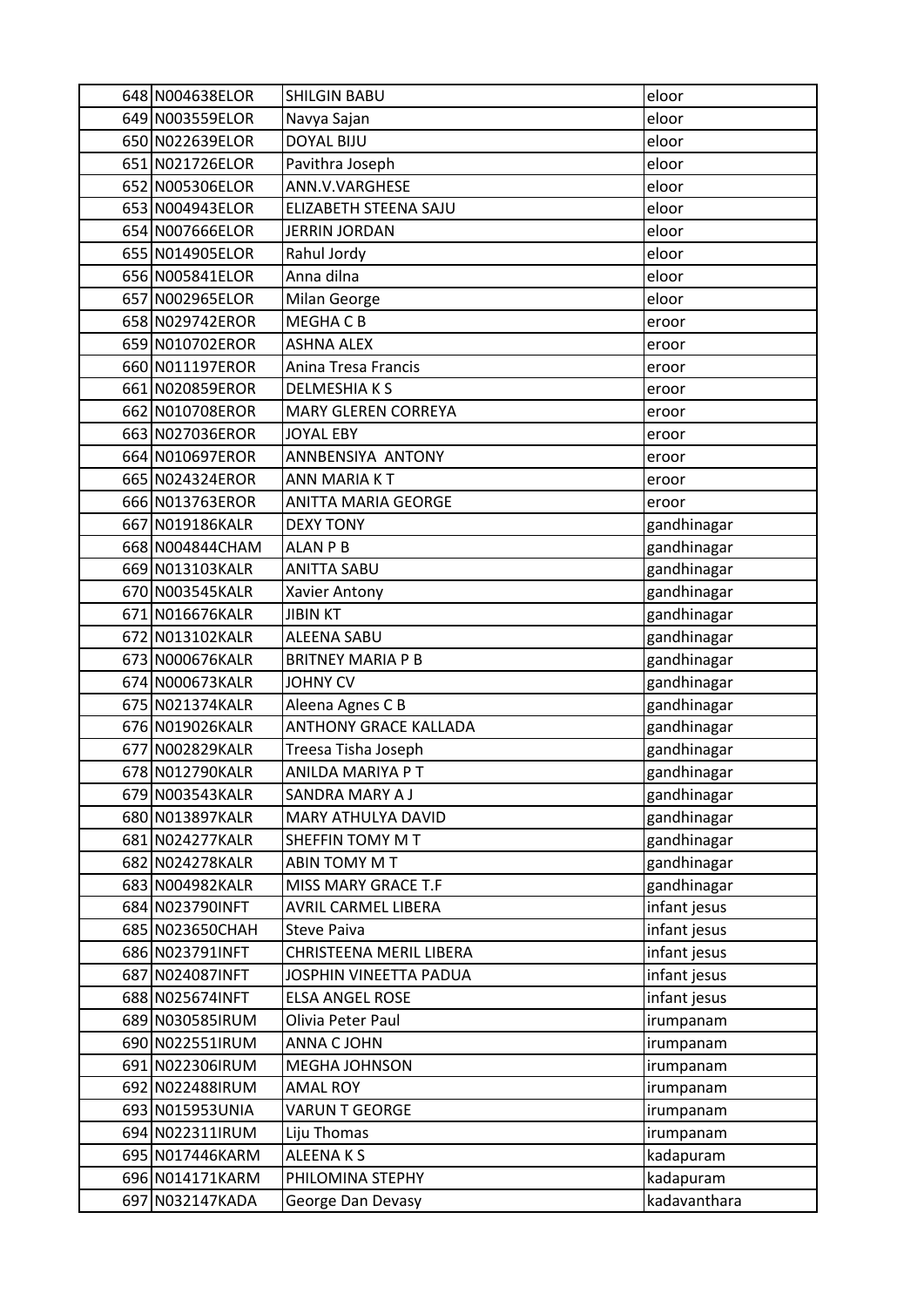| 698 N022282KADA                    | SANDRAJOSEPH                              | kadavanthara                     |
|------------------------------------|-------------------------------------------|----------------------------------|
| 699 N017584KADA                    | Mary Tini Bivera                          | kadavanthara                     |
| 700 N009791KADA                    | <b>ELIZABETH SHIMMY T G</b>               | kadavanthara                     |
| 701 N017143KADA                    | Jiya mol luvy                             | kadavanthara                     |
| 702 N017144KADA                    | John J Jude                               | kadavanthara                     |
| 703 N028163KADA                    | <b>JITHIN JOSE</b>                        | kadavanthara                     |
| 704 N017313KADA                    | LOUIS DON BEVERA                          | kadavanthara                     |
| 705 N009795KADA                    | <b>MERIN MARTIN</b>                       | kadavanthara                     |
| 706 N013665KADA                    | <b>ASTIN SHOLLY</b>                       | kadavanthara                     |
| 707 N022624KADA                    | <b>ROBIN ROY</b>                          | kadavanthara                     |
| 708 N009559KADA                    | Bryan Joseph                              | kadavanthara                     |
| 709 N009552KADA                    | <b>NAMITHA ROSE THADEVOOS</b>             | kadavanthara                     |
| 710 N022826KADA                    | Diya Joseph                               | kadavanthara                     |
| 711 N022511KADA                    | <b>Alaine Mary</b>                        | kadavanthara                     |
| 712 N022621KADA                    | <b>RIYA ROY</b>                           | kadavanthara                     |
| 713 N013936KADA                    | Joel Wilfred                              | kadavanthara                     |
| 714 N009792KADA                    | <b>JOSE ANTO GEORGE</b>                   | kadavanthara                     |
| 715 N027643KAKD                    | Neha Martin                               | kakkanad                         |
| 716 N011662KAKD                    | Roshini jose                              | kakkanad                         |
| 717 N025793KAKD                    | <b>JENIN JOSEPH</b>                       | kakkanad                         |
| 718 N034649KAKD                    | Sandra p Michael                          | kakkanad                         |
| 719 N029106KAKD                    | Sereena K Albi                            | kakkanad                         |
| 720 N029261KAKD                    | Sona Michael                              | kakkanad                         |
| 721 N011702KAKD                    | <b>SIMAYON SABU</b>                       | kakkanad                         |
| 722 N021509KAKD                    | AASHMI BRIJIT GEORGE                      | kakkanad                         |
| 723 N029575KAKD                    | <b>Aidanphil Antony Dias</b>              | kakkanad                         |
| 724 N025794KAKD                    | JENEETTA JOSEPH                           | kakkanad                         |
| 725 N011675KAKD                    | <b>BRINTA STEPHEN</b>                     | kakkanad                         |
| 726 N033468KAKD                    | Irine K Roy                               | kakkanad                         |
| 727 N011674KAKD                    | Beneetta Sabu                             | kakkanad                         |
| 728 N018174KAKD                    | Joffin P J                                | kakkanad                         |
| 729 N022445KALX                    | <b>NEVIL JACOB</b>                        | kalamassery px                   |
| 730 N013582KALX                    | <b>ALEN SURESH</b>                        | kalamassery px                   |
| 731 N026204KALX                    | <b>STEGY SEBASTIAN</b>                    | kalamassery px                   |
| 732 N031368KALX                    | Emmanuel K.A                              | kalamassery px                   |
| 733 N026201KALX                    | <b>APARNACS</b>                           | kalamassery px                   |
| 734 N010066KALX                    | Femi T Benny                              | kalamassery px                   |
| 735 N016050KALX<br>736 N013368KALX | <b>AMAN PETER</b><br><b>MARIYA CELINE</b> | kalamassery px                   |
| 737 N014593KALX                    | <b>AMAL ANTONY K</b>                      | kalamassery px<br>kalamassery px |
| 738 N018979KALX                    | <b>DERRY ANNIE JACOB</b>                  |                                  |
| 739 N010684KALX                    | <b>LEENA JOHNY</b>                        | kalamassery px<br>kalamassery px |
| 740 N033279KALX                    | <b>ALPHIA JOSE</b>                        | kalamassery px                   |
| 741 N010074KALX                    | JENITTA D SILVA                           | kalamassery px                   |
| 742 N009858KALX                    | Ayana christy                             | kalamassery px                   |
| 743 N004122KALR                    | Milan Martin                              | kaloor                           |
| 744 N018043KALR                    | SANDRA JOSEPH                             | kaloor                           |
| 745 N023241KALR                    | <b>VINCENT DE PAUL</b>                    | kaloor                           |
| 746 N000892KALR                    | SAVIO JOHN FRANCIS                        | kaloor                           |
| 747 N032727KALR                    | AASHER JACOB                              | kaloor                           |
|                                    |                                           |                                  |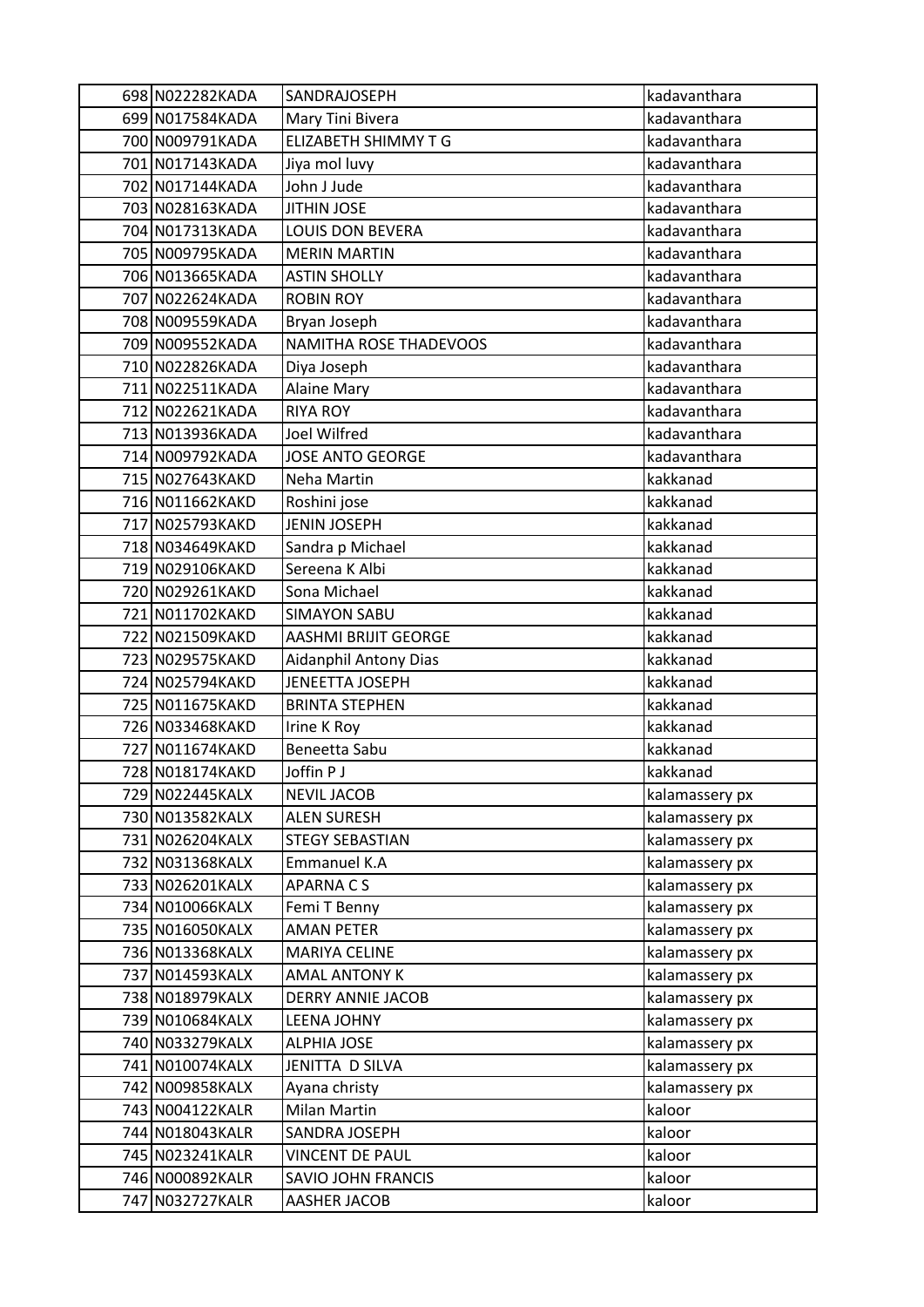| 748 N003738KALR                    | Santhwana Xavier                | kaloor           |
|------------------------------------|---------------------------------|------------------|
| 749 N003327KALR                    | Aleena shajan                   | kaloor           |
| 750 N000641KALR                    | <b>GITHIN JOSSY</b>             | kaloor           |
| 751 N003717KALR                    | ANN MARIA ANU                   | kaloor           |
| 752 N026807KALR                    | Kevin Jose                      | kaloor           |
| 753 N000898KALR                    | <b>GREESHNA GILBERT</b>         | kaloor           |
| 754 N004121KALR                    | Miyandra Martin                 | kaloor           |
| 755 N000867KALR                    | <b>GLALEYON MICHEAEL</b>        | kaloor           |
| 756 N016262KALR                    | Anitta Antony                   | kaloor           |
| 757 N019161KALR                    | carmal sharron                  | kaloor           |
| 758 N019109KALR                    | Benedict Joseph Jenny           | kaloor           |
| 759 N015889KALR                    | Ann Maria Thacheth              | kaloor           |
| 760 N004116KALR                    | ANU MAREENA CELIN               | kaloor           |
| 761 N017857KALR                    | Ketzia salu                     | kaloor           |
| 762 N007671KALR                    | <b>STEVE ROSS AUGUSTINE</b>     | kaloor           |
| 763 N003755KALR                    | <b>MEGHA FRANCIS</b>            | kaloor           |
| 764 N013083KALR                    | <b>LENA ROJAN</b>               | kaloor           |
| 765 N019111KALR                    | Ann maria job                   | kaloor           |
| 766 N013080KALR                    | Jisha P S                       | kaloor           |
| 767 N033183KALR                    | <b>EMLINA ROSE A X</b>          | kaloor           |
| 768 N001545KALR                    | <b>CHRISTY JOSEPH</b>           | kaloor           |
| 769 N000668KALR                    | Nayana TY                       | kaloor           |
| 770 N000669KALR                    | DIYA JUDE                       | kaloor           |
| 771 N003739KALR                    | Sandra Xavier                   | kaloor           |
| 772 N004521KALR                    | <b>KEVIN ALOYSIUS</b>           | kaloor           |
| 773 N001525KALR                    | MARY CLODIA JOSEPH              | kaloor           |
| 774 N004539KALR                    | AAMBAL GRACE CS                 | kaloor           |
| 775 N017934KALR                    | Sharon PT                       | kaloor           |
| 776 N000648KALR                    | <b>MARY SHIYA SHAJI</b>         | kaloor           |
| 777 N015230KALR                    | Jinson E B                      | kaloor           |
| 778 N013079KALR                    | Antony P S                      | kaloor           |
| 779 N020258KALR                    | <b>AGIN RAPHEAL</b>             | kaloor           |
| 780 N019114KALR                    | LEEDHIYA JOHN                   | kaloor           |
| 781 N002816KALR                    | Evania Aji                      | kaloor           |
| 782 N000901KALR<br>783 N001541KALR | <b>MARIA ASHNA</b><br>SNEHA E J | kaloor           |
| 784 N001070KALR                    |                                 | kaloor<br>kaloor |
| 785 N002808KALR                    | Joel Jomy<br>Antony Sreyas N F  | kaloor (a)       |
| 786 N014580KALR                    | <b>EVLYN CLODY</b>              | kaloor (a)       |
| 787 N024094KALR                    | John bobby                      | kaloor (a)       |
| 788 N020445KALR                    | Dilna Biju                      | kaloor (a)       |
| 789 N017408KALR                    | Mary Eva Jude                   | kaloor (a)       |
| 790 N000746KALR                    | Mariya Eva Joseph               | kaloor (a)       |
| 791 N000747KALR                    | <b>Emmanuel Martin Joseph</b>   | kaloor (a)       |
| 792 N025886KALR                    | <b>ALLAN LIZ</b>                | kaloor (a)       |
| 793 N001048KALR                    | Meera Johnson                   | kaloor (a)       |
| 794 N000684KALR                    | Aneesha Francis                 | kaloor (a)       |
| 795 N000761KALR                    | AMITH JOSEPH JOHN               | kaloor (a)       |
| 796 N001049KALR                    | Melvin Johnson                  | kaloor (a)       |
| 797 N030960KALR                    | Abin Babu                       | kaloor (b)       |
|                                    |                                 |                  |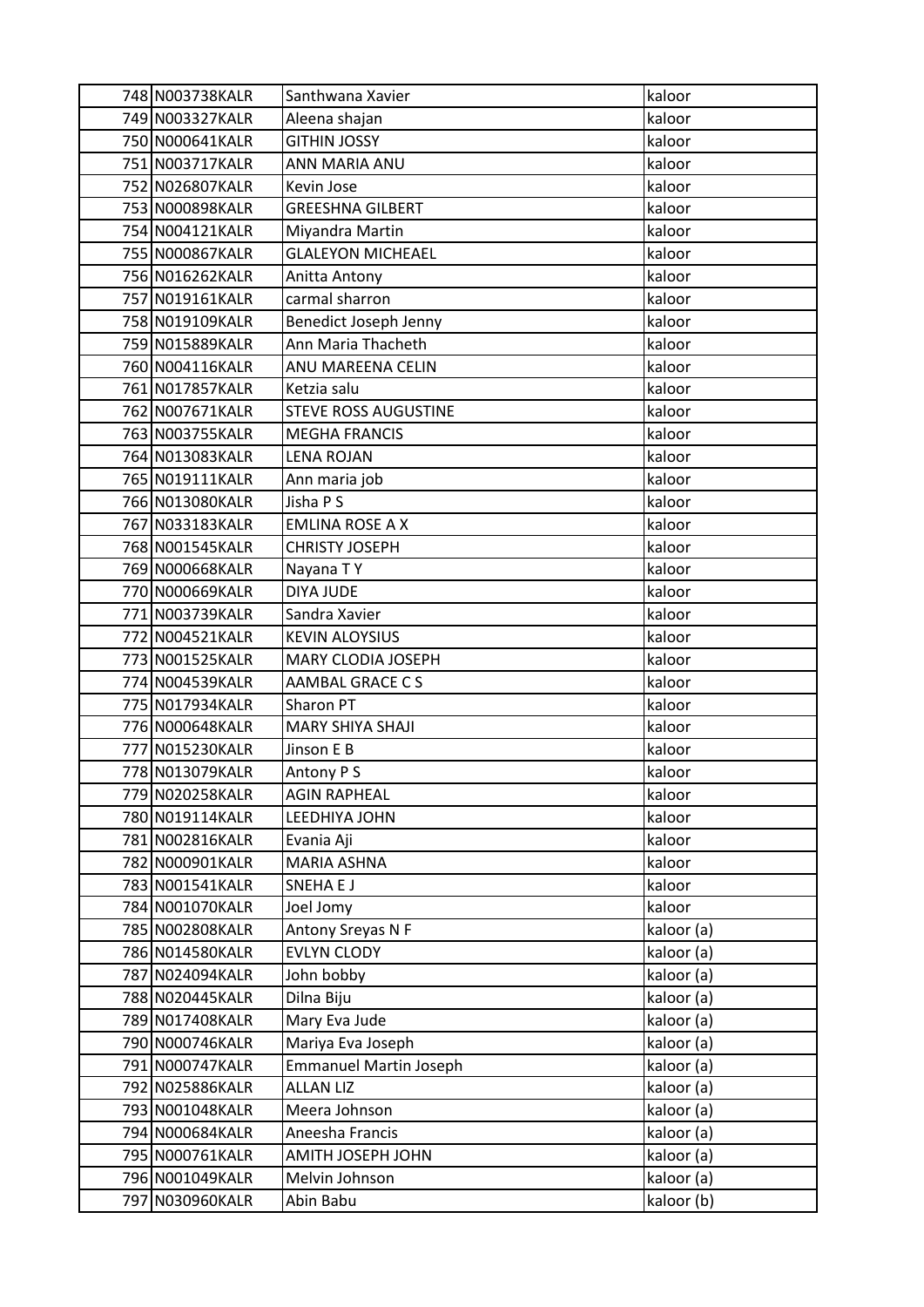| 798 N030309KARM | Catherine Rejeena M J   | karthedom |
|-----------------|-------------------------|-----------|
| 799 N012485KARM | <b>ANAGHA VARGHESE</b>  | karthedom |
| 800 N012944KARM | ASHWIN JOSEPH P J       | karthedom |
| 801 N012594KARM | <b>ABIN SHIBU</b>       | karthedom |
| 802 N029926KARM | SANDHRAKS               | karthedom |
| 803 N012581KARM | <b>JOSHNA A J</b>       | karthedom |
| 804 N012954KARM | JOSLYNE MARY JOHNSON    | karthedom |
| 805 N012484KARM | <b>AMALA VARGHESE</b>   | karthedom |
| 806 N020925KARM | Ronin Jude Correya      | karthedom |
| 807 N012501KARM | Niji Treesa             | karthedom |
| 808 N027405KARM | <b>MARY RINU</b>        | karthedom |
| 809 N018218KARM | Shaniya E.J             | karthedom |
| 810 N012690KARM | ANEENA.C.F              | karthedom |
| 811 N012463KARM | ANN TREESA M.A          | karthedom |
| 812 N012590KARM | <b>ASHNA MARY TJ</b>    | karthedom |
| 813 N012558KARM | Mary Ashna T B          | karthedom |
| 814 N012766KARM | <b>SNEHA AGNUS P F</b>  | karthedom |
| 815 N013248KARM | NIKHITHA PETER          | karthedom |
| 816 N012710KARM | ADITH SEBASTIAN M G     | karthedom |
| 817 N012806KARM | <b>MILNA TREESA</b>     | karthedom |
| 818 N012822KARM | Allen Antony            | karthedom |
| 819 N031264KARM | Cedric Jude Antony      | karthedom |
| 820 N013242KARM | <b>JOSEPH JISSIN</b>    | karthedom |
| 821 N013229KARM | Mary shemein jose V. J  | karthedom |
| 822 N012808KARM | <b>SALVIN PAUL</b>      | karthedom |
| 823 N023692KARM | Aiden Pinheiro          | karthedom |
| 824 N015955KARM | <b>ARSHA LOUIZ</b>      | karthedom |
| 825 N012849KARM | <b>NAVYA PAUL</b>       | karthedom |
| 826 N012669KARM | <b>ANEETA A S</b>       | karthedom |
| 827 N013213KARM | STANIYA WILSON          | karthedom |
| 828 N012442KARM | MINNU CARMEL P J        | karthedom |
| 829 N012698KARM | Athira C G              | karthedom |
| 830 N021816KARM | Neha S George           | karthedom |
| 831 N013305KARM | SONA ROMILDA PODUTHAS   | karthedom |
| 832 N012448KARM | George Snijin           | karthedom |
| 833 N013221KARM | <b>Annet Richard</b>    | karthedom |
| 834 N017450KARM | Christy Liya V J        | karthedom |
| 835 N031108KARM | Lemia NB                | karthedom |
| 836 N018217KARM | SHIMIYA E.J             | karthedom |
| 837 N033292KARM | <b>ASWIN ANTONY</b>     | karthedom |
| 838 N012426KARM | Aeishal Jose Great      | karthedom |
| 839 N017449KARM | Joel Antony             | karthedom |
| 840 N012617KARM | FERNANDO HAIDAN SEQUERA | karthedom |
| 841 N012595KARM | <b>ASHWIN SHIBU</b>     | karthedom |
| 842 N012650KARM | <b>ALAN K PAUL</b>      | karthedom |
| 843 N012457KARM | Antony Joshua.A.A       | karthedom |
| 844 N013215KARM | Josna M.J               | karthedom |
| 845 N021638KARM | <b>MANUAL MONISH</b>    | karthedom |
| 846 N012628KARM | Chelsa Maria O J        | karthedom |
| 847 N012819KARM | ALEENA JOHNSON          | karthedom |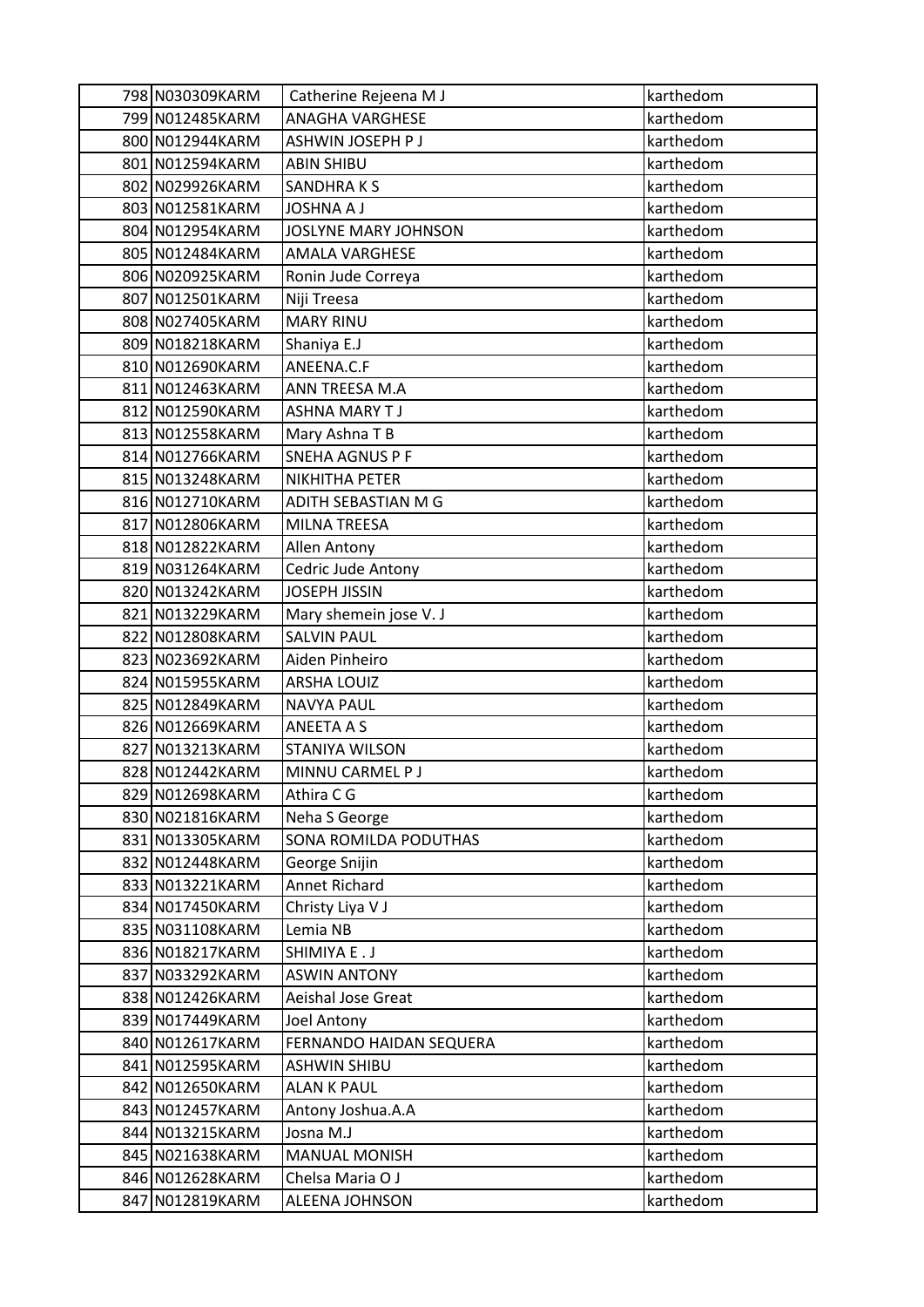| 848 N025803KARM                    | Fibi nx                                  | karthedom                  |
|------------------------------------|------------------------------------------|----------------------------|
| 849 N023374KARM                    | <b>TANIYA T TITUS</b>                    | karthedom                  |
| 850 N012955KARM                    | Rosy Lettisha                            | karthedom                  |
| 851 N033632KONY                    | Ann Lidhiya Samson                       | kongorpilly                |
| 852 N024253MAKY                    | Michelle A Cross                         | kongorpilly                |
| 853 N027832KONY                    | Nivya Varghese                           | kongorpilly                |
| 854 N017138KONY                    | ALEENA.T.J                               | kongorpilly                |
| 855 N024254MAKY                    | Theresa Jamma Biju                       | kongorpilly                |
| 856 N028009KONY                    | Neha Benny                               | kongorpilly                |
| 857 N017137KONY                    | ATHUL.T.J                                | kongorpilly                |
| 858 N027561KONY                    | Maria Joji                               | kongorpilly                |
| 859 N005174KONY                    | <b>Immanuel Antony</b>                   | kongorpilly                |
| 860 N004460KONY                    | TINU MERCY BABU                          | kongorpilly                |
| 861 N018006KONY                    | <b>ANN MARIA</b>                         | kongorpilly                |
| 862 N022987KONY                    | Sandra C Joseph                          | kongorpilly                |
| 863 N028006KONY                    | <b>FOSEAYA ANJU BEJOY</b>                | kongorpilly                |
| 864 N031777KONY                    | ALBIN GEORGE P X                         | kongorpilly                |
| 865 N025314KONY                    | <b>ABIN BIJU</b>                         | kongorpilly                |
| 866 N027833KONY                    | <b>IRIN VARGHESE</b>                     | kongorpilly                |
| 867 N004490KONY                    | <b>GLIVIN SEBASTIAN</b>                  | kongorpilly                |
| 868 N017966KONY                    | <b>ANAL SANTHOSH</b>                     | kongorpilly                |
| 869 N022986KONY                    | MEENU C JOSEPH                           | kongorpilly                |
| 870 N006355KONY                    | Agin PS                                  | kongorpilly                |
| 871 N011090KONY                    | <b>SANDRA THOMAS M</b>                   | kongorpilly                |
| 872 N008005KOOU                    | <b>YOL AHTILIA</b>                       | kongorpilly                |
| 873 N026760KONY                    | Lima Sebastian                           | kongorpilly                |
| 874 N006354KONY                    | <b>ALLWYN SAJU</b>                       | kongorpilly                |
| 875 N004488KONY                    | STEPHANET M S                            | kongorpilly                |
| 876 N006345KONY                    | Lisha M.J.                               | kongorpilly                |
| 877 N026411KONY                    | <b>MEGHA JOHNSON</b>                     | kongorpilly                |
| 878 N004453KONY                    | Ancyoon M S                              | kongorpilly                |
| 879 N014107PONL                    | Livana Dcruz                             | kongorpilly                |
| 880 N002728KOTD                    | <b>ANUJA RAJU</b>                        | kongorpilly                |
| 881 N006339KONY                    | <b>GEO GEORGE</b>                        | kongorpilly                |
| 882 N026942KONY                    | PREVITHA VARGHESE                        | kongorpilly                |
| 883 N005192KONY                    | <b>DEEPAK DEVASSY</b>                    | kongorpilly<br>kongorpilly |
| 884 N015082KOOU<br>885 N010565KONY | <b>ASHIN MATHEW</b><br><b>ANTONY C B</b> |                            |
| 886 N019595KONY                    | Kaspar Savio                             | kongorpilly<br>kongorpilly |
| 887 N034414KONY                    | <b>HARRIS PETER</b>                      | kongorpilly                |
| 888 N020683KONY                    | <b>Bilon Noby</b>                        | kongorpilly                |
| 889 N007976KOOU                    | <b>ALEENA THOMAS</b>                     | koonammavu                 |
| 890 N008251KOOU                    | <b>SHELNA JUDY</b>                       | koonammavu                 |
| 891 N018977KOOU                    | TREESA ALEENA                            | koonammavu                 |
| 892 N007979KOOU                    | Navya Paul                               | koonammavu                 |
| 893 N031573KOOU                    | <b>ANSON KUNJUMON</b>                    | koonammavu                 |
| 894 N008188KOOU                    | Mariya Soniya VS                         | koonammavu                 |
| 895 N015661KOOU                    | MARY SIJIMOL K S                         | koonammavu                 |
| 896 N031022THED                    | Anaxiya N B                              | koonammavu                 |
| 897 N021744KOOU                    | Diya Maria Siril                         | koonammavu                 |
|                                    |                                          |                            |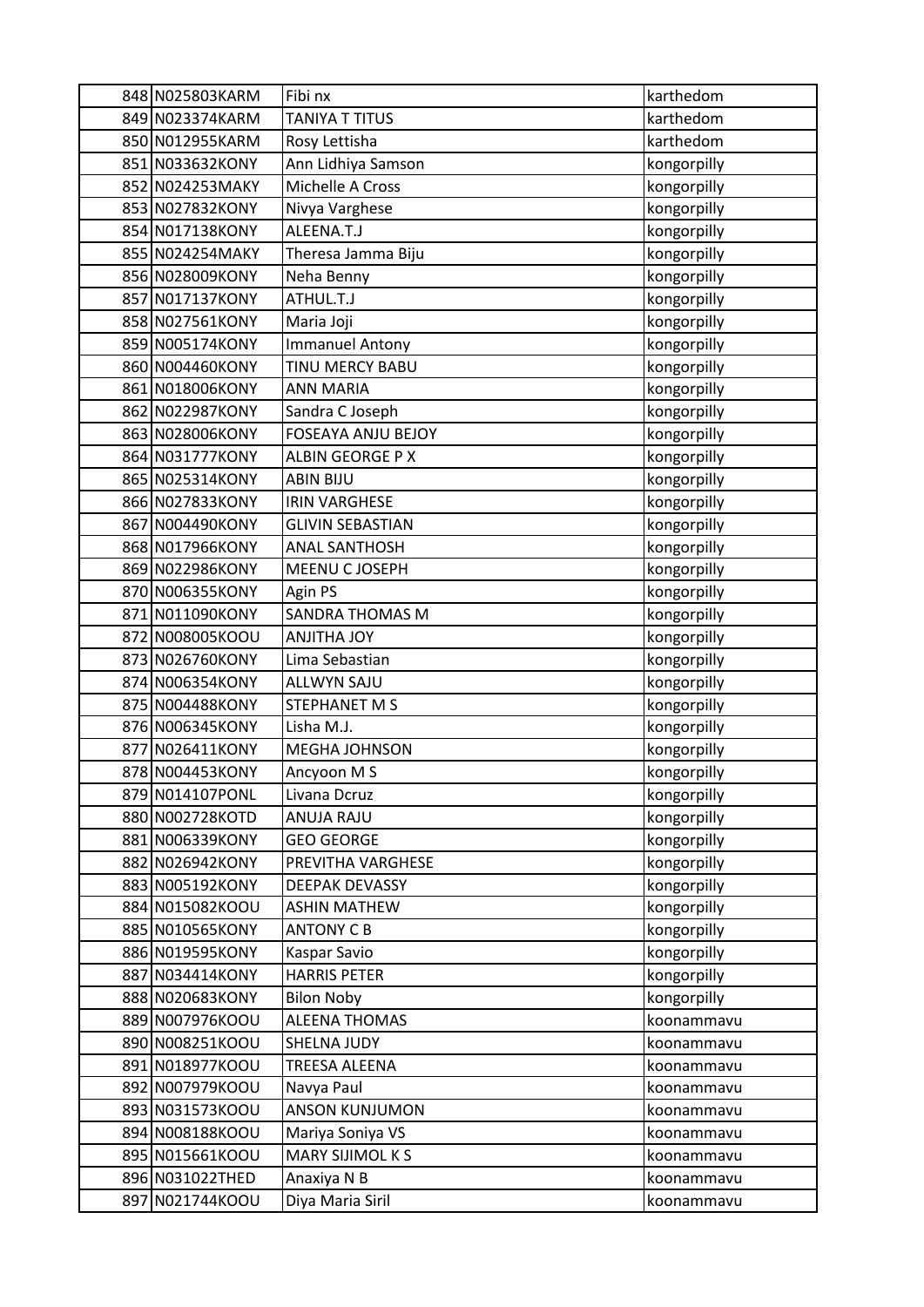| 898 N023218KOOU                    | <b>ALBIN XAVIE</b>          | koonammavu               |
|------------------------------------|-----------------------------|--------------------------|
| 899 N021679KOOU                    | <b>EMIL GOODSON</b>         | koonammavu               |
| 900 N008690KOOU                    | <b>ALEENA TREASA TITUS</b>  | koonammavu               |
| 901 N029277KOOU                    | Josna Joseph                | koonammavu               |
| 902 N008000KOOU                    | Miss Anitta p j             | koonammavu               |
| 903 N011787KOOU                    | RENLA ROSE XAVI             | koonammavu               |
| 904 N007968KOOU                    | Anagha P.B                  | koonammavu               |
| 905 N007987KOOU                    | <b>GREESHMA THERESSA</b>    | koonammavu               |
| 906 N008186KOOU                    | SOORYA JOSEPH               | koonammavu               |
| 907 N015066KOOU                    | ALEENA JOSEPH               | koonammavu               |
| 908 N007706KOOU                    | Rincy K B                   | koonammavu               |
| 909 N009471KOOU                    | Mariya sheona               | koonammavu               |
| 910 N027243KOOU                    | <b>DINU BENNY</b>           | koonammavu               |
| 911 N008266KOOU                    | Frijin sabu                 | koonammavu               |
| 912 N021392KOOU                    | AMEETA JOSHY                | koonammavu               |
| 913 N010530KOOU                    | <b>DHANU SHIBU</b>          | koonammavu               |
| 914 N017760CATL                    | MILDA SHAJU                 | koonammavu               |
| 915 N019614MUTM                    | Miss. ADREENA VT            | koonammavu               |
| 916 N008027KOOU                    | <b>NITHIN BENNY</b>         | koonammavu               |
| 917 N008185KOOU                    | ANN MARIA BENNY             | koonammavu               |
| 918 N008665KOOU                    | ROSHAN RICHARD              | koonammavu               |
| 919 N017420KOOU                    | Alen B Panakkal             | koonammavu               |
| 920 N008022KOOU                    | JEMSHYA JOSHY               | koonammavu               |
| 921 N025473KOOU                    | SANA ROSE MARIA V M         | koonammavu               |
| 922 N008205KOOU                    | ANN MARIYA SHAJU            | koonammavu               |
| 923 N010542KOOU                    | Rosan Robin                 | koonammavu               |
| 924 N012713KOOU                    | <b>NIKHIL PAUL</b>          | koonammavu               |
| 925 N014863KOOU                    | <b>ANN MARY</b>             | koonammavu               |
| 926 N014340KOOU                    | Niya Paul                   | koonammavu               |
| 927 N008028KOOU                    | Nikitha Benny               | koonammavu               |
| 928 N007986KOOU                    | <b>THUSHARA CELINE</b>      | koonammavu               |
| 929 N007983KOOU                    | Mary Diji Joseph            | koonammavu               |
| 930 N008221KOOU                    | <b>DIYA DARVIN</b>          | koonammavu               |
| 931 N008237KOOU                    | <b>OSHIN ALBY</b>           | koonammavu               |
| 932 N028755KOOU                    | <b>BRITNY BLAIZE</b>        | koonammavu               |
| 933 N015065KOOU                    | <b>ROSE MARY</b>            | koonammavu               |
| 934 N015926KOOU                    | <b>NIKITHA TAJI</b>         | koonammavu               |
| 935 N015662KOOU                    | <b>GEORGE JIBIN K S</b>     | koonammavu               |
| 936 N007994KOOU<br>937 N008214KOOU | Aleena Saji<br>Ashna Shajan | koonammavu               |
| 938 N008222KOOU                    | <b>JOVIN DARVIN</b>         | koonammavu<br>koonammavu |
| 939 N008286KOOU                    | Alphin jerson               | koonammavu               |
| 940 N009481KOOU                    | <b>MARIA SHAJU</b>          | koonammavu               |
| 941 N021741KOOU                    | <b>ALDRIN T GEORGE</b>      | koonammavu               |
| 942 N019998KOOU                    | Abel M Francy               | koonammavu               |
| 943 N015077KOOU                    | Merin Thresia Judy          | koonammavu               |
| 944 N010733KOOU                    | NITHIN SEBASTIAN            | koonammavu               |
| 945 N010533KOOU                    | Aroan Andrews               | koonammavu               |
| 946 N030909KOOU                    | <b>CHRIS THOMAS</b>         | koonammavu               |
| 947 N007985KOOU                    | aneeta judy                 | koonammavu               |
|                                    |                             |                          |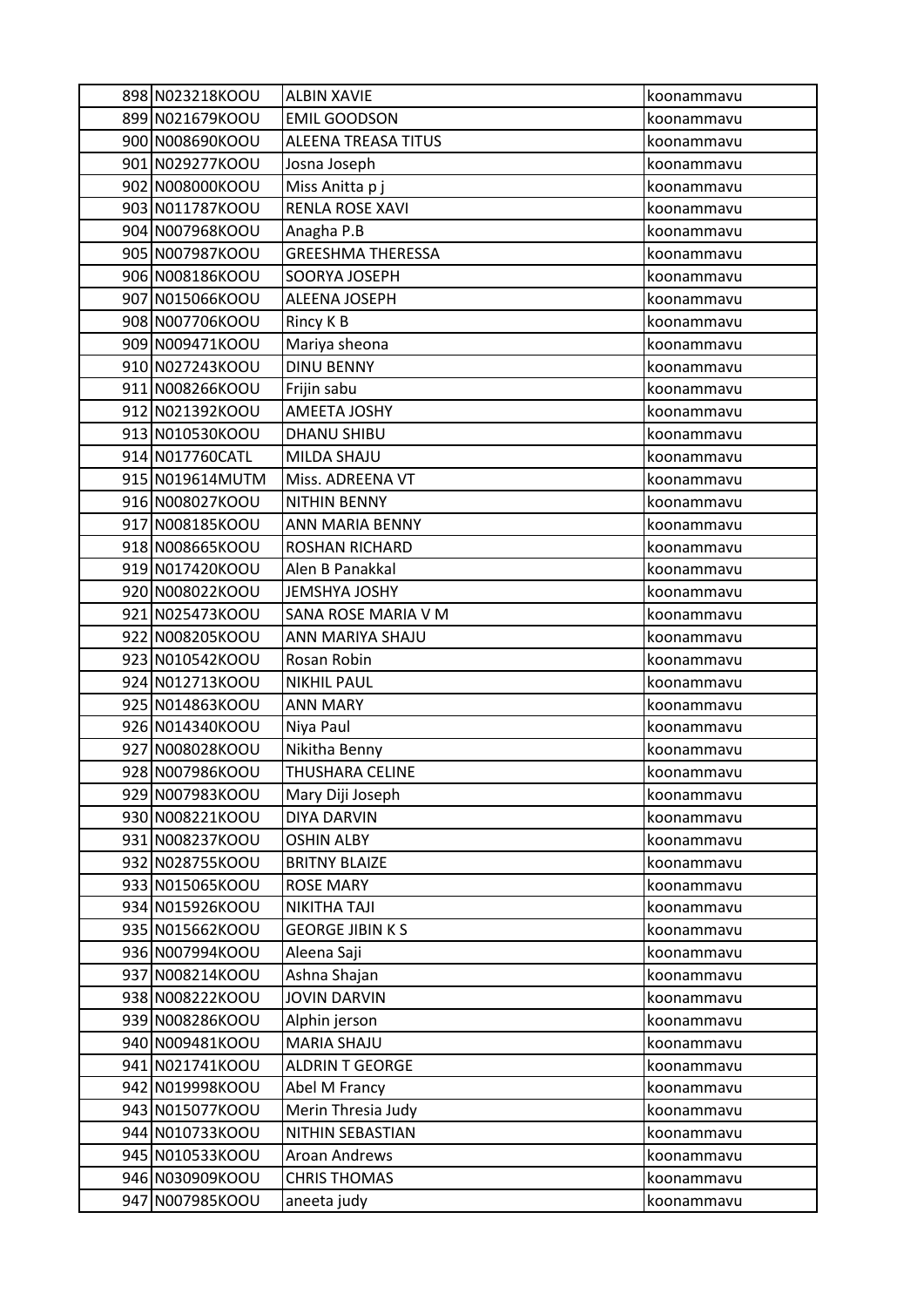| 948 N010641KOOU                    | Neubin Sabu                | koonammavu       |
|------------------------------------|----------------------------|------------------|
| 949 N008018KOOU                    | <b>MARY PRIYA</b>          | koonammavu       |
| 950 N008017KOOU                    | <b>JUSTEENIYA FIMA</b>     | koonammavu       |
| 951 N007969KOOU                    | Raijo P.B                  | koonammavu       |
| 952 N020001KOOU                    | <b>ALDRIN BENNY</b>        | koonammavu       |
| 953 N022546KOOU                    | <b>JOSNA CJ</b>            | koonammavu       |
| 954 N008006KOOU                    | <b>RESHMA ROBIN</b>        | koonammavu       |
| 955 N008705KOOU                    | Teresa Ann Mariya K S      | koonammavu       |
| 956 N008301KOOU                    | <b>JESVIN JOHNSON M</b>    | koonammavu       |
| 957 N007710KOOU                    | Tasna P Martin             | koonammavu       |
| 958 N007699KOOU                    | <b>GODWINKB</b>            | koonammavu       |
| 959 N007992KOOU                    | <b>ALEENA JUDY</b>         | koonammavu       |
| 960 N008691KOOU                    | Akhil Antony               | koonammavu       |
| 961 N015071KOOU                    | <b>EBIN JOSHY</b>          | koonammavu       |
| 962 N008182KOOU                    | <b>JERIN JAMES</b>         | koonammavu       |
| 963 N015843KOOU                    | <b>Bensen Mathew</b>       | koonammavu       |
| 964 N029278KOOU                    | MISS CATHERINE ROMEL       | koonammavu       |
| 965 N008211KOOU                    | <b>JAMES GEORGE</b>        | koonammavu       |
| 966 N009763KOOU                    | <b>ANAND ANTONY</b>        | koonammavu       |
| 967 N007982KOOU                    | Diya Joseph                | koonammavu       |
| 968 N008208KOOU                    | ANN PEARL SHAJU            | koonammavu       |
| 969 N008281KOOU                    | Tony anto                  | koonammavu       |
| 970 N010085KOOU                    | <b>FEBIN SAJU</b>          | koonammavu       |
| 971 N009761KOOU                    | Aleena CJ                  | koonammavu       |
| 972 N022542KOOU                    | VARNA DOMINIC              | koonammavu       |
| 973 N014862KOOU                    | <b>ANJU THOMAS</b>         | koonammavu       |
| 974 N028692KRTY                    | Angel Mary Paul            | koratty          |
| 975 N028906KRTY                    | PRESTEENA SHIVON PEREIRA   | koratty          |
| 976 N028705KRTY                    | CORINA GEORGINA D ROSE     | koratty          |
| 977 N028707KRTY                    | <b>ALBIN TOMY</b>          | koratty          |
| 978 N032585KORY                    | <b>Austin Francis</b>      | koratty          |
| 979 N028771KRTY                    | PRINCE SHAJU               | koratty          |
| 980 N028773KRTY                    | <b>AIRIN WILLY</b>         | koratty          |
| 981 N004264KOTD                    | Maria Abiya                | kothad           |
| 982 N021980KOTD                    | ALEENA KADUTHUZ            | kothad           |
| 983 N025581KOTD<br>984 N022934KOTD | LELANA M.C<br>ALEESON C A  | kothad<br>kothad |
| 985 N023132KOTD                    | <b>ANTONY NYGHILL</b>      | kothad           |
| 986 N002410KOTD                    | PRIYANKA SAJU              | kothad           |
| 987 N025580KOTD                    | Ledin M.C                  | kothad           |
| 988 N021948KOTD                    | <b>MARY STENY</b>          | kothad           |
| 989 N022250KOTD                    | Archana Antony             | kothad           |
| 990 N001695KOTD                    | SANDRA CELIN TJ            | kothad           |
| 991 N001139KOTD                    | <b>MARGARITA HONEY T R</b> | kothad           |
| 992 N020789KOTD                    | ANNA SANDRA K F            | kothad           |
| 993 N003634KOTD                    | <b>JIBIN JOSEPH</b>        | kothad           |
| 994 N022264KOTD                    | <b>EBY EPHREM</b>          | kothad           |
| 995 N022246KOTD                    | ANU BENEDICT               | kothad           |
| 996 N001702KOTD                    | ANNMARIA K L               | kothad           |
| 997 N002412KOTD                    | <b>JOSEMON VARGHESE</b>    | kothad           |
|                                    |                            |                  |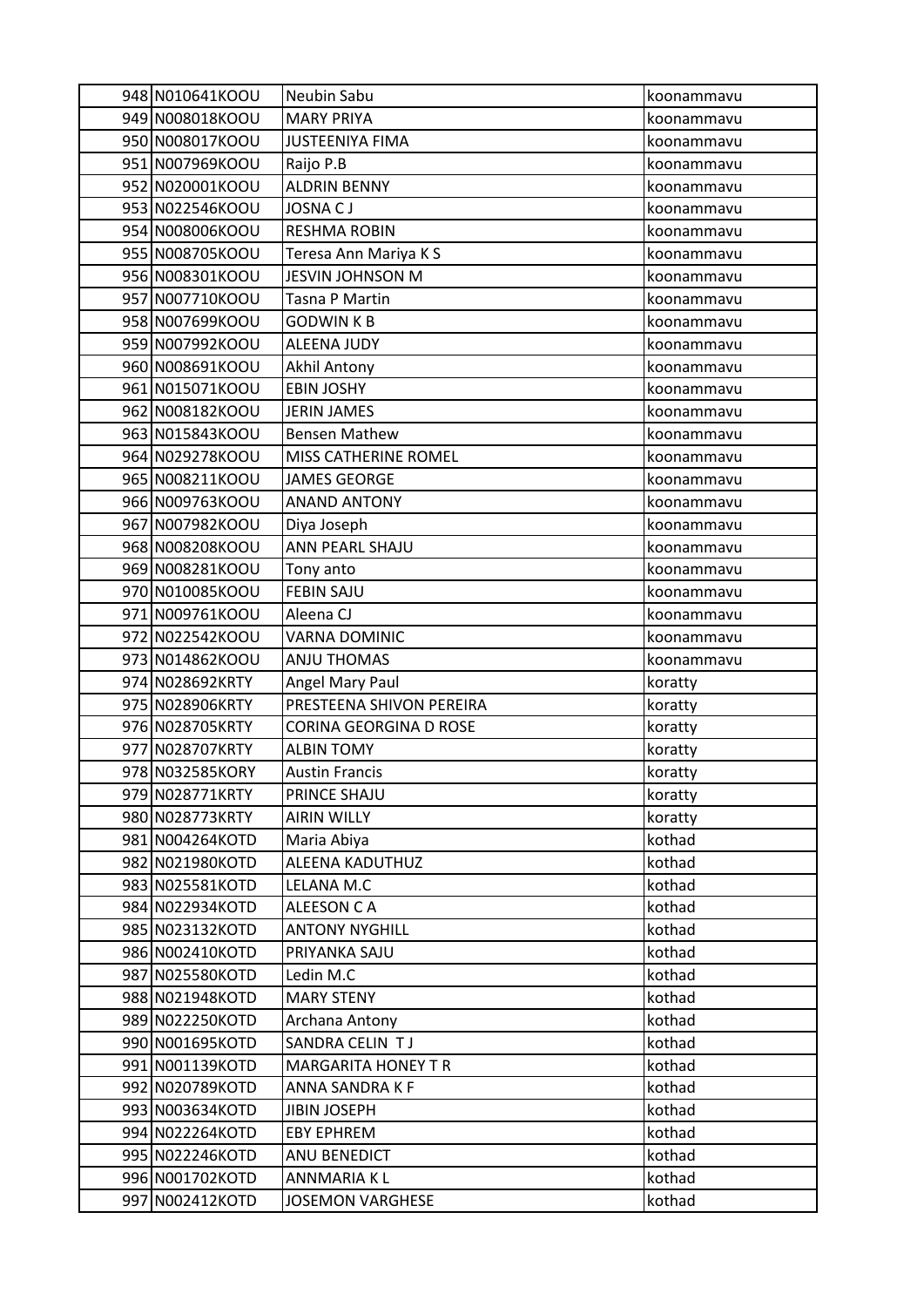| 998 N003103KOTD  | Freeda Antony              | kothad     |
|------------------|----------------------------|------------|
| 999 N022258KOTD  | ROSMY JOHN                 | kothad     |
| 1000 N018027KOTD | ANN NIDHUNA K J            | kothad     |
| 1001 N018865KOTD | GODIYA HRYDHYA             | kothad     |
| 1002 N001707KOTD | DIONA M J                  | kothad     |
| 1003 N005543KOTD | <b>MARIYA SOJA</b>         | kothad     |
| 1004 N021051KOTD | <b>ANTONY SHARON</b>       | kothad     |
| 1005 N002727KOTD | Miss. ANN MARY K VIPIN     | kothad     |
| 1006 N003637KOTD | <b>NEHA DENNY</b>          | kothad     |
| 1007 N004714KOTD | SHAIN AUGUSTINE JEES       | kothad     |
| 1008 N005533KOTD | JEEVAN GILSON              | kothad     |
| 1009 N001146KOTD | Aneeja Mary John           | kothad     |
| 1010 N022841KOTD | Chelsa Mariya P A          | kothad     |
| 1011 N011515KOTD | <b>MARY VINAYA HILARY</b>  | kothad     |
| 1012 N003631KOTD | <b>ASHNA ALBERT</b>        | kothad     |
| 1013 N020792KOTD | jineesh joseph             | kothad     |
| 1014 N001694KOTD | Jennifer Tellus            | kothad     |
| 1015 N022065KOTD | Maria Sherin               | kothad     |
| 1016 N013472KOTD | AKSHARA JOSEPH             | kothad     |
| 1017 N007411KOTD | Kate Treesa                | kothad     |
| 1018 N022933KOTD | ALEENA CA                  | kothad     |
| 1019 N001723KOTD | AKHIL C A                  | kothad     |
| 1020 N022268KOTD | ANNA SIYA PM               | kothad     |
| 1021 N011514KOTD | VIGIL T G                  | kothad     |
| 1022 N022245KOTD | <b>BINI BENEDICT</b>       | kothad     |
| 1023 N001149KOTD | <b>SINO SOJAN</b>          | kothad     |
| 1024 N001700KOTD | <b>ANAND ANTONY</b>        | kothad     |
| 1025 N007409KOTD | <b>JOEL MANUEL</b>         | kothad     |
| 1026 N001148KOTD | <b>SONA SOJAN</b>          | kothad     |
| 1027 N002422KOTD | PHILOMINA GILTTA SIMENDHI  | kothad     |
| 1028 N003639KOTD | <b>Mary Mishal Francis</b> | kothad     |
| 1029 N003106KOTD | SANJU C NELSON             | kothad     |
| 1030 N021947KOTD | MARY STEENA KV             | kothad     |
| 1031 N007885KOTD | SALVIN SAJU                | kothad     |
| 1032 N001713KOTD | <b>HARSHAPT</b>            | kothad     |
| 1033 N019510KURD | Jeslin Jiji Xavier         | kureekad   |
| 1034 N017201KURD | <b>JINS JESTINE</b>        | kureekad   |
| 1035 N024662KURD | Haris bron v.l             | kureekad   |
| 1036 N024859KURD | <b>MEGHA MARTIN</b>        | kureekad   |
| 1037 N016927KURD | <b>ATUL PINHEIRO</b>       | kureekad   |
| 1038 N016920KURD | SAJANA JOHN                | kureekad   |
| 1039 N016928KURD | <b>AMAL PINHEIRO</b>       | kureekad   |
| 1040 N021351KURD | Sanjana Jaina George       | kureekad   |
| 1041 N016931KURD | Aneeta Paul                | kureekad   |
| 1042 N017020KURD | Cenosh Xavier M J          | kureekad   |
| 1043 N015208KURL | AASHMI MARIA               | kurisinkal |
| 1044 N003168KURL | Anna Babitha G J           | kurisinkal |
| 1045 N022369KURL | Angela Jaison              | kurisinkal |
| 1046 N012288KURL | ELIZABETH JALEESHA         | kurisinkal |
| 1047 N026713KURL | SHIFFIN XAVIER D P         | kurisinkal |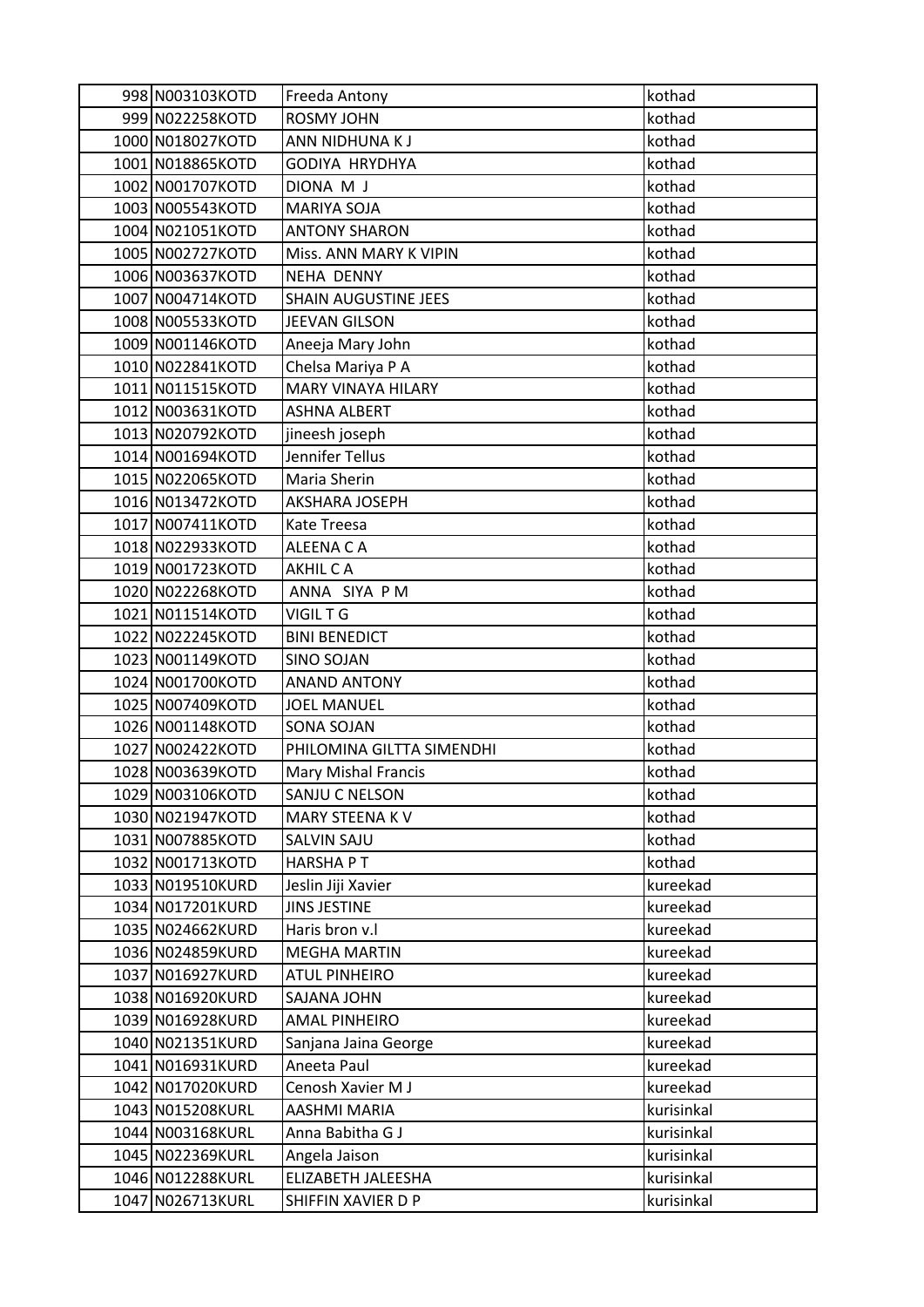| 1048 N002019KURL                     | MISS. ASHLITTA D SILVA       | kurisinkal               |
|--------------------------------------|------------------------------|--------------------------|
| 1049 N016231KURL                     | <b>VIRONI RIYA</b>           | kurisinkal               |
| 1050 N003172KURL                     | MERY SOFIYA M D              | kurisinkal               |
| 1051 N016023KURL                     | Shaibin George               | kurisinkal               |
| 1052 N032959KURL                     | <b>SHEYON PAUL O P</b>       | kurisinkal               |
| 1053 N001199KURL                     | Alainder D'silva             | kurisinkal               |
| 1054 N003522KURL                     | Yohan James                  | kurisinkal               |
| 1055 N003165KURL                     | Rahul John                   | kurisinkal               |
| 1056 N015512KURL                     | <b>EVAN ELVIN FIGARAGO</b>   | kurisinkal               |
| 1057 N002023KURL                     | <b>ALAN RAJU</b>             | kurisinkal               |
| 1058 N019952KURL                     | <b>ASHNA SHIBU</b>           | kurisinkal               |
| 1059 N003512KURL                     | <b>NELPHIN NETTO</b>         | kurisinkal               |
| 1060 N019021KURL                     | Lucy Maria A. V              | kurisinkal               |
| 1061 N012286KURL                     | <b>SHANAL XAVIER</b>         | kurisinkal               |
| 1062 N005235KURL                     | Stefiya Figarado             | kurisinkal               |
| 1063 N002565KURL                     | Preditta Fernandez           | kurisinkal               |
| 1064 N034573KURL                     | <b>GEORGE SALVIN</b>         | kurisinkal               |
| 1065 N015216KURL                     | Mary Stereena Figerado       | kurisinkal               |
| 1066 N015517KURL                     | <b>LORAINE ELISA HARRIS</b>  | kurisinkal               |
| 1067 N005478KURL                     | <b>CERINE TREESA</b>         | kurisinkal               |
| 1068 N005476KURL                     | ALINA VINCENT FIGARADO       | kurisinkal               |
| 1069 N016195KURL                     | <b>ANTONY ROSHAN T R</b>     | kurisinkal               |
| 1070 N015853KURL                     | George Salvin Dsilva         | kurisinkal               |
| 1071 N003173KURL                     | LINI KRIAN AKKANATH          | kurisinkal               |
| 1072 N026979KURL                     | Dion Raphael                 | kurisinkal               |
| 1073 N021632KURL                     | Shinson Antony. O. P         | kurisinkal               |
| 1074 N009054KURL                     | TREESA RENITA SIJI           | kurisinkal               |
| 1075 N017073KURL                     | NITHHIN JUDE                 | kurisinkal               |
| 1076 N003178KURL                     | <b>HEWETT JOEL</b>           | kurisinkal               |
| 1077 N003507KURL                     | Bigil joseph                 | kurisinkal               |
| 1078 N017445KURL                     | <b>MARY NATHASHA</b>         | kurisinkal               |
| 1079 N015509KURL                     | <b>CELINE LIYAKT</b>         | kurisinkal               |
| 1080 N015144KURL                     | Aliena Anna Salu             | kurisinkal               |
| 1081 N003513KURL                     | <b>SANGEETH GEORGE</b>       | kurisinkal               |
| 1082 N016190KURL                     | Teresa Gibiya Paiva          | kurisinkal               |
| 1083 N016650KURL                     | SEBASTIAN ROHAN T F          | kurisinkal               |
| 1084 N001211KURL                     | <b>RITHIK JOHN</b>           | kurisinkal               |
| 1085 N015721KURL                     | <b>JOEL CHRIS</b>            | kurisinkal               |
| 1086 N027170KURL<br>1087 N003525KURL | Kevin Jerome                 | kurisinkal<br>kurisinkal |
| 1088 N013506KURL                     | <b>ANN BIBIN</b>             |                          |
| 1089 N017972KURL                     | ARYA KW<br>Nivea Grace Nixon | kurisinkal<br>kurisinkal |
| 1090 N016665KURL                     | Ashwin Nelson                | kurisinkal               |
| 1091 N015127KURL                     | Nivya Joy                    | kurisinkal               |
| 1092 N001212KURL                     | <b>RICKSON PJ</b>            | kurisinkal               |
| 1093 N010670KURL                     | SHEFNA C S                   | kurisinkal               |
| 1094 N019951KURL                     | ALEESHA SHIBU                | kurisinkal               |
| 1095 N016239KURL                     | <b>ELSA SHENETTA</b>         | kurisinkal               |
| 1096 N001024KURL                     | <b>MARY MERIN JUDE</b>       | kurisinkal               |
| 1097 N032046KURL                     | <b>GLENN CHRISTIAN</b>       | kurisinkal               |
|                                      |                              |                          |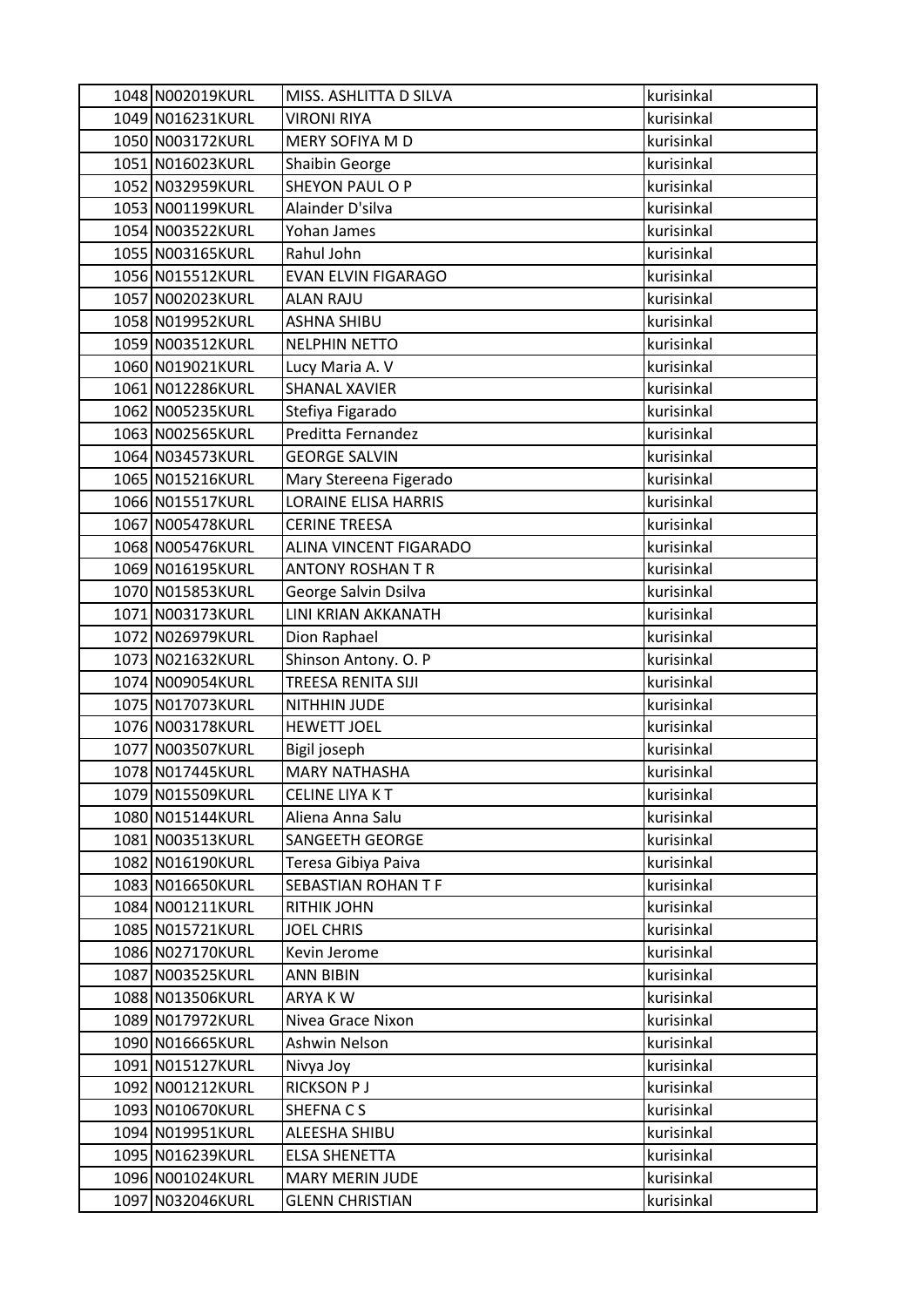| 1098 N002025KURL | Saniya Teresa E M             | kurisinkal     |
|------------------|-------------------------------|----------------|
| 1099 N015724KURL | LUSLIN KL                     | kurisinkal     |
| 1100 N016670KURL | STINIA FIGARADO               | kurisinkal     |
| 1101 N003176KURL | <b>EDWIN THOMAS</b>           | kurisinkal     |
| 1102 N015204KURL | Sharon josey                  | kurisinkal     |
| 1103 N002016KURL | STEVENSON D' SILVA            | kurisinkal     |
| 1104 N016624KURL | ANIEROSE K G                  | kurisinkal     |
| 1105 N005236KURL | Mariya Andriya Figarado       | kurisinkal     |
| 1106 N006701PABD | ANN MARY M M                  | kurisinkal     |
| 1107 N015520KURL | <b>BLEIZY JOSEY</b>           | kurisinkal     |
| 1108 N005477KURL | Ann Mary Figarado             | kurisinkal     |
| 1109 N001218KURL | MARY SANSIA FIGAREDO          | kurisinkal     |
| 1110 N018252KURL | NIMI PETER                    | kurisinkal     |
| 1111 N016194KURL | <b>MARY ROSNATR</b>           | kurisinkal     |
| 1112 N016036KURL | <b>GOKUL ROSHIN P</b>         | kurisinkal     |
| 1113 N001013KURL | NIVIN JOSE M V                | kurisinkal     |
| 1114 N016035KURL | MAST ANNWIN MOOLAMKUZHI SHIBU | kurisinkal     |
| 1115 N017071KURL | Simson kurian                 | kurisinkal     |
| 1116 N001021KURL | Sinthiya Sabin                | kurisinkal     |
| 1117 N022368KURL | Alan Jaison                   | kurisinkal     |
| 1118 N015518KURL | <b>EPHRIN PETER</b>           | kurisinkal     |
| 1119 N002560KURL | CHRISTEENA JOHN               | kurisinkal     |
| 1120 N015131KURL | ALEENA B JOHN                 | kurisinkal     |
| 1121 N017977KURL | <b>ISHA PHILOMINA</b>         | kurisinkal     |
| 1122 N018670KURL | Siya P P                      | kurisinkal     |
| 1123 N015723KURL | <b>Kenes Chris</b>            | kurisinkal     |
| 1124 N017070KURL | Cibella Elizabeth             | kurisinkal     |
| 1125 N031087KUTA | JONATHAN JOSEPH D'CRUZ        | kuttikattukara |
| 1126 N004683KUTA | <b>ALWINKJ</b>                | kuttikattukara |
| 1127 N002997KUTA | Aleena Mariyam v.c            | kuttikattukara |
| 1128 N020690KUTA | <b>ANN GEORGE</b>             | kuttikattukara |
| 1129 N002977KUTA | Cedrina Elizabeth Libera      | kuttikattukara |
| 1130 N021014KUTA | ANN MARIYA                    | kuttikattukara |
| 1131 N025925KUTA | ALFRED JIMMY                  | kuttikattukara |
| 1132 N024085LOUM | RINLA DAVID                   | lourdupuram    |
| 1133 N024362LOUM | ALEENA M J                    | lourdupuram    |
| 1134 N026719LOUM | LIDHIYA ELSA ALEX             | lourdupuram    |
| 1135 N021376LOUM | <b>MARY HAGAR FRANCIS</b>     | lourdupuram    |
| 1136 N020627LOUM | Glentin poduthas              | lourdupuram    |
| 1137 N020829LOUM | Aasu Antony                   | lourdupuram    |
| 1138 N020928LOUM | <b>GLENNA CARMELIN</b>        | lourdupuram    |
| 1139 N020986LOUM | Antony Calvin Rebeiro         | lourdupuram    |
| 1140 N013767CHAH | John Xavier Correya           | lourdupuram    |
| 1141 N029431LOUM | SANIYA EDWIN                  | lourdupuram    |
| 1142 N025124LOUM | Murphy C Manuel               | lourdupuram    |
| 1143 N012863CHAH | Jeswin Antony                 | lourdupuram    |
| 1144 N031400LOUM | Greeshma Rose                 | lourdupuram    |
| 1145 N020830LOUM | <b>Bhoomi Antony</b>          | lourdupuram    |
| 1146 N020536LOUM | CHANCHAL SERAPHINE            | lourdupuram    |
| 1147 N027796LOUM | Naima Elzabeth                | lourdupuram    |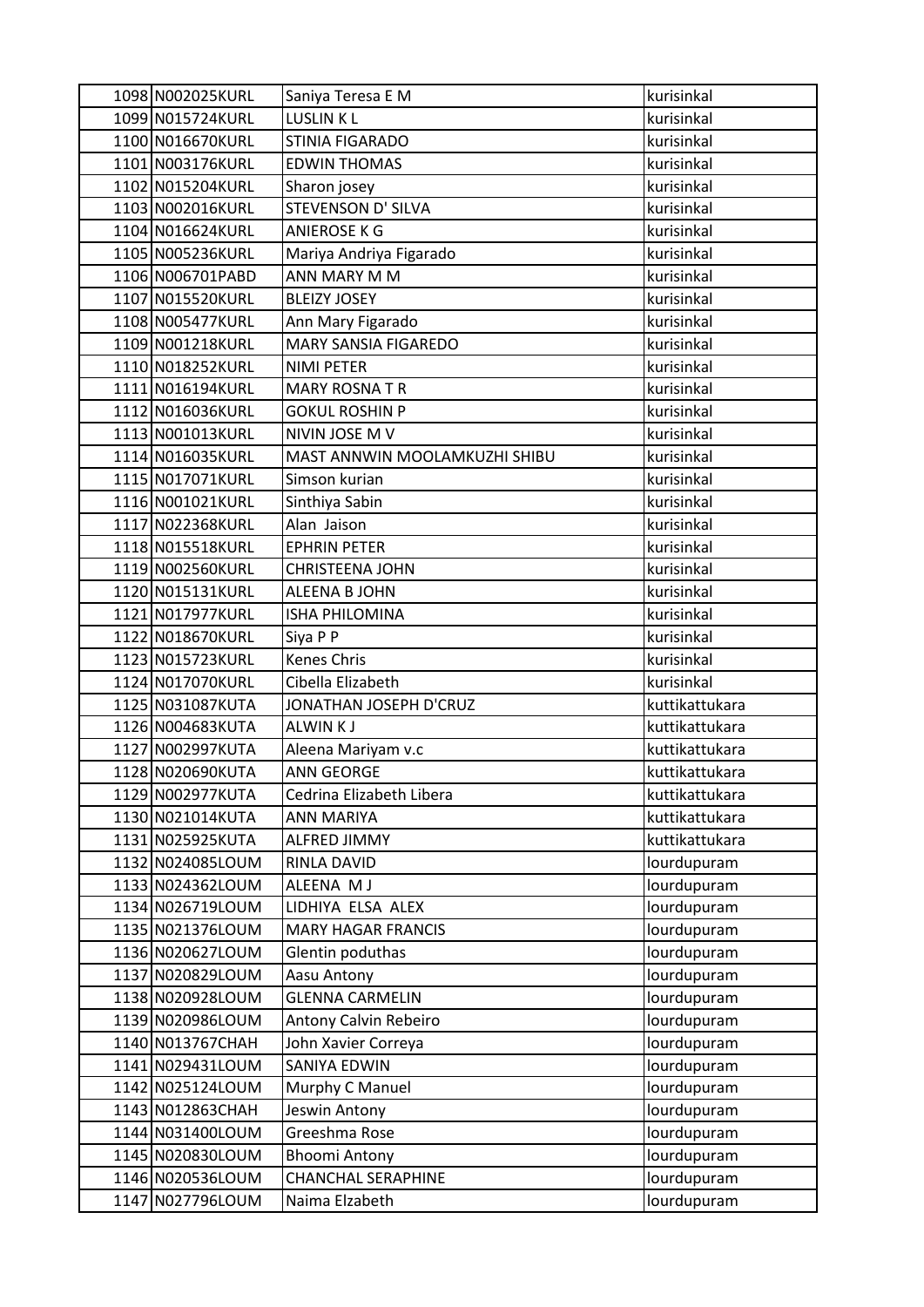| 1148 N027797LOUM | Natasha K George          | lourdupuram |
|------------------|---------------------------|-------------|
| 1149 N020840LOUM | <b>FRENZA VARGHESE</b>    | lourdupuram |
| 1150 N008332MADA | Alen Antony               | madavana    |
| 1151 N008339MADA | Megha Johny               | madavana    |
| 1152 N008342MADA | <b>SHINESON SEBASTINE</b> | madavana    |
| 1153 N027584MADA | TANIYA JESTIN             | madavana    |
| 1154 N008331MADA | <b>AYESTER DENNY</b>      | madavana    |
| 1155 N017589MALT | ANEETA PHILOMINA          | maloth      |
| 1156 N017642MALT | <b>ALEENA JOSY</b>        | maloth      |
| 1157 N017628MALT | Aleena Antony             | maloth      |
| 1158 N017809MALT | <b>ELSA TEENA PV</b>      | maloth      |
| 1159 N028874MALT | <b>SEVINTS</b>            | maloth      |
| 1160 N017651MALT | Miss Merin Xavier         | maloth      |
| 1161 N017622MALT | <b>NAMITHA MARY TOMY</b>  | maloth      |
| 1162 N017596MALT | Sahil Jose O P            | maloth      |
| 1163 N018130MALT | <b>JASMIN PB</b>          | maloth      |
| 1164 N002661MAMM | ALINDA D CRUZ             | mamangalam  |
| 1165 N002514MAMM | Anila Cicily TM           | mamangalam  |
| 1166 N002486MAMM | <b>Gladwin Antony</b>     | mamangalam  |
| 1167 N016708MAMM | Laya PY                   | mamangalam  |
| 1168 N005624MAMM | <b>AADHYA WILSON</b>      | mamangalam  |
| 1169 N020339MAMM | Ann Mariya Steephen       | mamangalam  |
| 1170 N020337MAMM | Anin Regeena Stephen      | mamangalam  |
| 1171 N021299MAMM | <b>ALEENA TREESA</b>      | mamangalam  |
| 1172 N010657MAMM | Ashmika Antony            | mamangalam  |
| 1173 N020970MAMM | <b>ALEENA BERLY</b>       | mamangalam  |
| 1174 N002502MAMM | Divya Deepthi John        | mamangalam  |
| 1175 N002688MAMM | <b>Vibin Vincent</b>      | mamangalam  |
| 1176 N003815MAMM | <b>ABHISHEK ALBERT</b>    | mamangalam  |
| 1177 N002485MAMM | <b>Benwin Antony</b>      | mamangalam  |
| 1178 N002474MAMM | <b>Angel Mary</b>         | mamangalam  |
| 1179 N034765MAMM | <b>ELVIN GEORGE</b>       | mamangalam  |
| 1180 N002480MAMM | <b>NEHA NEENUS</b>        | mamangalam  |
| 1181 N018051MAMM | <b>STEVE GEORGE</b>       | mamangalam  |
| 1182 N007100MAMM | Stenin p.g                | mamangalam  |
| 1183 N010083MAMM | Dexy Mendez               | mamangalam  |
| 1184 N015563MAMM | <b>EBY C ANTONY</b>       | mamangalam  |
| 1185 N017790MAMM | Saniya james              | mamangalam  |
| 1186 N018227MAMM | <b>Silvester Martin</b>   | mamangalam  |
| 1187 N003790MAMM | <b>CHELCY JOHNY</b>       | mamangalam  |
| 1188 N003762MAMM | DELWIN DCRUZ              | mamangalam  |
| 1189 N002692MAMM | <b>SHAWN P SILVESTER</b>  | mamangalam  |
| 1190 N026370MAMM | Amita Treasa Wilfred      | mamangalam  |
| 1191 N020971MAMM | <b>ANOOP BERLY</b>        | mamangalam  |
| 1192 N011845MAMM | Renish Sunny              | mamangalam  |
| 1193 N002660MAMM | ANN MARIYA JOHNY          | mamangalam  |
| 1194 N003772MAMM | Jordy Biju George         | mamangalam  |
| 1195 N023850MAKY | sebastian varghese        | manakkapady |
| 1196 N024250MAKY | RONIYA ANTONY             | manakkapady |
| 1197 N006857THOA | Diya Nelson               | manakkapady |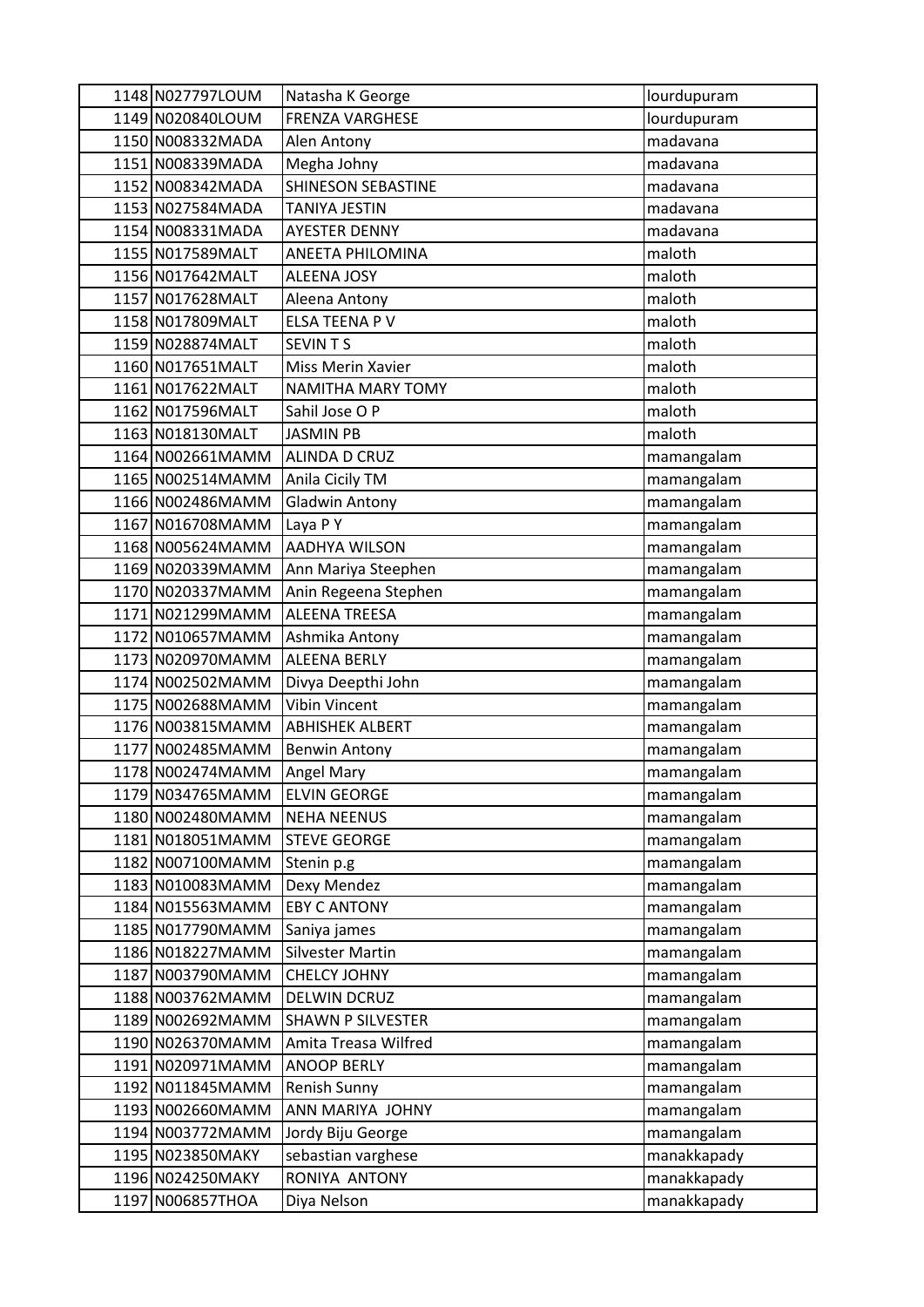| 1198 N023855MAKY  | Grace P Johns                | manakkapady    |
|-------------------|------------------------------|----------------|
| 1199 N011985MANU  | <b>NEHA BHASI</b>            | manattuparambu |
| 1200 N012019MANU  | Ashna Dinny                  | manattuparambu |
| 1201 N011932MANU  | <b>ROSELIN P S</b>           | manattuparambu |
| 1202 N014702PERY  | Pretty Antony Pinhero        | manattuparambu |
| 1203 N030494MANU  | <b>REESE XAVIER</b>          | manattuparambu |
| 1204 N011987MANU  | <b>LIYA SHAJI</b>            | manattuparambu |
| 1205 N012023MANU  | <b>BISNA ROSE T B</b>        | manattuparambu |
| 1206 N012013MANU  | <b>KESIA JOSE</b>            | manattuparambu |
| 1207 N012041MANU  | MINI JOSEPH                  | manattuparambu |
| 1208 N012232MANU  | <b>ASHAKV</b>                | manattuparambu |
| 1209 N032134MANU  | <b>JISNA JOSE</b>            | manattuparambu |
| 1210 N012235MANU  | JOSEPHINA JOS                | manattuparambu |
| 1211 N012225MANU  | <b>JINOY K THOMAS</b>        | manattuparambu |
| 1212 N012038MANU  | <b>NIVIN AMBROSE</b>         | manattuparambu |
| 1213 N012016MANU  | <b>SANAM SAJU</b>            | manattuparambu |
| 1214 N011868MANU  | DAVE P BONEY                 | manattuparambu |
| 1215 N013407 MANU | <b>ALEENA JOHNSON</b>        | manattuparambu |
| 1216 N011935MANU  | <b>JOMOL K P</b>             | manattuparambu |
| 1217 N012011MANU  | Treesa Taniya P A            | manattuparambu |
| 1218 N012036MANU  | <b>JIYA GEORGE</b>           | manattuparambu |
| 1219 N012303MANU  | Anna Mary George             | manattuparambu |
| 1220 N012304MANU  | Silvana George               | manattuparambu |
| 1221 N011863MANU  | <b>TINKU JOLLY</b>           | manattuparambu |
| 1222 N011880MANU  | <b>Sherin Mathew</b>         | manattuparambu |
| 1223 N011936MANU  | <b>ANTONY K P</b>            | manattuparambu |
| 1224 N011979MANU  | ALEENA ARAKKAL THOMAS        | manattuparambu |
| 1225 N011940MANU  | <b>AKHIYA SABU</b>           | manattuparambu |
| 1226 N011915MANU  | JOHN ALDRIN SOSA             | manattuparambu |
| 1227 N012035MANU  | <b>JAISON GEORGE</b>         | manattuparambu |
| 1228 N011865MANU  | Delbiya Ambrose              | manattuparambu |
| 1229 N012202MANU  | <b>JESSLINKB</b>             | manattuparambu |
| 1230 N029094MANU  | <b>Antony Glison George</b>  | manattuparambu |
| 1231 N002140MAND  | THEJAL THERESA P F           | manjanakad     |
| 1232 N002070MAND  | SHANTIYA ROZARIO             | manjanakad     |
| 1233 N034048MAND  | <b>MARY ALEENA</b>           | manjanakad     |
| 1234 N002166MAND  | SHILNA MELBI                 | manjanakad     |
| 1235 N025594MAND  | <b>MANUAL JOY</b>            | manjanakad     |
| 1236 N005913MAND  | <b>Bifina Francis</b>        | manjanakad     |
| 1237 N002130MAND  | SANDRA TX                    | manjanakad     |
| 1238 N017181MAND  | SETLANA JOSEPH               | manjanakad     |
| 1239 N002116MAND  | <b>JOMON PODUTHAS</b>        | manjanakad     |
| 1240 N002125MAND  | MARY VALENCIA KADATHUSE      | manjanakad     |
| 1241 N002147MAND  | LIVING SEBASTIAN             | manjanakad     |
| 1242 N002124MAND  | Jaina Jose                   | manjanakad     |
| 1243 N002111MAND  | Eirene Durom                 | manjanakad     |
| 1244 N002193MAND  | RONALD RODRIGUES             | manjanakad     |
| 1245 N002069MAND  | ELDREA REBEIRO               | manjanakad     |
| 1246 N002101MAND  | <b>SHATSON PODUTHAS</b>      | manjanakad     |
| 1247 N002076MAND  | <b>Rita Canice Rodrigues</b> | manjanakad     |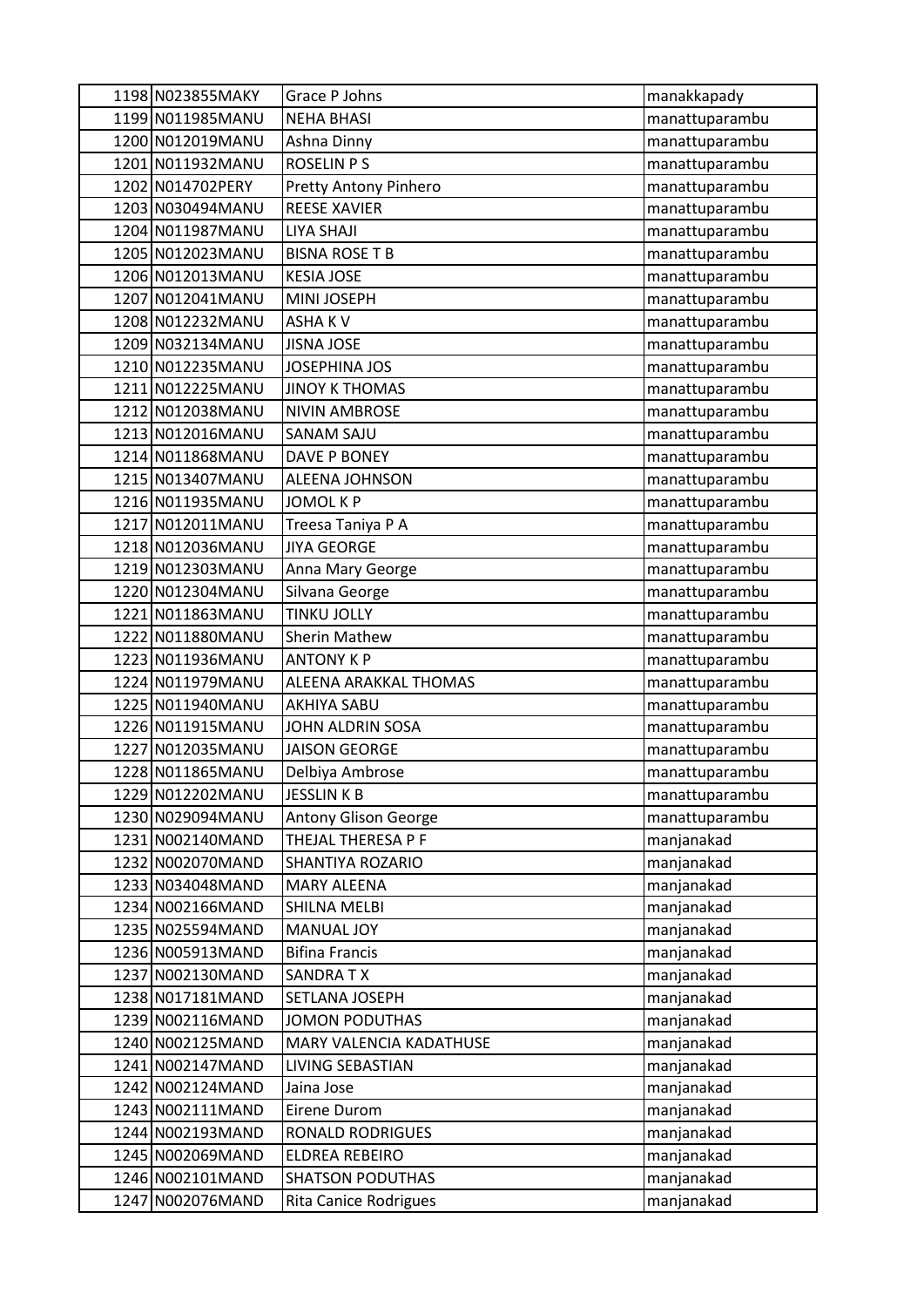| 1248 N002143MAND  | <b>MABLE FELISITA VAS</b> | manjanakad |
|-------------------|---------------------------|------------|
| 1249 N022651MAND  | Jiffina Rodrigues         | manjanakad |
| 1250 N028561MANL  | MISHA BIJU                | manjummel  |
| 1251 N023203MANL  | Derrin Damian Rozario     | manjummel  |
| 1252 N030552MANL  | <b>YOL ILIL</b>           | manjummel  |
| 1253 N005070MANL  | <b>ANN MARY PAUL</b>      | manjummel  |
| 1254 N026146MANL  | STEEVAN THOMAS            | manjummel  |
| 1255 N028165MANL  | <b>ANILA JOSEPH</b>       | manjummel  |
| 1256 N023204 MANL | Eylin Rozario             | manjummel  |
| 1257 N014189MANL  | <b>Nevin Titus</b>        | manjummel  |
| 1258 N019300MANL  | TREESA ANETTA A P         | manjummel  |
| 1259 N026722MANL  | <b>ALANA CORREYA</b>      | manjummel  |
| 1260 N018773MANL  | <b>DINO DAVID</b>         | manjummel  |
| 1261 N025355MANL  | <b>ALAN PS</b>            | manjummel  |
| 1262 N018108MANL  | <b>ARSHA ROY</b>          | manjummel  |
| 1263 N020427MANL  | ANDRIYA JEEJAN            | manjummel  |
| 1264 N003403MANL  | <b>AEMIL JOSE</b>         | manjummel  |
| 1265 N033797MANL  | Alen Antony               | manjummel  |
| 1266 N017248MANL  | Jiss Jose                 | manjummel  |
| 1267 N025354 MANL | <b>BETSY BIJU</b>         | manjummel  |
| 1268 N001223MANL  | Digi Therese K.J          | manjummel  |
| 1269 N001224MANL  | Dini Lilly K.J.           | manjummel  |
| 1270 N027849MANL  | JOEMON JOSEPH             | manjummel  |
| 1271 N005648MANL  | Sneha Elizabeth Joy       | manjummel  |
| 1272 N003384MANL  | SHANIYA CORREYA           | manjummel  |
| 1273 N019301MANL  | ANNIE AKSHAYA PIUS        | manjummel  |
| 1274 N025703 MANL | Levin KD                  | manjummel  |
| 1275 N013381MANL  | <b>RAICHEL SONY</b>       | manjummel  |
| 1276 N026276MANL  | <b>MARIYA PJ</b>          | manjummel  |
| 1277 N020425MANL  | LIYON SHARON D CUNHA      | manjummel  |
| 1278 N005071MANL  | <b>ANAYA SEBASTIAN</b>    | manjummel  |
| 1279 N005067MANL  | Ashna peeyus              | manjummel  |
| 1280 N003405MANL  | Nibeo antony              | manjummel  |
| 1281 N005664MANL  | Amal johnson              | manjummel  |
| 1282 N030554MANL  | JESTEENA JOY              | manjummel  |
| 1283 N032495MANL  | DELEENA P D               | manjummel  |
| 1284 N005073MANL  | <b>CHRIS JOHN</b>         | manjummel  |
| 1285 N001244MANL  | Aghi Paul Titus           | manjummel  |
| 1286 N001225MANL  | Gini Elizabeth K J        | manjummel  |
| 1287 N015908MANL  | ALEENA SHAIJU             | manjummel  |
| 1288 N005064MANL  | Joyal Thomas              | manjummel  |
| 1289 N022400MANL  | <b>JOBSON JOLLY</b>       | manjummel  |
| 1290 N029129MANL  | AKASH AUGUSTINE ANTONY    | manjummel  |
| 1291 N029132MANL  | Alka Tomy                 | manjummel  |
| 1292 N001247MANL  | <b>ANKITHA TOSON</b>      | manjummel  |
| 1293 N028562MANL  | <b>GREESHMA BIJU</b>      | manjummel  |
| 1294 N007042THEA  | Christeena Prakasia       | manjummel  |
| 1295 N029130MANL  | Laya Antony               | manjummel  |
| 1296 N018774MANL  | SANDRA DAVID              | manjummel  |
| 1297 N001227MANL  | AKHITHA SEBASTIAN         | manjummel  |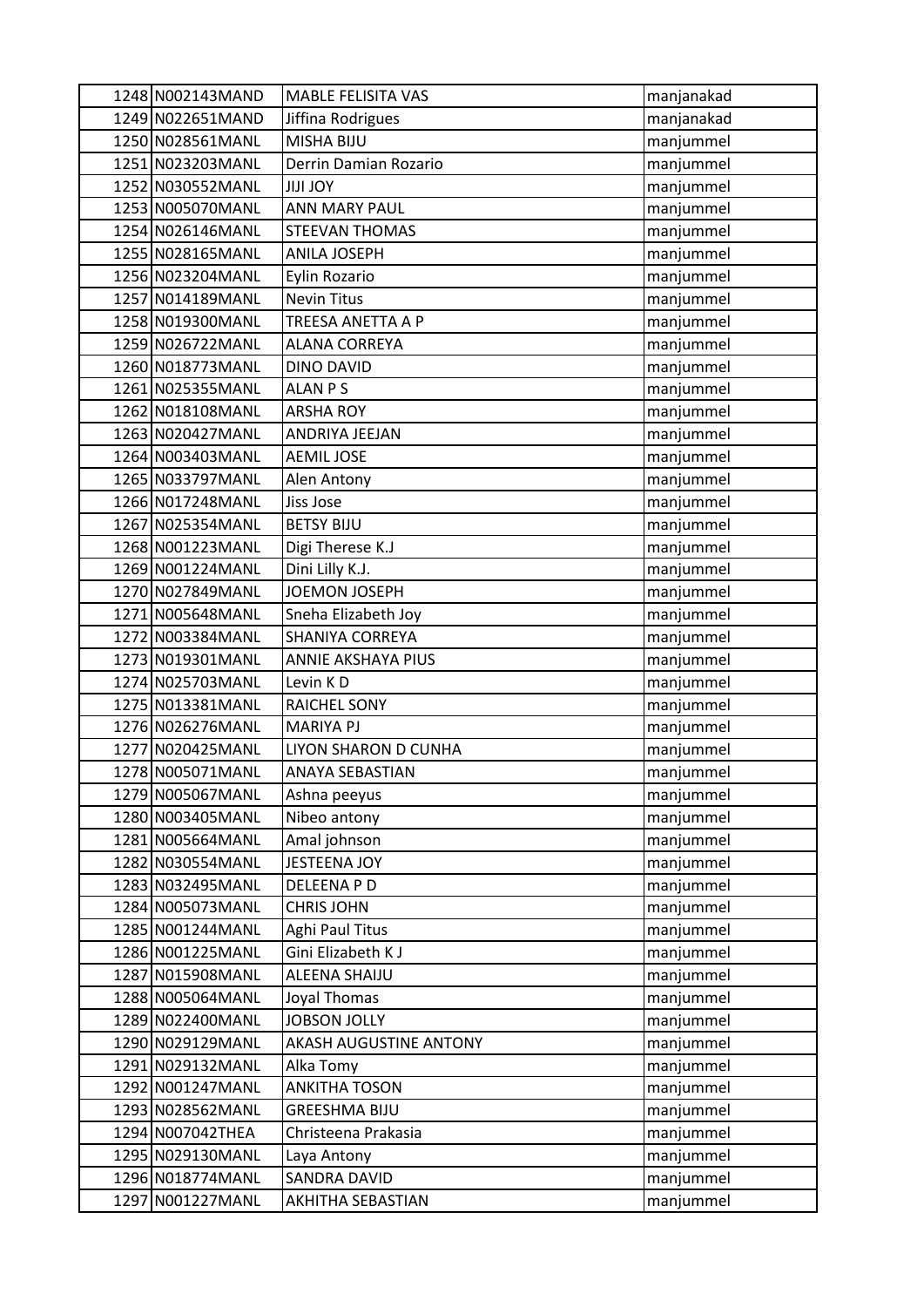| 1298 N001232MANL | <b>DIVIN DIXON</b>          | manjummel   |
|------------------|-----------------------------|-------------|
| 1299 N034686MANL | ALEENA SEBASTINE            | manjummel   |
| 1300 N003394MANL | Josna Justin                | manjummel   |
| 1301 N001245MANL | Ashna Mariya Titus          | manjummel   |
| 1302 N018103MANL | <b>HELLATH RAJAN</b>        | manjummel   |
| 1303 N003409MANL | <b>ANJITHA ANTONY</b>       | manjummel   |
| 1304 N019297MANL | <b>ASHNA AUSTINE</b>        | manjummel   |
| 1305 N005649MANL | <b>DHANYA JOY</b>           | manjummel   |
| 1306 N020029MANL | Jeevan Joseph               | manjummel   |
| 1307 N022402MANL | Ann Rose Sabu               | manjummel   |
| 1308 N025351MANL | MILDA DELSON                | manjummel   |
| 1309 N019465MANL | Neel Antony Sebastian       | manjummel   |
| 1310 N017247MANL | Jiya Jose                   | manjummel   |
| 1311 N003387MANL | <b>STEPHY JOSY</b>          | manjummel   |
| 1312 N005682MANL | Ancy Maria Joseph           | manjummel   |
| 1313 N005688MANL | RENOY ROY, ROY V.D.         | manjummel   |
| 1314 N025700MANL | <b>LITHIYA GEORGE</b>       | manjummel   |
| 1315 N003386MANL | <b>Steny Josy</b>           | manjummel   |
| 1316 N003388MANL | Ann Delishiya Devassy       | manjummel   |
| 1317 N036935MANL | Aneesha Michael             | manjummel   |
| 1318 N034329MANL | <b>ASHNA SHAJI</b>          | manjummel   |
| 1319 N019463MANL | <b>JUSTIN VINCENT</b>       | manjummel   |
| 1320 N020019MANL | Sisa Varghese               | manjummel   |
| 1321 N005676MANL | Alphin Sebastian            | manjummel   |
| 1322 N032154MANL | Jackson CJ                  | manjummel   |
| 1323 N005678MANL | <b>ALFIN BENILD</b>         | manjummel   |
| 1324 N005677MANL | Alandiya Sebastian          | manjummel   |
| 1325 N014190MANL | Riya Roy                    | manjummel   |
| 1326 N001236MANL | SANDRA AT                   | manjummel   |
| 1327 N026334MOOM | Ashna varghese              | moolampilly |
| 1328 N030338MOOY | Akhil shaji                 | moolampilly |
| 1329 N000077MOOY | <b>Melvin Francis</b>       | moolampilly |
| 1330 N000246MOOY | <b>ALBIN DSILVA</b>         | moolampilly |
| 1331 N000359MOOY | Catherine Alvina Dowreve    | moolampilly |
| 1332 N003473MOOY | Augustine Melin M.X         | moolampilly |
| 1333 N000169MOOY | Fenita Stelna               | moolampilly |
| 1334 N000103MOOY | <b>MARY SONEETA KUBELIO</b> | moolampilly |
| 1335 N000567MOOY | ATHULYA MARY                | moolampilly |
| 1336 N000244MOOY | <b>CICILY NISMY</b>         | moolampilly |
| 1337 N029527MOOY | ANDRIYA P G ANNA SEEMA      | moolampilly |
| 1338 N000081MOOY | REJEENA PRIYA JOY           | moolampilly |
| 1339 N000231MOOY | Elda Brigite Daurave        | moolampilly |
| 1340 N000233MOOY | Clare Dane Dauravu          | moolampilly |
| 1341 N000212MOOY | Augustin stebin Fernandez   | moolampilly |
| 1342 N029238MOOY | ANN CAROL AMIYA             | moolampilly |
| 1343 N000181MOOY | <b>ANDRIYA LUIZ</b>         | moolampilly |
| 1344 N020234MOOY | AUGUSTINE AKHIL FERNANDEZ   | moolampilly |
| 1345 N000070MOOY | Dhiya Renfin                | moolampilly |
| 1346 N000344MOOY | ARRON AUGUSTINE DAWARAVE    | moolampilly |
| 1347 N020811MOOY | AUGUSTINE HENSON FERNANDEZ  | moolampilly |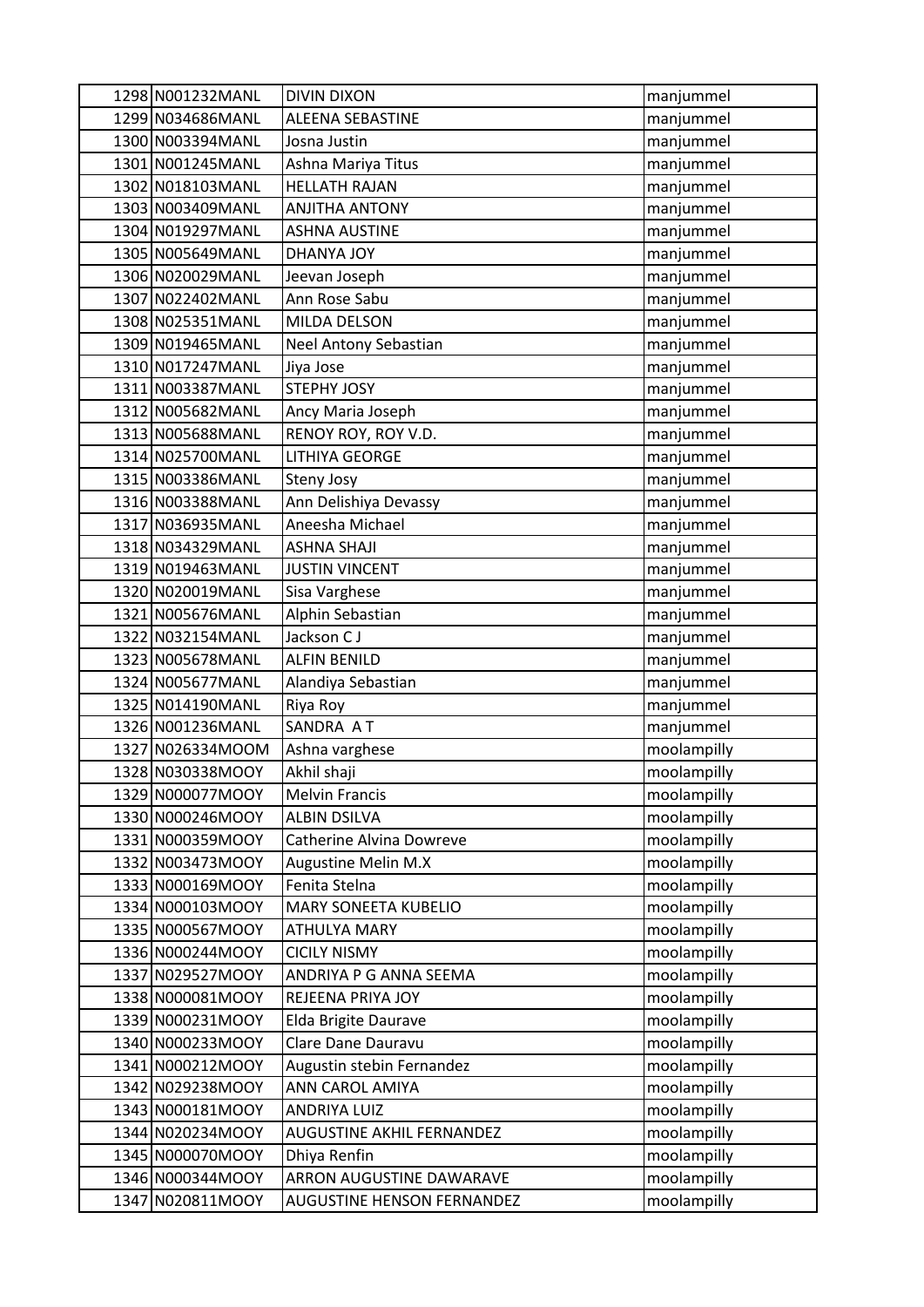| 1348 N000568MOOY | ANN MARY JOFRIYA DAWRAVU   | moolampilly |
|------------------|----------------------------|-------------|
| 1349 N000545MOOY | <b>SNEHA ANTONY</b>        | moolampilly |
| 1350 N000105MOOY | Mary sephani               | moolampilly |
| 1351 N000144MOOY | Abel Benstin Kaduthuse     | moolampilly |
| 1352 N000158MOOY | Anjali Maria               | moolampilly |
| 1353 N000130MOOY | MONICA BENEETA DAURAVOO    | moolampilly |
| 1354 N000136MOOY | <b>ALKA HAMILTON</b>       | moolampilly |
| 1355 N000241MOOY | JINITTA SELINE D AUREO     | moolampilly |
| 1356 N000149MOOY | <b>JOSEPH AUGUSTINE</b>    | moolampilly |
| 1357 N000073MOOY | Aneesha Sebastian          | moolampilly |
| 1358 N000240MOOY | <b>SACHIN JOS</b>          | moolampilly |
| 1359 N000242MOOY | MARIYA JUVITTA D'AUREO     | moolampilly |
| 1360 N000107MOOY | <b>ANTONY AIBEL MENDEZ</b> | moolampilly |
| 1361 N011481MOOM | Laya Rose                  | moothedom   |
| 1362 N025735MOOM | <b>ASHIK VARGHESE</b>      | moothedom   |
| 1363 N023088MOOM | <b>NEVIN MATHEW</b>        | moothedom   |
| 1364 N013928MOOM | NITHIN JOSEPH KJ           | moothedom   |
| 1365 N029214MOOM | <b>MANUEL MARTIN</b>       | moothedom   |
| 1366 N027277MOOM | <b>HRITHIK XAVIER</b>      | moothedom   |
| 1367 N011247MOOM | ANNA ANU MT                | moothedom   |
| 1368 N011083MOOM | <b>VINCY BENNY</b>         | moothedom   |
| 1369 N021753MOOM | Anna Mariyam               | moothedom   |
| 1370 N011484MOOM | JOSE. P. JAIN              | moothedom   |
| 1371 N013282MOOM | <b>AILEEN MARIA</b>        | moothedom   |
| 1372 N027245MOOM | JOBY JOHNSON               | moothedom   |
| 1373 N011549MOOM | <b>MIDHUN PETER</b>        | moothedom   |
| 1374 N011305MOOM | <b>RINOY GEORGE</b>        | moothedom   |
| 1375 N020185MOOM | Antony Efron K.M           | moothedom   |
| 1376 N011800MOOM | <b>Binil varghese</b>      | moothedom   |
| 1377 N016115MOOM | Rose Maria K A             | moothedom   |
| 1378 N022211MOOM | <b>SHON FRANCIS PT</b>     | moothedom   |
| 1379 N029918MOOM | Rhea Rose T. F.            | moothedom   |
| 1380 N011483MOOM | JESWIN. P. JAIN            | moothedom   |
| 1381 N014071MOOM | MISS FEBA MARIA SHIBU      | moothedom   |
| 1382 N011608MOOM | ADLIN MARIA A M            | moothedom   |
| 1383 N011545MOOM | <b>EVLIN PETER V</b>       | moothedom   |
| 1384 N011240MOOM | ANN MARY ANGEL             | moothedom   |
| 1385 N020191MOOM | <b>TREESA ANSA</b>         | moothedom   |
| 1386 N014311MOOM | <b>ASHNA MARIYA</b>        | moothedom   |
| 1387 N011248MOOM | CIJO EDWARD M T            | moothedom   |
| 1388 N011249MOOM | <b>BIJO VARGHESE M T</b>   | moothedom   |
| 1389 N026984MOOM | Anna aldreena              | moothedom   |
| 1390 N011242MOOM | Maria Ashigha              | moothedom   |
| 1391 N010894PALM | <b>MARY JEFINA FRANCIS</b> | moothedom   |
| 1392 N026576MOOM | Sneha Xavier               | moothedom   |
| 1393 N014928MOOM | <b>JANNET SHAJI</b>        | moothedom   |
| 1394 N032766MOOM | <b>SHANE MATHEW</b>        | moothedom   |
| 1395 N016114MOOM | Joseph Ashlin K A          | moothedom   |
| 1396 N020190MOOM | <b>Amal Martin</b>         | moothedom   |
| 1397 N010960MOOM | <b>ALFY N A</b>            | moothedom   |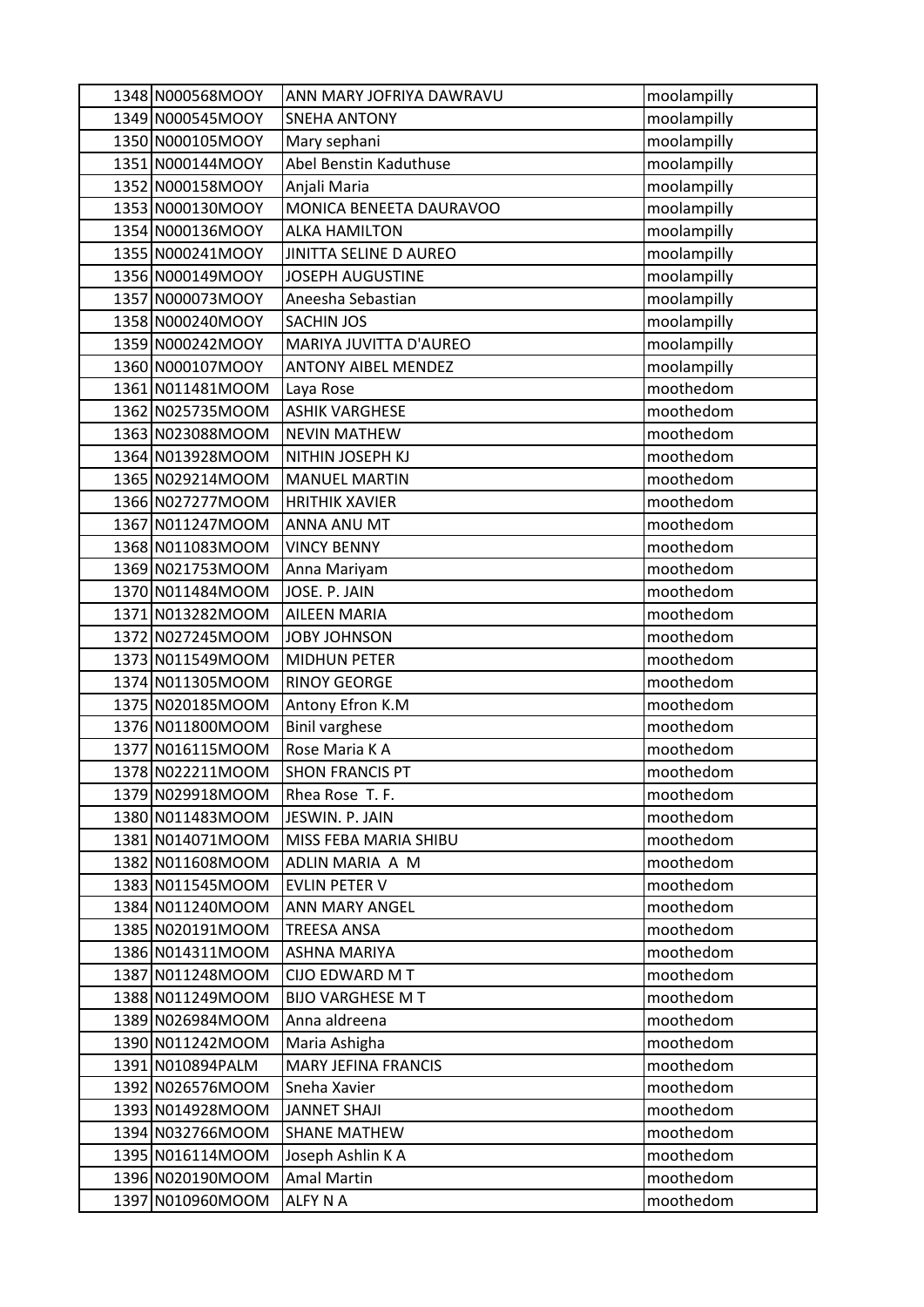| 1398 N027246MOOM | <b>VIGIL WILSON</b>      | moothedom     |
|------------------|--------------------------|---------------|
| 1399 N026992MOOM | <b>ASHIN ROY</b>         | moothedom     |
| 1400 N029215MOOM | NEHA CELINE JOSEPH       | moothedom     |
| 1401 N024478MOOM | George fragin            | moothedom     |
| 1402 N013930MOOM | Bibin Thomas k j         | moothedom     |
| 1403 N021937MUDL | Aginus Rodriguse         | mudickal      |
| 1404 N024747THRA | Letty S.V                | mulamthuruthy |
| 1405 N015633MULY | <b>AUGUSTINE P JAMES</b> | mulamthuruthy |
| 1406 N024746THRA | Liyan S.V                | mulamthuruthy |
| 1407 N003873MUPM | <b>STEVEN JERRY</b>      | muppathadom   |
| 1408 N008746MUPM | Anlitta Varghese         | muppathadom   |
| 1409 N004409MUPM | ANEETTA P J              | muppathadom   |
| 1410 N022181MUPM | <b>SANDRA STANLEY</b>    | muppathadom   |
| 1411 N008749MUPM | Simil Cyril              | muppathadom   |
| 1412 N019639MUPM | Siya Jose                | muppathadom   |
| 1413 N026248MUPM | <b>TREESA JEREENA</b>    | muppathadom   |
| 1414 N010105MUPM | <b>AKHIL JOY</b>         | muppathadom   |
| 1415 N004416MUPM | Anu K Sunil              | muppathadom   |
| 1416 N025360MUPM | <b>Bertin Sebastian</b>  | muppathadom   |
| 1417 N030114MUPM | <b>AGHEENA ANTONY</b>    | muppathadom   |
| 1418 N025061MUPM | Amal Harold              | muppathadom   |
| 1419 N032591MUPM | <b>BEENUTY K.J</b>       | muppathadom   |
| 1420 N013905MUPM | <b>ALPHIN JOSEPH</b>     | muppathadom   |
| 1421 N005094MUPM | Angel Mathew             | muppathadom   |
| 1422 N003856MUPM | <b>MARY NIDHIYA</b>      | muppathadom   |
| 1423 N020740MUPM | Sonnel Shaji             | muppathadom   |
| 1424 N029990MUPM | <b>ANITH P JUDESON</b>   | muppathadom   |
| 1425 N008751MUPM | Emil Maria Jimmy         | muppathadom   |
| 1426 N003888MUPM | Helna Treesa             | muppathadom   |
| 1427 N004414MUPM | ALEENA P JOSHY           | muppathadom   |
| 1428 N008752MUPM | Aimy Maria Jimmy         | muppathadom   |
| 1429 N003886MUPM | <b>Amal Antony</b>       | muppathadom   |
| 1430 N003899MUPM | Alwin shibu              | muppathadom   |
| 1431 N014013MUPM | <b>SNEHA PEOUS P</b>     | muppathadom   |
| 1432 N015109MUPM | LIYA CELIN MARTIN        | muppathadom   |
| 1433 N025035MUPM | Shilpa Rajeena Joseph    | muppathadom   |
| 1434 N010444MUPM | ALEENA P JUDESON         | muppathadom   |
| 1435 N010649MUPM | <b>ANMARIYA JOY</b>      | muppathadom   |
| 1436 N013907MUPM | ASHA A G                 | muppathadom   |
| 1437 N015110MUPM | <b>Tejus Nelson</b>      | muppathadom   |
| 1438 N004415MUPM | Akhila K Sunil           | muppathadom   |
| 1439 N003883MUPM | Adrin Santhosh           | muppathadom   |
| 1440 N010567MUPM | Mary Ansteena Joseph     | muppathadom   |
| 1441 N005390MUPM | <b>ALFIN S JOY</b>       | muppathadom   |
| 1442 N005387MUPM | PAUL BEN BABU            | muppathadom   |
| 1443 N003871MUPM | <b>CHRISTY BIJU</b>      | muppathadom   |
| 1444 N029933MURM | <b>ANEENA SHIJIN</b>     | murikumpadam  |
| 1445 N005619MURM | MARY ALEENA C.V          | murikumpadam  |
| 1446 N005158MURM | ALEESHA ANTONY           | murikumpadam  |
| 1447 N005332MURM | <b>ANSON EDISON</b>      | murikumpadam  |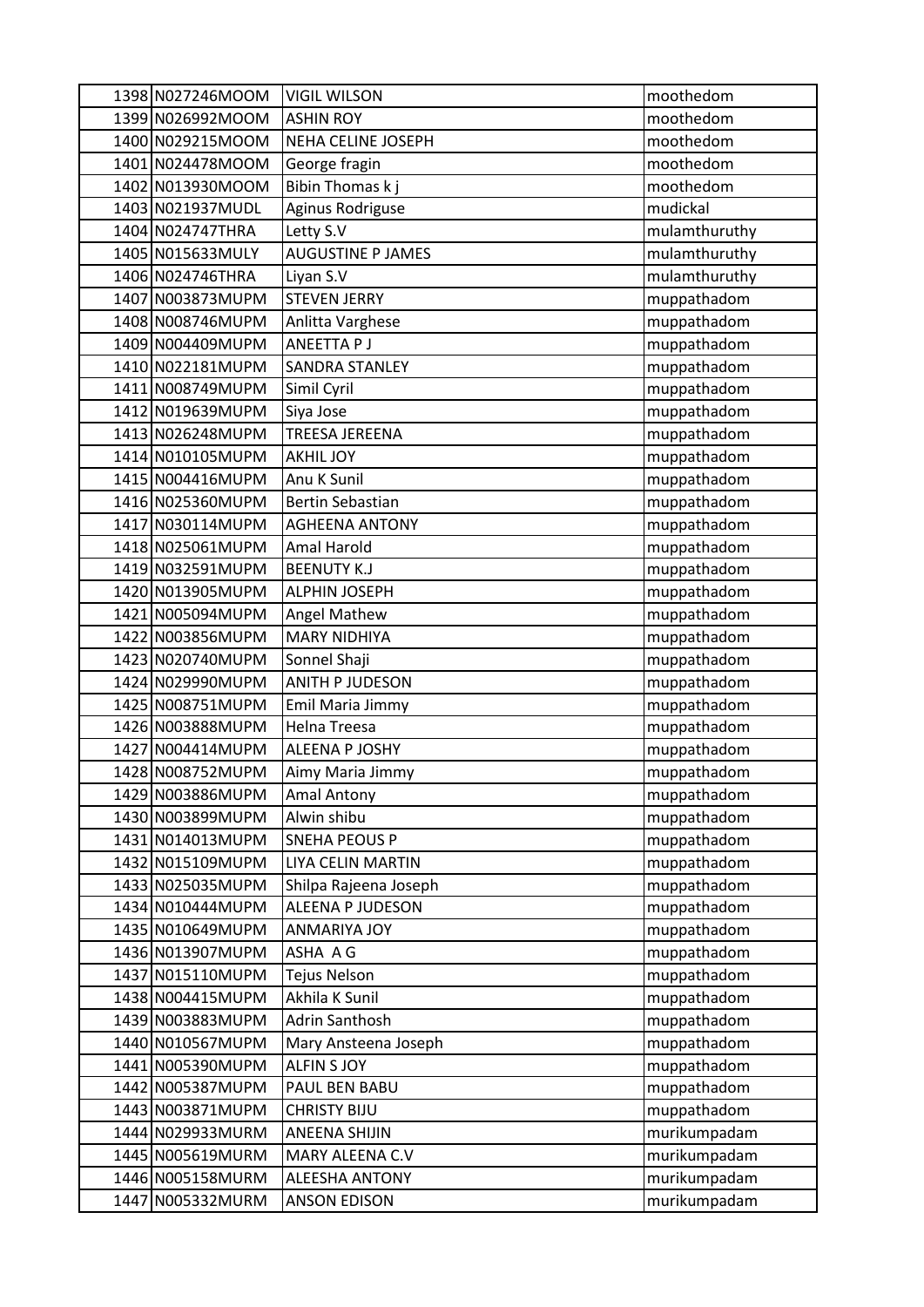| 1448 N005153MURM  | <b>CHRISTEENA BRIGHTS</b>        | murikumpadam |
|-------------------|----------------------------------|--------------|
| 1449 N005320MURM  | <b>AKASH BOSCO</b>               | murikumpadam |
| 1450 N005163MURM  | <b>TESSA JUDSON</b>              | murikumpadam |
| 1451 N005164MURM  | Rosmy Johnson                    | murikumpadam |
| 1452 N005156MURM  | <b>MARY NIRMAL KL</b>            | murikumpadam |
| 1453 N005121MURM  | <b>JOSE HARRIS</b>               | murikumpadam |
| 1454 N030176MURM  | <b>GLAISON ANTONY</b>            | murikumpadam |
| 1455 N013601MURM  | <b>Ferdinand Francis Konnoth</b> | murikumpadam |
| 1456 N005135MURM  | <b>RIMAL SHAJI</b>               | murikumpadam |
| 1457 N005321MURM  | Aan Mery bosco                   | murikumpadam |
| 1458 N018627MUTM  | <b>ANARKHAVJ</b>                 | muttinakam   |
| 1459 N000918MUTM  | Ann Mary Xavier                  | muttinakam   |
| 1460 N024577MUTM  | <b>HEMIN JOSE</b>                | muttinakam   |
| 1461 N001174MUTM  | Navya Joseph                     | muttinakam   |
| 1462 N027931MUTM  | Mariya Niya Benny                | muttinakam   |
| 1463 N017749MUTM  | <b>SNEHAVD</b>                   | muttinakam   |
| 1464 N014157MUTM  | Akhila Mathew Sen                | muttinakam   |
| 1465 N028173MUTM  | Akhil john                       | muttinakam   |
| 1466 N000928MUTM  | <b>JOB V V</b>                   | muttinakam   |
| 1467 N015756MUTM  | <b>ATHUL MARTIN</b>              | muttinakam   |
| 1468 N014159MUTM  | Mary princy                      | muttinakam   |
| 1469 N018779CHER  | AYANA MARIA E V                  | muttinakam   |
| 1470 N027329MUTM  | Sneha Joseph                     | muttinakam   |
| 1471 N016536MUTM  | Hrithwick John Rockey            | muttinakam   |
| 1472 N012784MUTM  | <b>Tithin Tellus</b>             | muttinakam   |
| 1473 N001992MUTM  | <b>ALAN MICHEAL</b>              | muttinakam   |
| 1474 N001067KALR  | <b>SNIYA ANTONY</b>              | muttinakam   |
| 1475 N000926MUTM  | <b>MARY RESHMA</b>               | muttinakam   |
| 1476 N001663MUTM  | <b>JEES JESIL</b>                | muttinakam   |
| 1477 N019132MUTM  | <b>DIYA MARIA</b>                | muttinakam   |
| 1478 N012785 MUTM | Athulya Tellus                   | muttinakam   |
| 1479 N001164MUTM  | <b>TINCY JOHNSON</b>             | muttinakam   |
| 1480 N014327MUTM  | <b>NIJA SAJU</b>                 | muttinakam   |
| 1481 N027414MUTM  | <b>RUTH HENTRY</b>               | muttinakam   |
| 1482 N001662MUTM  | <b>ANEETA THOMAS</b>             | muttinakam   |
| 1483 N027788MUTM  | <b>KENEN EVIGIN</b>              | muttinakam   |
| 1484 N018165MUTM  | AJIL P V                         | muttinakam   |
| 1485 N016064MUTM  | Alen Benny                       | muttinakam   |
| 1486 N027157MUTM  | MARIYA SIYA C A                  | muttinakam   |
| 1487 N000929MUTM  | <b>JOYAL SIJU</b>                | muttinakam   |
| 1488 N002231MUTM  | <b>ALAN JOSEPH</b>               | muttinakam   |
| 1489 N014162MUTM  | Ashna Jose                       | muttinakam   |
| 1490 N000924MUTM  | <b>ADITH SONEY</b>               | muttinakam   |
| 1491 N020215NEDY  | Annis C Alex                     | nedumbassery |
| 1492 N020466NEDY  | M B OVID ITTIRA                  | nedumbassery |
| 1493 N020319NEDY  | Ann Maria Gilbert                | nedumbassery |
| 1494 N020324NEDY  | PRAYER JOHNSON PULIKKAL          | nedumbassery |
| 1495 N020467NEDY  | OLIN JOB M B                     | nedumbassery |
| 1496 N013311KARM  | <b>LITHIN TONY</b>               | nedungad     |
| 1497 N005355VADL  | Joel Maju                        | nedungad     |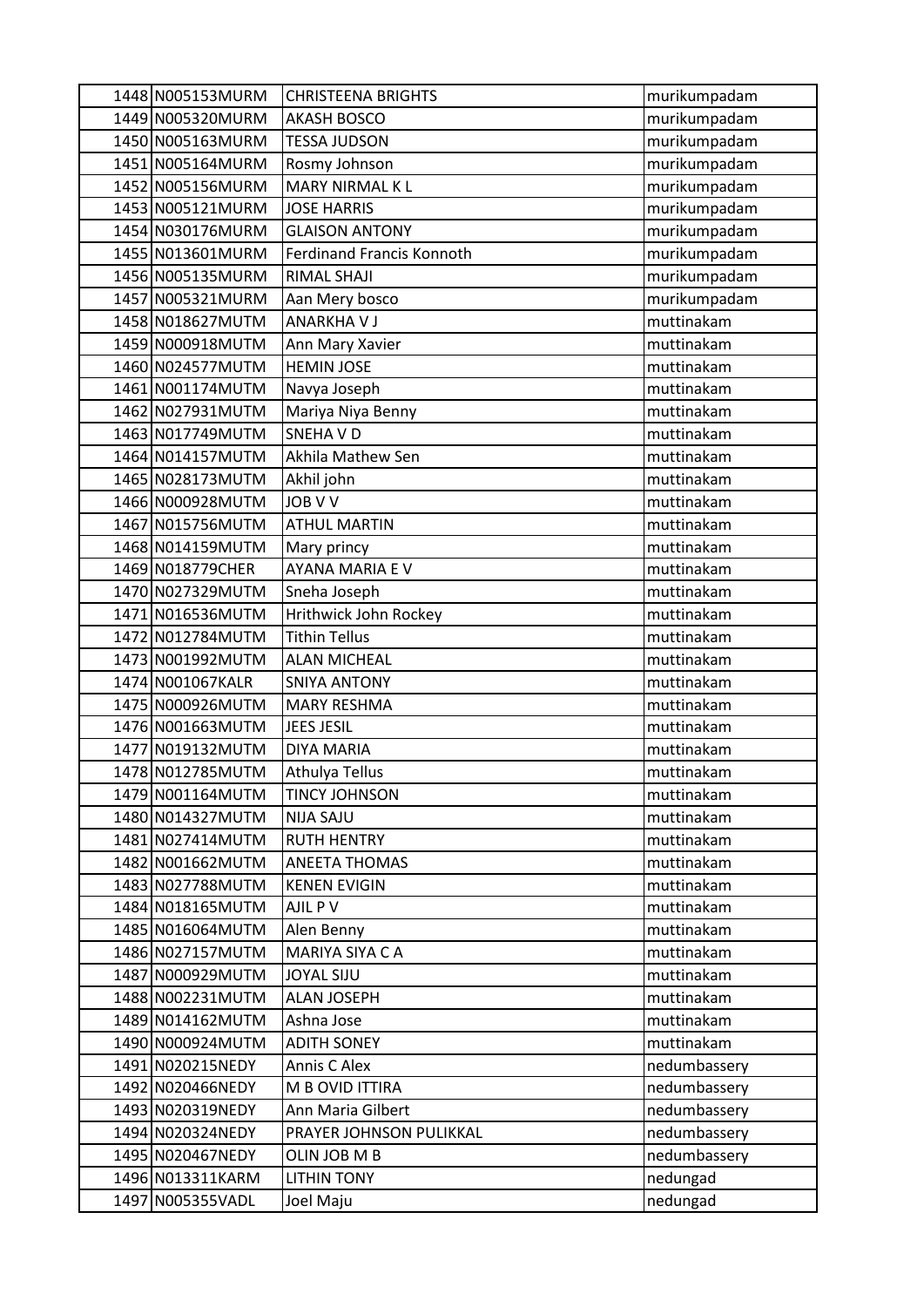| 1498 N005901VADL | NEHA MARIYA THANKACHAN  | nedungad  |
|------------------|-------------------------|-----------|
| 1499 N009865NEDD | <b>YOL VOMOL</b>        | nedungad  |
| 1500 N009233NEDD | <b>SONA SHIJU</b>       | nedungad  |
| 1501 N005911VADL | Mary Nileena            | nedungad  |
| 1502 N009866NEDD | JOMOL JOY               | nedungad  |
| 1503 N005899VADL | <b>SANDRA TOMY</b>      | nedungad  |
| 1504 N001297NEEE | Nithya C B              | neerikode |
| 1505 N001366NEEE | ASHIN SHIBU M           | neerikode |
| 1506 N001472NEEE | Anciya Mary Rodrigues   | neerikode |
| 1507 N005206NEEE | Ms. ANAKHA SABU         | neerikode |
| 1508 N021180NEEE | Aleesha Antony          | neerikode |
| 1509 N001333NEEE | <b>ANNA NIKITHA</b>     | neerikode |
| 1510 N028071NEEE | Helan joshy             | neerikode |
| 1511 N021181NEEE | Aleena Antony           | neerikode |
| 1512 N034098NEEE | <b>JISNA JAMES</b>      | neerikode |
| 1513 N001351NEEE | <b>LIYA EUGINE</b>      | neerikode |
| 1514 N005763THOA | <b>NAVEEN JOLLY</b>     | neerikode |
| 1515 N001407NEEE | <b>EMMANUEL JACKSON</b> | neerikode |
| 1516 N001354NEEE | <b>ASHISKJ</b>          | neerikode |
| 1517 N001308NEEE | Vineetha PV             | neerikode |
| 1518 N002933NEEE | Anupama Antony          | neerikode |
| 1519 N001451NEEE | Ansa Antony             | neerikode |
| 1520 N001296NEEE | <b>JOSEPH MATHEW</b>    | neerikode |
| 1521 N019599NEEE | <b>Alwin Benny</b>      | neerikode |
| 1522 N034100NEEE | <b>ELIZABETH P.E</b>    | neerikode |
| 1523 N020172CHIR | <b>JWELL JAIBEE</b>     | neerikode |
| 1524 N002951NEEE | LIMIYA JOHNSON          | neerikode |
| 1525 N001278NEEE | <b>BILNA BIJU</b>       | neerikode |
| 1526 N002950NEEE | LIYA JOHNSON            | neerikode |
| 1527 N001379NEEE | Joel K Biju             | neerikode |
| 1528 N002943NEEE | Jincy TR                | neerikode |
| 1529 N001480NEEE | <b>KESSIYA HENRY</b>    | neerikode |
| 1530 N001335NEEE | ANU JOLLY               | neerikode |
| 1531 N019600NEEE | Ashmi Benny             | neerikode |
| 1532 N001266NEEE | <b>VEENA ROMI</b>       | neerikode |
| 1533 N006426NEEE | Beneeta P B             | neerikode |
| 1534 N001418NEEE | <b>JISIN JOSEPH</b>     | neerikode |
| 1535 N001454NEEE | Dona Mariya Joshy       | neerikode |
| 1536 N006427NEEE | Aneeta P B              | neerikode |
| 1537 N001251NEEE | Ancy john               | neerikode |
| 1538 N001263NEEE | ANAGHA GEORGE           | neerikode |
| 1539 N001398NEEE | <b>STEPHY STEPHEN</b>   | neerikode |
| 1540 N021179NEEE | EJIN JOBY               | neerikode |
| 1541 N001277NEEE | <b>BILGY BIJU</b>       | neerikode |
| 1542 N001267NEEE | <b>VARNA ROMI</b>       | neerikode |
| 1543 N022093NETR | ATHIRA SELINE VARGHESE  | nettoor   |
| 1544 N024000NETR | Nandida Sebastian       | nettoor   |
| 1545 N019772NETR | Maria Neeshma           | nettoor   |
| 1546 N011773NETR | <b>EBY MARTIN K</b>     | nettoor   |
| 1547 N021507NETR | SANDRAKS                | nettoor   |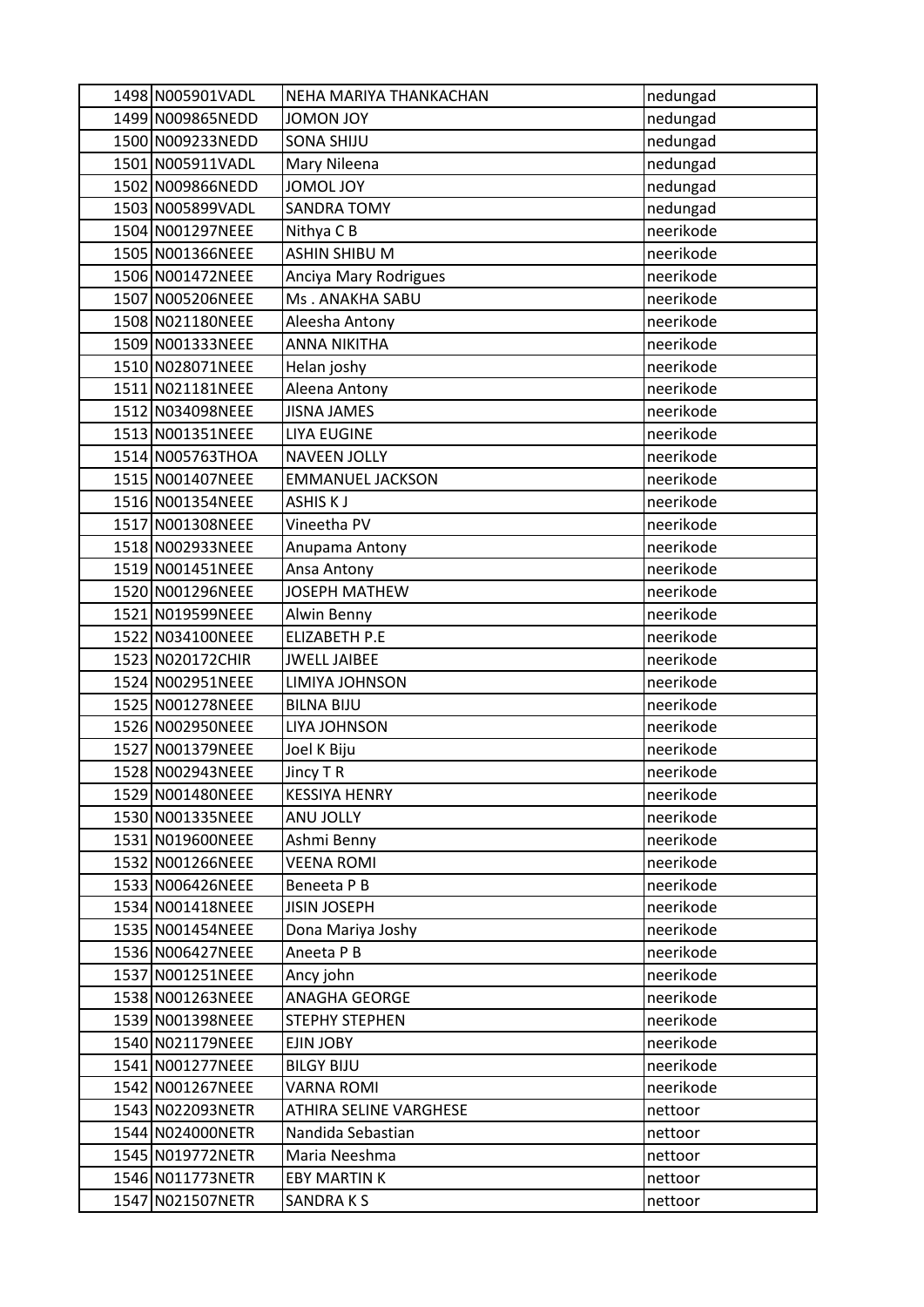| 1548 N019773NETR  | Josemary Ashmi Tomy        | nettoor            |
|-------------------|----------------------------|--------------------|
| 1549 N019770NETR  | Mary Akhila K. A           | nettoor            |
| 1550 N001820NETR  | <b>LEANNE ROSE RALPH</b>   | nettoor            |
| 1551 N015025NETR  | Alwin Simenthy             | nettoor            |
| 1552 N015026NETR  | <b>Aldrin Simenthy</b>     | nettoor            |
| 1553 N015028NETR  | Vismaya Mary               | nettoor            |
| 1554 N004127KALR  | <b>AQUIN WILLIAM</b>       | nettoor            |
| 1555 N006683NETR  | ROSHIN CARBALO             | nettoor            |
| 1556 N003136NETR  | ANKITHA JOSEPH             | nettoor            |
| 1557 N019213NETR  | Preethu Antony             | nettoor            |
| 1558 N025380NETR  | MARY SIYANTA PRAKASSIA     | nettoor            |
| 1559 N006682NETR  | Ashin Carbalo              | nettoor            |
| 1560 N003128NETR  | Evlin Jude                 | nettoor            |
| 1561 N024885NETR  | Stella Catherine Faber     | nettoor            |
| 1562 N019211NETR  | Sneha Peter                | nettoor            |
| 1563 N006127NETR  | <b>CHRSTEENA JOHNSON</b>   | nettoor            |
| 1564 N019771NETR  | Joseph Akhil KA            | nettoor            |
| 1565 N001805NETR  | Diya Denny                 | nettoor            |
| 1566 N003132NETR  | Navya Titus                | nettoor            |
| 1567 N024671NETS  | merin prakasia             | nettoor-holy cross |
| 1568 N024673NETS  | Athira Elizabeth           | nettoor-holy cross |
| 1569 N028621NETS  | SANTHRA SONI               | nettoor-holy cross |
| 1570 N001816NETR  | <b>DIVIN PETER</b>         | nettoor-holy cross |
| 1571 N027034NETS  | <b>ARDRA CELINE</b>        | nettoor-holy cross |
| 1572 N024417NETS  | Stephilda vaz              | nettoor-holy cross |
| 1573 N024159NETS  | ALEENA ROSE M F            | nettoor-holy cross |
| 1574 N012466KARM  | JIYA C S                   | nettoor-holy cross |
| 1575 N018932NETR  | Royal Mathews              | nettoor-holy cross |
| 1576 N024153NETS  | <b>ANU JOHN</b>            | nettoor-holy cross |
| 1577 N028739OCHH  | Shelna N S                 | ochanthuruth       |
| 1578 N027496OCHH  | Ann Josna Maria K J        | ochanthuruth       |
| 1579 N034569 OCHH | <b>NEHACV</b>              | ochanthuruth       |
| 1580 N013594KARM  | <b>SHARON PS</b>           | ochanthuruth       |
| 1581 N014878OCHH  | Jiya K Joseph              | ochanthuruth       |
| 1582 N029938OCHH  | Ann Mary C M               | ochanthuruth       |
| 1583 N024814OCHH  | Maria jilda                | ochanthuruth       |
| 1584 N027201OCHH  | Nikhilk a                  | ochanthuruth       |
| 1585 N027199OCHH  | <b>FEMY ANTONY</b>         | ochanthuruth       |
| 1586 N028838OCHH  | <b>Alphin Thomas</b>       | ochanthuruth       |
| 1587 N027119OCHH  | ASHWIN PAUL TA             | ochanthuruth       |
| 1588 N024198OCHH  | ANNA AYANA K J             | ochanthuruth       |
| 1589 N009032OCHH  | <b>FLOWERY LAYA ROSE</b>   | ochanthuruth       |
| 1590 N031908OCHH  | SANGEETHA V A              | ochanthuruth       |
| 1591 N027118OCHH  | ALAN PETER T A             | ochanthuruth       |
| 1592 N021874OCHH  | KA VALANTEENA ARISHA       | ochanthuruth       |
| 1593 N026668OCHH  | <b>JISHAL MARIA V J</b>    | ochanthuruth       |
| 1594 N027353OCHH  | Elizabeth Saniya K. S      | ochanthuruth       |
| 1595 N026609OCHH  | <b>EVELIN ELSA FRANCIS</b> | ochanthuruth       |
| 1596 N034508OCHH  | Ashlin Antony P            | ochanthuruth       |
| 1597 N015783OCHH  | <b>ABIN VINCENT K</b>      | ochanthuruth       |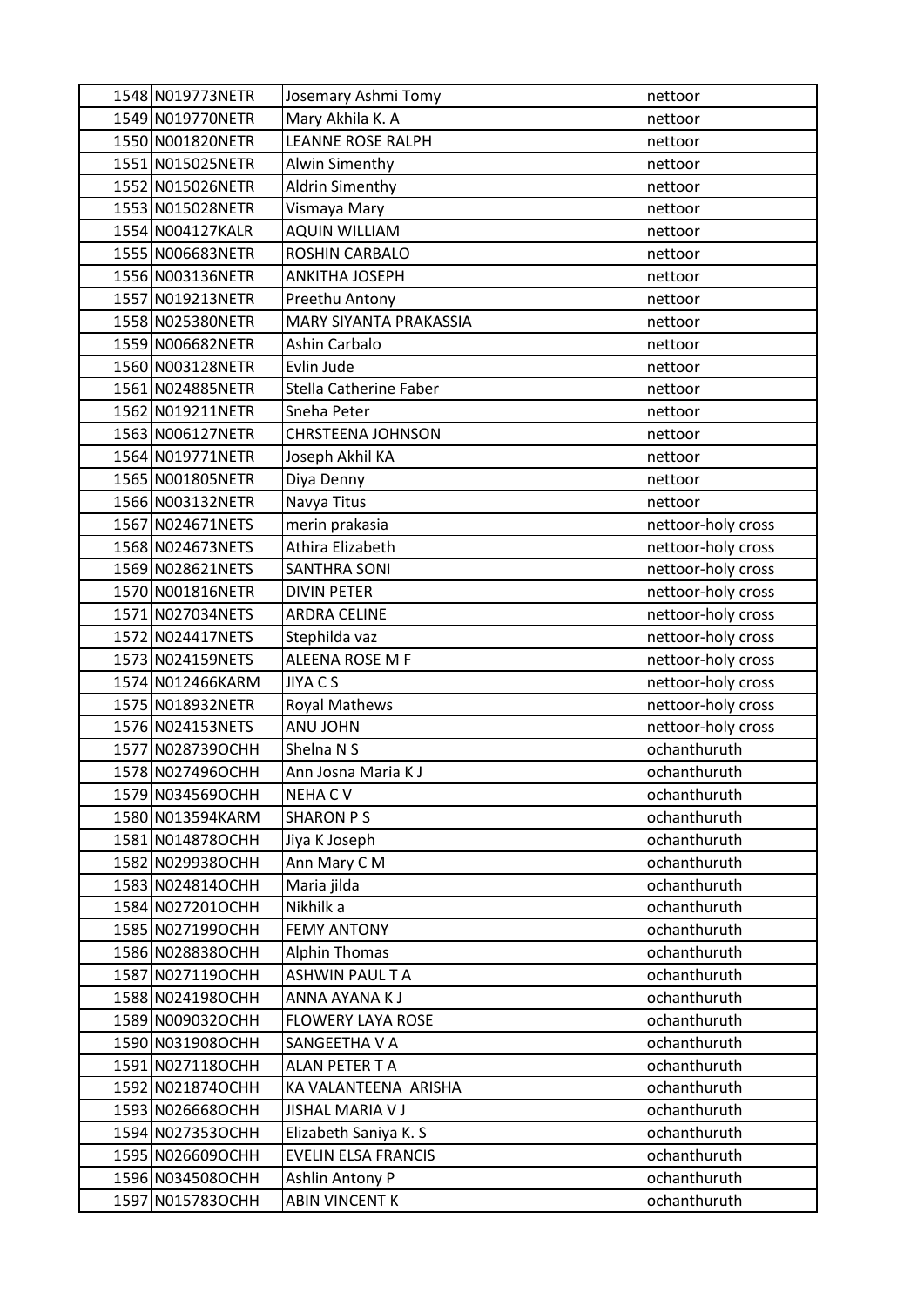| 1598 N024818OCHH  | Nijin Antony K Sabu              | ochanthuruth |
|-------------------|----------------------------------|--------------|
| 1599 N010858OCHH  | Merly K G                        | ochanthuruth |
| 1600 N009220OCHH  | <b>Talin Benny</b>               | ochanthuruth |
| 1601 N024969OCHH  | DON M A                          | ochanthuruth |
| 1602 N024923OCHH  | Jacob Joel                       | ochanthuruth |
| 1603 N009030OCHH  | <b>SELVY LIYA ROSE</b>           | ochanthuruth |
| 1604 N027492OCHH  | YOHAN K A                        | ochanthuruth |
| 1605 N018629OCHH  | NOYAL JOS D J                    | ochanthuruth |
| 1606 N012631OCHH  | Mary Jennifer                    | ochanthuruth |
| 1607 N009023OCHH  | MILAN K J                        | ochanthuruth |
| 1608 N015978OCHH  | Darren George                    | ochanthuruth |
| 1609 N013331OCHH  | <b>BLADRIN MITSNA</b>            | ochanthuruth |
| 1610 N020820OCHH  | <b>MARY SHELDREENA RODRIGUES</b> | ochanthuruth |
| 1611 N027123OCHH  | Delna Paul                       | ochanthuruth |
| 1612 N027345OCHH  | ANN MARIYA MANUEL                | ochanthuruth |
| 1613 N009217OCHH  | MERFIN XAVIER V J                | ochanthuruth |
| 1614 N009039OCHH  | <b>SUVARTHA JULIYA</b>           | ochanthuruth |
| 1615 N005876VARA  | <b>CHRIS JOSEPH</b>              | ochanthuruth |
| 1616 N017777OCHH  | <b>FRETNA MAXON</b>              | ochanthuruth |
| 1617 N027359 OCHH | <b>ROSE MARY</b>                 | ochanthuruth |
| 1618 N015883OCHH  | <b>ANCIYA FRANCIS</b>            | ochanthuruth |
| 1619 N009221OCHH  | <b>Teslin Benny</b>              | ochanthuruth |
| 1620 N015561OCHH  | Celia Sebastian                  | ochanthuruth |
| 1621 N009606OCHH  | SHIYARA SHALAN                   | ochanthuruth |
| 1622 N009216OCHH  | <b>BRINLA MARIA BABU</b>         | ochanthuruth |
| 1623 N020926OCHH  | Jomol                            | ochanthuruth |
| 1624 N018630OCHH  | Rita Riya D J                    | ochanthuruth |
| 1625 N015747OCHH  | Dean Daniel                      | ochanthuruth |
| 1626 N028153OCHH  | <b>AARSHA NIXON</b>              | ochanthuruth |
| 1627 N012280OCHH  | <b>ANN MARIA RINU</b>            | ochanthuruth |
| 1628 N015977OCHH  | <b>Rithin Daniel</b>             | ochanthuruth |
| 1629 N011826OCHH  | Michael Shane                    | ochanthuruth |
| 1630 N009026OCHH  | Andrea Bakhita                   | ochanthuruth |
| 1631 N027346OCHH  | <b>JOHN MANUEL</b>               | ochanthuruth |
| 1632 N009022OCHH  | <b>NOEL BENSON</b>               | ochanthuruth |
| 1633 N031625OCHH  | <b>MARY SAIGHAVJ</b>             | ochanthuruth |
| 1634 N009603OCHH  | <b>KJ VIBIN</b>                  | ochanthuruth |
| 1635 N018628OCHH  | LIYA JOLLY D J                   | ochanthuruth |
| 1636 N027356OCHH  | <b>ANNMARY</b>                   | ochanthuruth |
| 1637 N021292OCHH  | <b>YOL OLIHZ</b>                 | ochanthuruth |
| 1638 N027350OCHH  | jeffrey paul                     | ochanthuruth |
| 1639 N024864 OCHH | MIDHUN MICHAEL                   | ochanthuruth |
| 1640 N024820OCHH  | Nikhith Alexander K Sabu         | ochanthuruth |
| 1641 N027195OCHH  | <b>AKASH SABU</b>                | ochanthuruth |
| 1642 N009024OCHH  | <b>AMAL BENSON M</b>             | ochanthuruth |
| 1643 N020854PADL  | Nikitha Trini                    | padamughal   |
| 1644 N026745 PALM | NIVIN XAVIER V J                 | palarivattom |
| 1645 N030479PALM  | <b>SIJO ANTONY</b>               | palarivattom |
| 1646 N018989PALM  | Riniya Victor                    | palarivattom |
| 1647 N000052PALM  | <b>EMY BENEDICT</b>              | palarivattom |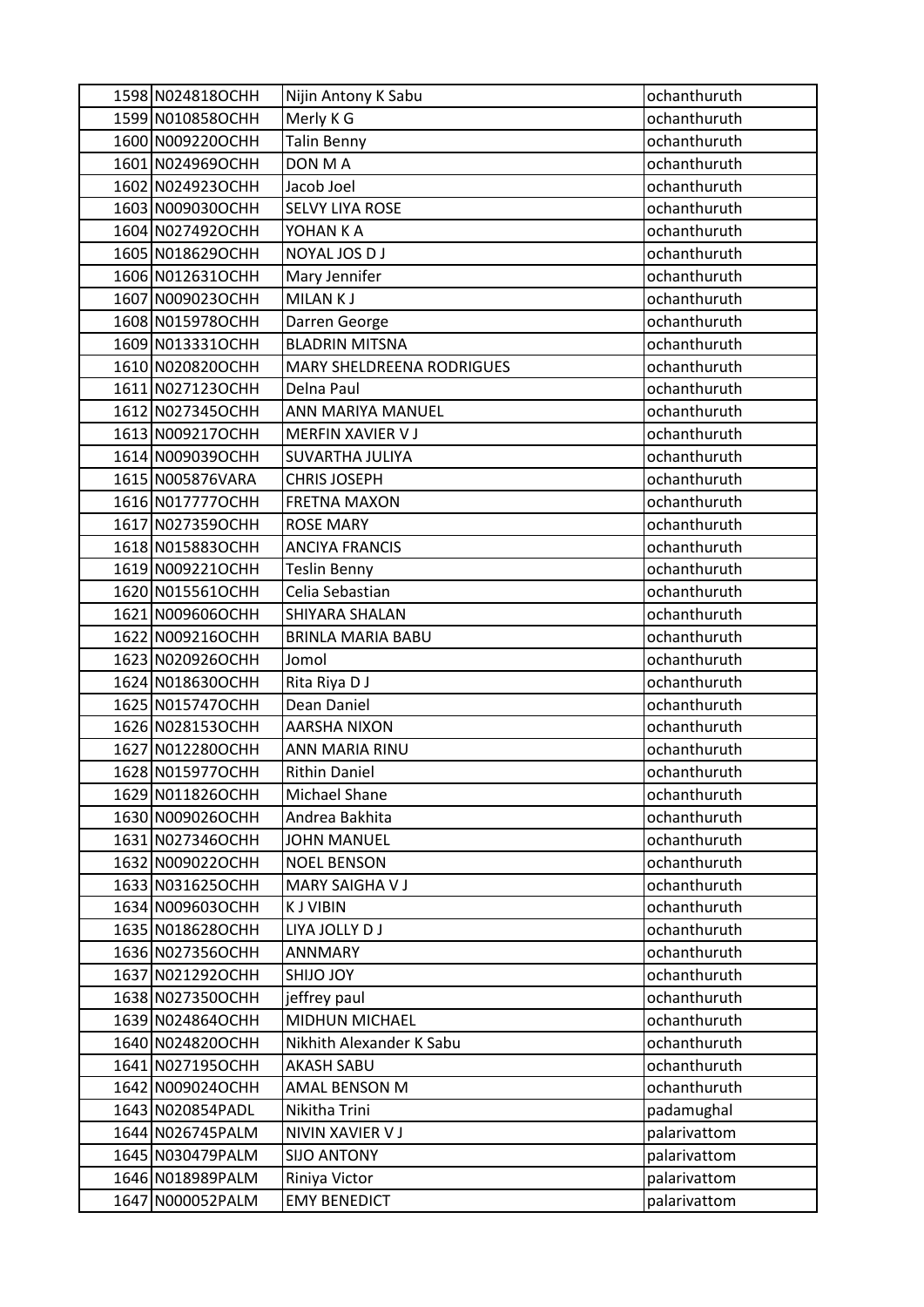| 1648 N026275 PALM | Laveena P Raphel            | palarivattom |
|-------------------|-----------------------------|--------------|
| 1649 N000781PALM  | <b>SARA SIJU</b>            | palarivattom |
| 1650 N017281 PALM | Athulya Merin Antony        | palarivattom |
| 1651 N000476PALM  | <b>MARY JYOTHSNA</b>        | palarivattom |
| 1652 N030183PALM  | disney maria                | palarivattom |
| 1653 N026608 PALM | <b>ELDA MARY</b>            | palarivattom |
| 1654 N017402PALM  | <b>MANU VARGHESE</b>        | palarivattom |
| 1655 N021387PALM  | Aleena Anson                | palarivattom |
| 1656 N029875 PALM | <b>ALLEN JOSEPH</b>         | palarivattom |
| 1657 N025648 PALM | <b>KARUNYA</b>              | palarivattom |
| 1658 N023062PALM  | Annliya N J                 | palarivattom |
| 1659 N010897PALM  | Liya Net                    | palarivattom |
| 1660 N022959PALM  | <b>STEVE ALBY DSOUZA</b>    | palarivattom |
| 1661 N013497KARM  | Danish Simenthy             | palarivattom |
| 1662 N000032PALM  | <b>JESLIN V JACOB</b>       | palarivattom |
| 1663 N017347PALM  | <b>GREESHMA MARTIN</b>      | palarivattom |
| 1664 N026816 PALM | <b>ALEENA P JOHNSON</b>     | palarivattom |
| 1665 N027030PALM  | Martina Martin k            | palarivattom |
| 1666 N017951PALM  | <b>NOEL PS</b>              | palarivattom |
| 1667 N004734 PALM | <b>SHINE MATHEW</b>         | palarivattom |
| 1668 N000284PALM  | MARIA CELEENA TINY          | palarivattom |
| 1669 N031393PALM  | MARIYA JOSHNA CJ            | palarivattom |
| 1670 N019321PALM  | REETHU REYMOND              | palarivattom |
| 1671 N029550 PALM | <b>SALMON TM</b>            | palarivattom |
| 1672 N026144PALM  | <b>ATHUL BIJU</b>           | palarivattom |
| 1673 N029816PALM  | <b>JOEL JOLLY</b>           | palarivattom |
| 1674 N000957PALM  | Ashlin George V. J          | palarivattom |
| 1675 N000280PALM  | Hemanth Jolly               | palarivattom |
| 1676 N006169 PALM | ANNA ANNLIYA SABU           | palarivattom |
| 1677 N028457PALM  | ADAM STEVE AND MOLLY ANTONY | palarivattom |
| 1678 N002001 PALM | Anson Thomas KT             | palarivattom |
| 1679 N025952PALM  | Aashwin Antony T            | palarivattom |
| 1680 N017519PALM  | <b>JIBIN JOSEPH</b>         | palarivattom |
| 1681 N004155 PALM | Asish Antony                | palarivattom |
| 1682 N000069PALM  | <b>MERIN ROSE GEORGE</b>    | palarivattom |
| 1683 N013136 PALM | <b>TELNA MARY CLEETUS</b>   | palarivattom |
| 1684 N017954 PALM | Enosh k Martin              | palarivattom |
| 1685 N003693PALM  | Aswin Raphel Jolly          | palarivattom |
| 1686 N033381 PALM | Liya Varghese               | palarivattom |
| 1687 N029983PALM  | RIYA VINOD                  | palarivattom |
| 1688 N005498PALM  | <b>MAXLIN M MAXY</b>        | palarivattom |
| 1689 N033179PALM  | JOEL JOSEPH K B             | palarivattom |
| 1690 N032184PALM  | NIKITHA UNNI                | palarivattom |
| 1691 N032444 PALM | ASHMI THERESA JOSEPH        | palarivattom |
| 1692 N030827PALM  | ALDRIN MATHEW V B           | palarivattom |
| 1693 N000045 PALM | SHELJITH SHAJAN             | palarivattom |
| 1694 N017491PALM  | Aleena mary ts              | palarivattom |
| 1695 N000291PALM  | MISSMARY HITHA              | palarivattom |
| 1696 N015976 PALM | <b>AENOSH ABRAHAM</b>       | palarivattom |
| 1697 N031182PALM  | <b>ALFY STANLEY</b>         | palarivattom |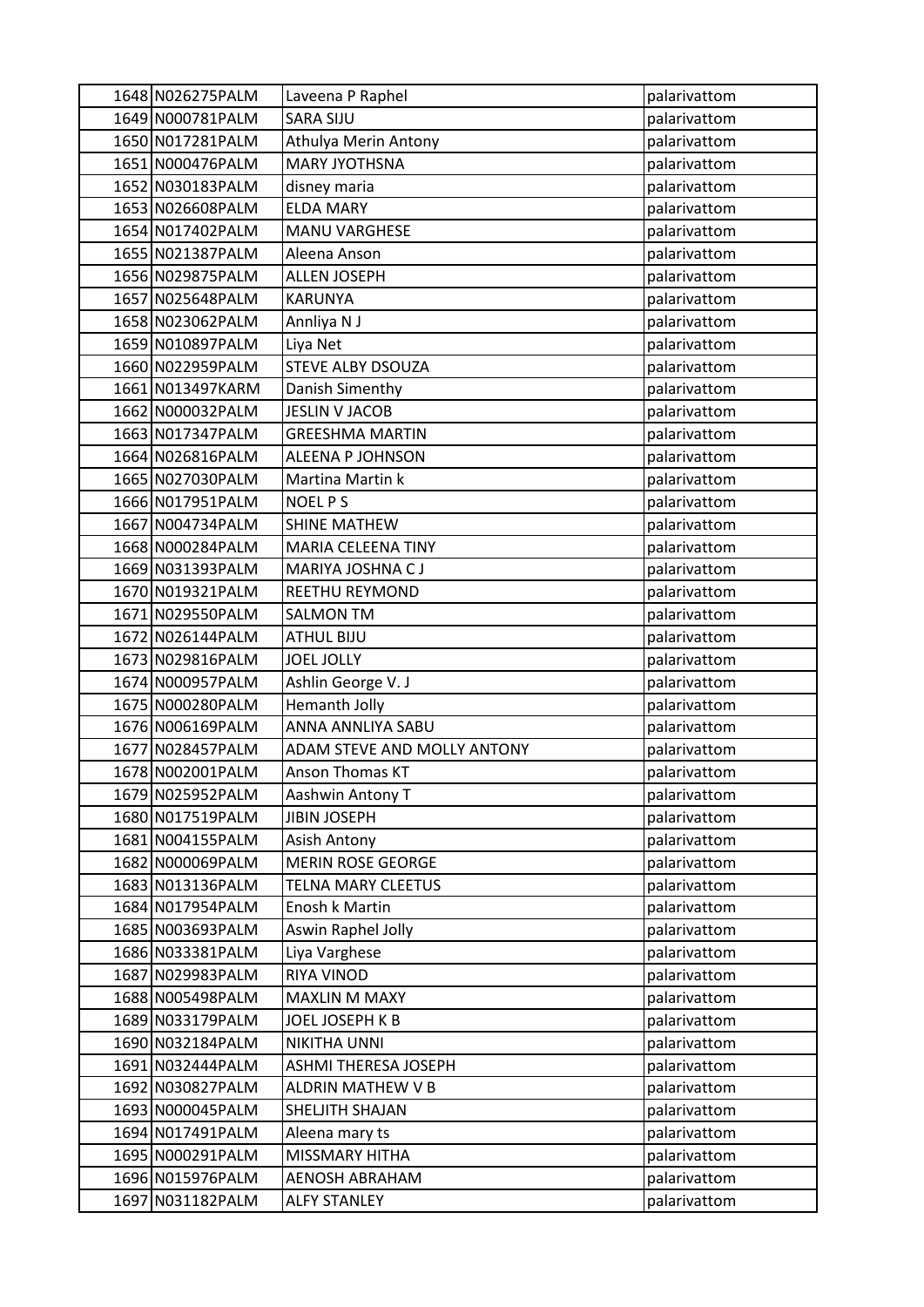| 1698 N000038PALM  | ANJU MARIA P J           | palarivattom |
|-------------------|--------------------------|--------------|
| 1699 N018920PALM  | FIFI ANN JOSHY           | palarivattom |
| 1700 N020226PALM  | <b>TESNA JOHNSON</b>     | palarivattom |
| 1701 N016018PALM  | MERCIAN GLORIA VIVERA    | palarivattom |
| 1702 N016017PALM  | MELINDA ANTONIA VIVERA   | palarivattom |
| 1703 N034434PALM  | Aloysius P V             | palarivattom |
| 1704 N001183PALM  | Jisna Kunjumon           | palarivattom |
| 1705 N005837PALM  | <b>ABSALOM MAXY</b>      | palarivattom |
| 1706 N026607PALM  | ELSA MARY P J            | palarivattom |
| 1707 N000042PALM  | DAYANA CATHARIN P P      | palarivattom |
| 1708 N001191PALM  | JELINA ALPHONSIA PAIVA   | palarivattom |
| 1709 N013393PALM  | Alwyn Joesph             | palarivattom |
| 1710 N008311PALM  | <b>SANDRA SABU</b>       | palarivattom |
| 1711 N000279PALM  | Greeshma Jolly           | palarivattom |
| 1712 N031352PALM  | <b>Toieson Thomas</b>    | palarivattom |
| 1713 N011817PALM  | MARIYA JESSNEELA MARTIN  | palarivattom |
| 1714 N029932PALM  | Ashil paul               | palarivattom |
| 1715 N000282PALM  | Ashwin N.X.              | palarivattom |
| 1716 N032419PALM  | DAVINA MARIA DCRUZ       | palarivattom |
| 1717 N030079PALM  | Ajay Joy                 | palarivattom |
| 1718 N000064PALM  | Sandhra Martin           | palarivattom |
| 1719 N001580PALM  | <b>MARY SINCY JOHN</b>   | palarivattom |
| 1720 N013268PALM  | Jiya Mary Joy            | palarivattom |
| 1721 N014602PALM  | SHANIA MARIA M B         | palarivattom |
| 1722 N000483PALM  | Laya Honey               | palarivattom |
| 1723 N029438PALM  | <b>DANIYA BAICIL</b>     | palarivattom |
| 1724 N000484PALM  | Aibel H Pallan           | palarivattom |
| 1725 N032800 PALM | <b>LIBIN LOUIS</b>       | palarivattom |
| 1726 N022232PALM  | Elsa Rosmi OG            | palarivattom |
| 1727 N019160KALR  | Mathew Steeve V A        | palarivattom |
| 1728 N000054PALM  | Joel Raphael             | palarivattom |
| 1729 N015494PALM  | <b>ATHEENA TENSLIN</b>   | palarivattom |
| 1730 N013266PALM  | NINI AGNUS ROBIN         | palarivattom |
| 1731 N021085 PALA | Anagha Tom               | pallilamkara |
| 1732 N021003PALA  | <b>ALBY VARGHESE</b>     | pallilamkara |
| 1733 N005512PABD  | ROOPA XAVIER             | panambukad   |
| 1734 N005511PABD  | Sison Sebastian          | panambukad   |
| 1735 N007488PABD  | <b>JIPSON STEPHEN</b>    | panambukad   |
| 1736 N005510PABD  | Jisna Mary               | panambukad   |
| 1737 N009056PABD  | <b>LIZVINA K AUSTIN</b>  | panambukad   |
| 1738 N005857PABD  | <b>DIYANA FRANCIS</b>    | panambukad   |
| 1739 N007311PABD  | Melinda Jose             | panambukad   |
| 1740 N006700PABD  | <b>Samuel Vincent</b>    | panambukad   |
| 1741 N006226PABD  | <b>ASHLIN JOSEPH</b>     | panambukad   |
| 1742 N017452PABD  | <b>GREENI TRESSA K G</b> | panambukad   |
| 1743 N005515PABD  | ANTONY SALWIN JOB M S    | panambukad   |
| 1744 N006196PABD  | Maria Rosna John         | panambukad   |
| 1745 N016705 PABD | HANNA MARIA P A          | panambukad   |
| 1746 N006221PABD  | Faina Maymol M.F         | panambukad   |
| 1747 N029308PABD  | Sandra Thomas            | panambukad   |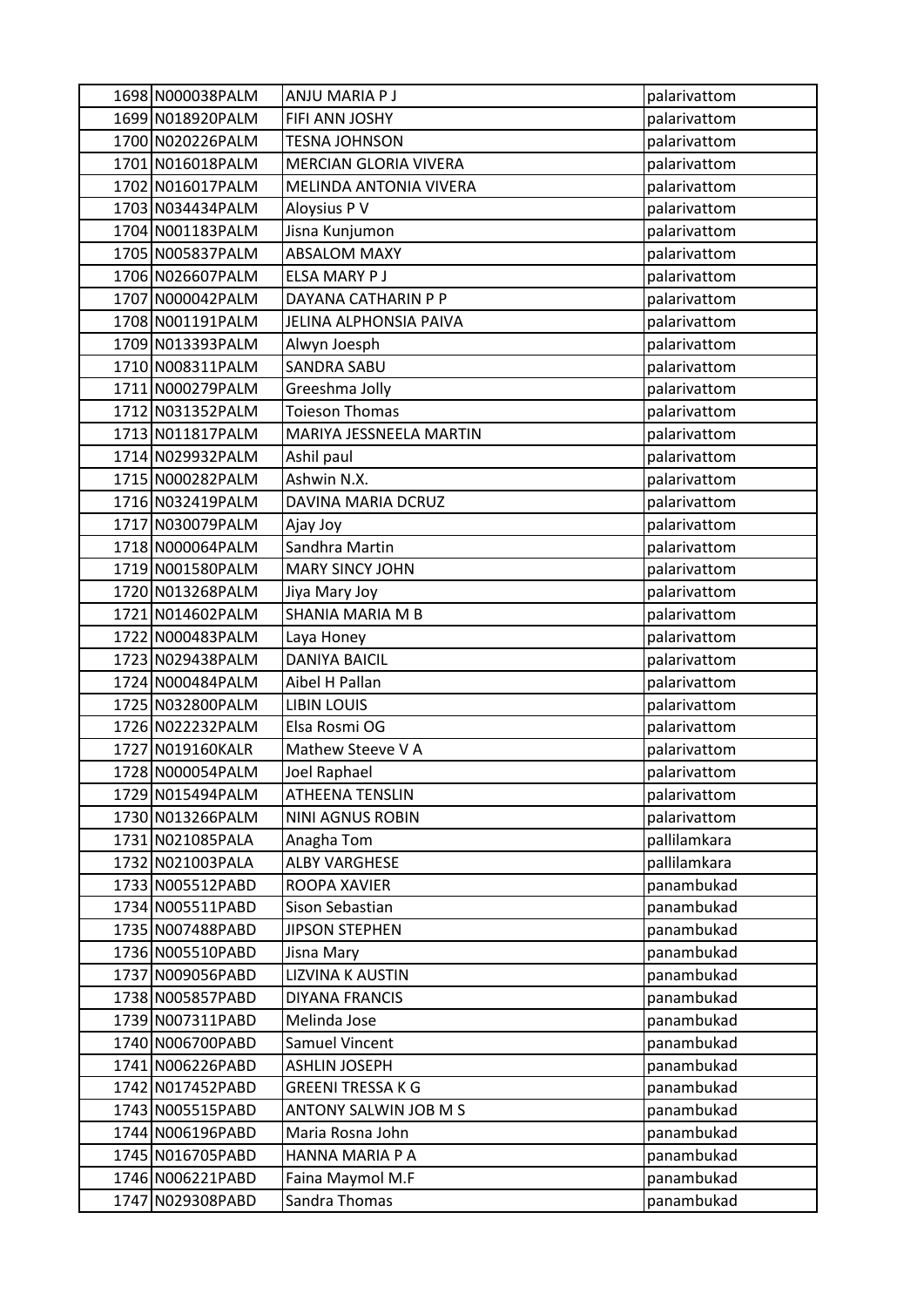| 1748 N013810PAGD                     | <b>MARY BRINTA SABU</b>                | panangad                   |
|--------------------------------------|----------------------------------------|----------------------------|
| 1749 N013809PAGD                     | <b>MARY RINTA</b>                      | panangad                   |
| 1750 N013856 PAGD                    | <b>JERIN JOSEPH</b>                    | panangad                   |
| 1751 N013869PAGD                     | <b>NAVYA ROSE EMERSON</b>              | panangad                   |
| 1752 N023238PAGD                     | Gifna John                             | panangad                   |
| 1753 N013874PAGD                     | <b>ROSHNIPV</b>                        | panangad                   |
| 1754 N029255 PAGD                    | <b>BIMAL LORANCE</b>                   | panangad                   |
| 1755 N013803PAGD                     | ROJIN JOSE                             | panangad                   |
| 1756 N014027PAGD                     | MARY NIYA N J                          | panangad                   |
| 1757 N013851 PAGD                    | Michelle Maria Cyan                    | panangad                   |
| 1758 N013854PAGD                     | <b>JEFIYA MARY</b>                     | panangad                   |
| 1759 N014015PAGD                     | Difna Johnson                          | panangad                   |
| 1760 N028829PAGD                     | ALEENA MARIA BIJU                      | panangad                   |
| 1761 N027766PAGD                     | Aaron George                           | panangad                   |
| 1762 N014195PAGD                     | <b>ANJU ANTONY</b>                     | panangad                   |
| 1763 N013783PAGD                     | <b>SHIFNAPS</b>                        | panangad                   |
| 1764 N029254PAGD                     | <b>AKHIL B OOMMEN</b>                  | panangad                   |
| 1765 N013825PAGD                     | Antony joshwin                         | panangad                   |
| 1766 N015741PAGD                     | Divin k roy                            | panangad                   |
| 1767 N013870PAGD                     | DIVYA MERIN EMERSON                    | panangad                   |
| 1768 N013865PAGD                     | SREYA MARY VARGHEESE                   | panangad                   |
| 1769 N033017PAND                     | Franklyn Advin Coelho                  | panangad                   |
| 1770 N013807PAGD                     | Akhil Thomas N A                       | panangad                   |
| 1771 N013808PAGD                     | Joyal Antony N A                       | panangad                   |
| 1772 N013813PAGD                     | Arun Peter Jose                        | panangad                   |
| 1773 N006395PANM                     | Anuja Antony                           | panayikulam                |
| 1774 N006370PANM                     | <b>KEVIN GEORGE</b>                    | panayikulam                |
| 1775 N030614PANM                     | <b>SEBEENATS</b>                       | panayikulam                |
| 1776 N006337PANM                     | Aleena Santhosh                        | panayikulam                |
| 1777 N007728PANM                     | AFISH TJ                               | panayikulam                |
| 1778 N008144PANM                     | <b>ALEENA JENSON</b>                   | panayikulam                |
| 1779 N006304PANM                     | NIMISHA K S                            | panayikulam                |
| 1780 N007721PANM                     | <b>AKSHAY ANTONY</b>                   | panayikulam                |
| 1781 N023253 PANM                    | <b>NEYON SUNIL</b>                     | panayikulam                |
| 1782 N006310PANM                     | AADHYA TOMY                            | panayikulam                |
| 1783 N028443PANM                     | <b>ANTONY JOSEPH POLLY</b>             | panayikulam                |
| 1784 N008146PANM                     | <b>HASHIKTS</b>                        | panayikulam                |
| 1785 N009116PANM                     | <b>REKHA VA</b><br><b>SHAROL KV</b>    | panayikulam                |
| 1786 N006414PANM<br>1787 N006389PANM | Maria Dona George                      | panayikulam                |
| 1788 N006846PANM                     |                                        | panayikulam                |
| 1789 N006836PANM                     | TREESA JOSEPH<br><b>BIBIN BENADICT</b> | panayikulam<br>panayikulam |
| 1790 N009111PANM                     | <b>ANDRIYA ANGEL</b>                   | panayikulam                |
| 1791 N006292PANM                     | MANUVAL JOSEPH                         | panayikulam                |
| 1792 N007720PANM                     | <b>ASHLY ANTONY</b>                    | panayikulam                |
| 1793 N013899PANM                     | <b>ALLEN PAUL</b>                      | panayikulam                |
| 1794 N006815PANM                     | TOM ANOOP AUGUSTINE                    | panayikulam                |
| 1795 N006378PANM                     | ASHIL JOHN M S                         | panayikulam                |
| 1796 N006403PANM                     | <b>MARSHAL MARTIN</b>                  | panayikulam                |
| 1797 N006379PANM                     | ANET PHILOMINA M S                     | panayikulam                |
|                                      |                                        |                            |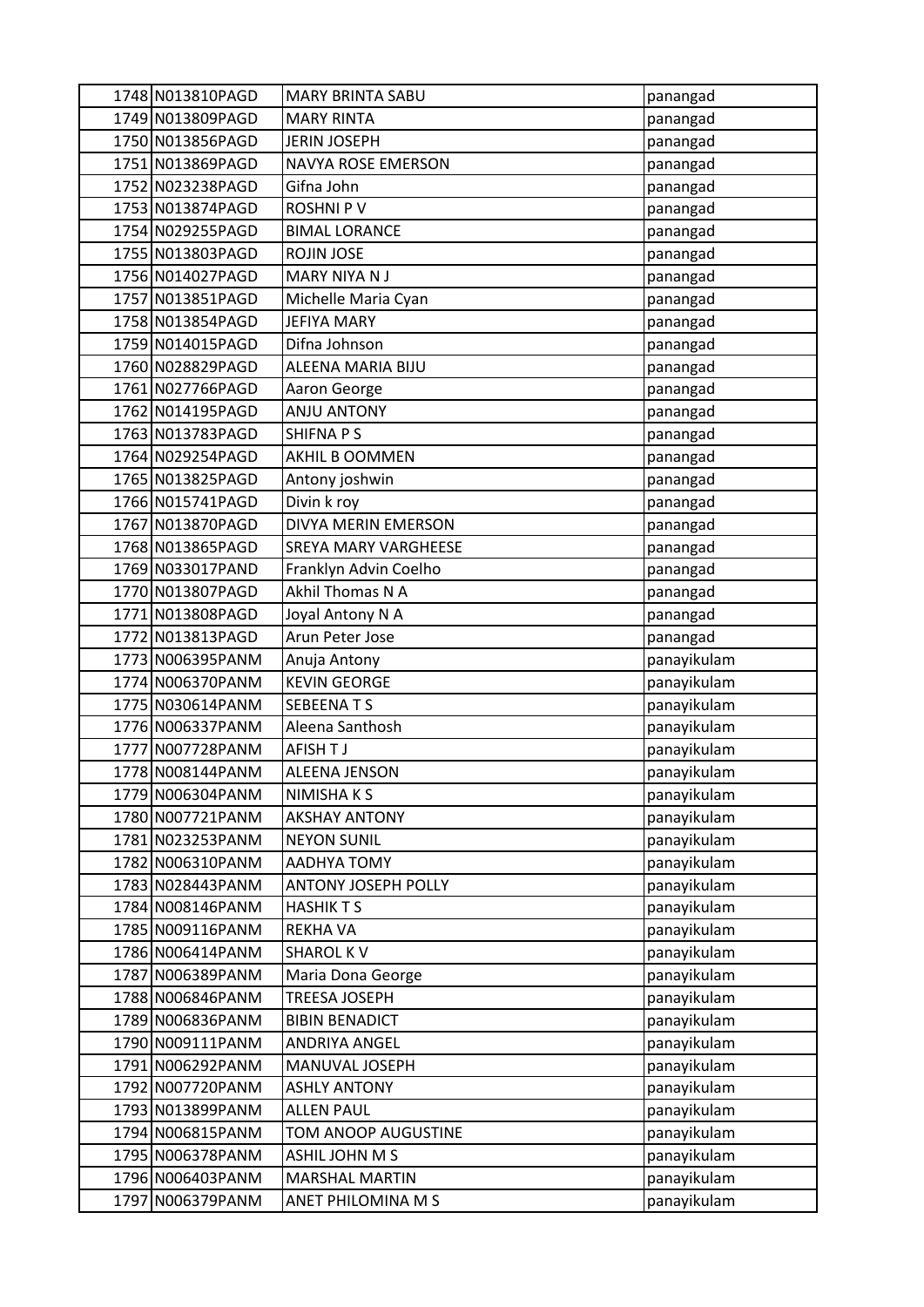| 1798 N007734PANM                     | <b>ALKA MARIA ROSE</b>             | panayikulam              |
|--------------------------------------|------------------------------------|--------------------------|
| 1799 N006321PANM                     | <b>ROSAKUTTY GEORGE</b>            | panayikulam              |
| 1800 N006320PANM                     | CHELSA CJ                          | panayikulam              |
| 1801 N009115PANM                     | Reshma Augustine                   | panayikulam              |
| 1802 N008152PANM                     | SIYAMOL T J                        | panayikulam              |
| 1803 N006331PANM                     | Renil Santhosh                     | panayikulam              |
| 1804 N023258PANM                     | DINA MARIYA JUSTIN                 | panayikulam              |
| 1805 N006308PANM                     | Aczalaya Maria P R                 | panayikulam              |
| 1806 N008153PANM                     | Daniyal Johny                      | panayikulam              |
| 1807 N007735 PANM                    | <b>ASWIN GEORGE</b>                | panayikulam              |
| 1808 N008147PANM                     | Dehna Antony                       | panayikulam              |
| 1809 N006827PANM                     | Nigil TD                           | panayikulam              |
| 1810 N006296 PANM                    | Prabeena Johnson                   | panayikulam              |
| 1811 N011652PANM                     | <b>JOBAN LOUIS</b>                 | panayikulam              |
| 1812 N005993POTY                     | Kochurani George                   | perandoor                |
| 1813 N006466POTY                     | Jismon Varghese                    | perandoor                |
| 1814 N006508PERR                     | <b>Samuel Antony</b>               | perumanoor               |
| 1815 N017763PERR                     | Dixon Dsilva                       | perumanoor               |
| 1816 N005379PERR                     | <b>Emanuel Jos Aster</b>           | perumanoor               |
| 1817 N006157PERR                     | Sincy K.J                          | perumanoor               |
| 1818 N007083PERR                     | <b>Princy Mary</b>                 | perumanoor               |
| 1819 N026685PERR                     | <b>JOEL RONY</b>                   | perumanoor               |
| 1820 N024422PERR                     | Reema Roy                          | perumanoor               |
| 1821 N003277PERR                     | Josemy PT                          | perumanoor               |
| 1822 N003669PERR                     | <b>GITSY PAPPACHAN</b>             | perumanoor               |
| 1823 N015099PERR                     | TANIYA K C                         | perumanoor               |
| 1824 N007584PERR                     | Jerrin Joseph                      | perumanoor               |
| 1825 N007596PERR                     | <b>ROJAN ROY</b>                   | perumanoor               |
| 1826 N017900PERR                     | Riya Elza George                   | perumanoor               |
| 1827 N009620PERR                     | <b>AMITH LARK</b>                  | perumanoor               |
| 1828 N005370PERR                     | <b>Tisa Antony</b>                 | perumanoor               |
| 1829 N004679PERR                     | ELIZABETH JINI                     | perumanoor               |
| 1830 N004320PERR                     | MR JOYEL VARGHESE P J              | perumanoor               |
| 1831 N015101PERR                     | <b>ABIN PAUL P</b>                 | perumanoor               |
| 1832 N005380PERR                     | George Alfus K. M.                 | perumanoor               |
| 1833 N030085PERR                     | Naomi Tomy                         | perumanoor               |
| 1834 N008893PERR                     | Roshni Johny                       | perumanoor               |
| 1835 N008896PERR<br>1836 N003661PERR | Roshan Johny<br>VISHAL THOMSON P J | perumanoor               |
| 1837 N004335PERR                     | Alex antony                        | perumanoor               |
| 1838 N005374PERR                     | Irin Rose                          | perumanoor               |
| 1839 N031944PERR                     | Rinu Reuben                        | perumanoor               |
| 1840 N006505 PERR                    | Elna E M                           | perumanoor<br>perumanoor |
| 1841 N003647PERR                     | Aleena Mary John                   | perumanoor               |
| 1842 N004323PERR                     | <b>ANJANA JUDE</b>                 | perumanoor               |
| 1843 N006507PERR                     | Seera Wilfred                      | perumanoor               |
| 1844 N002899PERR                     | Sneha Fulton                       | perumanoor               |
| 1845 N004937PERR                     | LIYA AJI                           | perumanoor               |
| 1846 N007864PERR                     | Antony Melbin N J                  | perumanoor               |
| 1847 N003263PERR                     | <b>AMAL PETER</b>                  | perumanoor               |
|                                      |                                    |                          |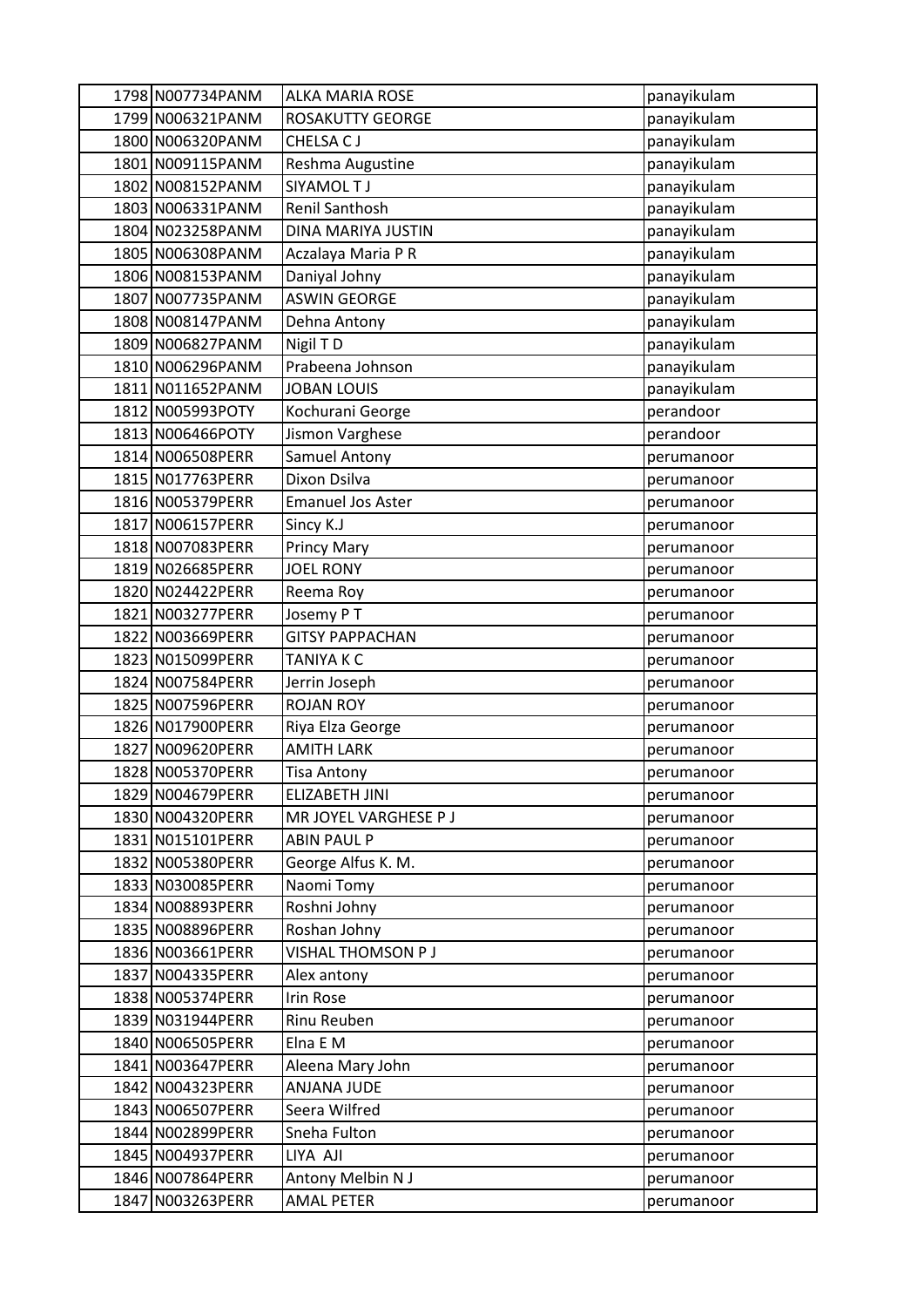| 1848 N007092PERR  | Riya Rocky                  | perumanoor |
|-------------------|-----------------------------|------------|
| 1849 N023682PERR  | <b>Annet Paulson</b>        | perumanoor |
| 1850 N017578PERR  | Fabin K George              | perumanoor |
| 1851 N007869PERR  | Milen Roy                   | perumanoor |
| 1852 N004659PERR  | Aneetta Xavier              | perumanoor |
| 1853 N006161 PERR | Andrea Antony               | perumanoor |
| 1854 N021309PERR  | DIYA MARY SHELLY            | perumanoor |
| 1855 N021308 PERR | <b>HEIGEL G TENNISON</b>    | perumanoor |
| 1856 N019165PERR  | Renetta Roshan              | perumanoor |
| 1857 N014679PERY  | Mr. Justin George           | perumpilly |
| 1858 N014408PERY  | <b>ASHWIN CORREYA</b>       | perumpilly |
| 1859 N014508PERY  | Joseph jeffin rocha         | perumpilly |
| 1860 N014568PERY  | <b>ATHUL SABU</b>           | perumpilly |
| 1861 N014680PERY  | Ms. Mary Lydia              | perumpilly |
| 1862 N014791PERY  | <b>ANTONY RIGIL K N</b>     | perumpilly |
| 1863 N014453 PERY | ALEENA ANTONY D CUNHA       | perumpilly |
| 1864 N015238PERY  | <b>SILVIA P N</b>           | perumpilly |
| 1865 N014439 PERY | Athilin I J                 | perumpilly |
| 1866 N014406PERY  | Angel Yesudas               | perumpilly |
| 1867 N014642PERY  | CIYONA SHERDIL CORREYA      | perumpilly |
| 1868 N014756PERY  | ROSEMARY JUBIYA SEQUIERA    | perumpilly |
| 1869 N014678PERY  | Jose Mon George             | perumpilly |
| 1870 N014564PERY  | <b>REEMA JOSE</b>           | perumpilly |
| 1871 N014712PERY  | <b>ANAGHA DENSON</b>        | perumpilly |
| 1872 N014447PERY  | ANN MARIA ANTONY            | perumpilly |
| 1873 N014565PERY  | REEJA THERESA               | perumpilly |
| 1874 N014547PERY  | MARIA SWANDRIYA PAIVA       | perumpilly |
| 1875 N014370PERY  | PRITHUVIN M G               | perumpilly |
| 1876 N014887PERY  | JOSEPH D COUTH              | perumpilly |
| 1877 N021613 PERY | <b>ANN ROSE BABY</b>        | perumpilly |
| 1878 N014888PERY  | Ms. ANNU ROCKY              | perumpilly |
| 1879 N028926PERY  | <b>ANDRIA JOYCE MENDEZ</b>  | perumpilly |
| 1880 N014900PERY  | ANNA NAVYA                  | perumpilly |
| 1881 N014673 PERY | <b>JOYAL A J</b>            | perumpilly |
| 1882 N014676PERY  | <b>SAJAY XAVIER</b>         | perumpilly |
| 1883 N014806PERY  | NIMISHAKJ                   | perumpilly |
| 1884 N014377PERY  | <b>DHIYA JENIFER</b>        | perumpilly |
| 1885 N014419PERY  | <b>JIYA JACOB</b>           | perumpilly |
| 1886 N014355PERY  | <b>JENNY GRACE</b>          | perumpilly |
| 1887 N014767PERY  | ALEENA FIGARADO             | perumpilly |
| 1888 N014755 PERY | <b>JUNELLA SEQUIERA</b>     | perumpilly |
| 1889 N024948PERY  | MISS JISA M J               | perumpilly |
| 1890 N014516PERY  | <b>SHAUN GEORGE</b>         | perumpilly |
| 1891 N014681 PERY | Mr. Joseph Daniel           | perumpilly |
| 1892 N017434PERY  | <b>Brian Mathew Douglas</b> | perumpilly |
| 1893 N014412PERY  | <b>FEBIN SEBASTIAN</b>      | perumpilly |
| 1894 N014411PERY  | <b>EBIN JOSEPH</b>          | perumpilly |
| 1895 N014714PERY  | <b>DERIL A A</b>            | perumpilly |
| 1896 N014776PERY  | SHIYA ELEZABATH             | perumpilly |
| 1897 N023137PERY  | Teresa Joseph               | perumpilly |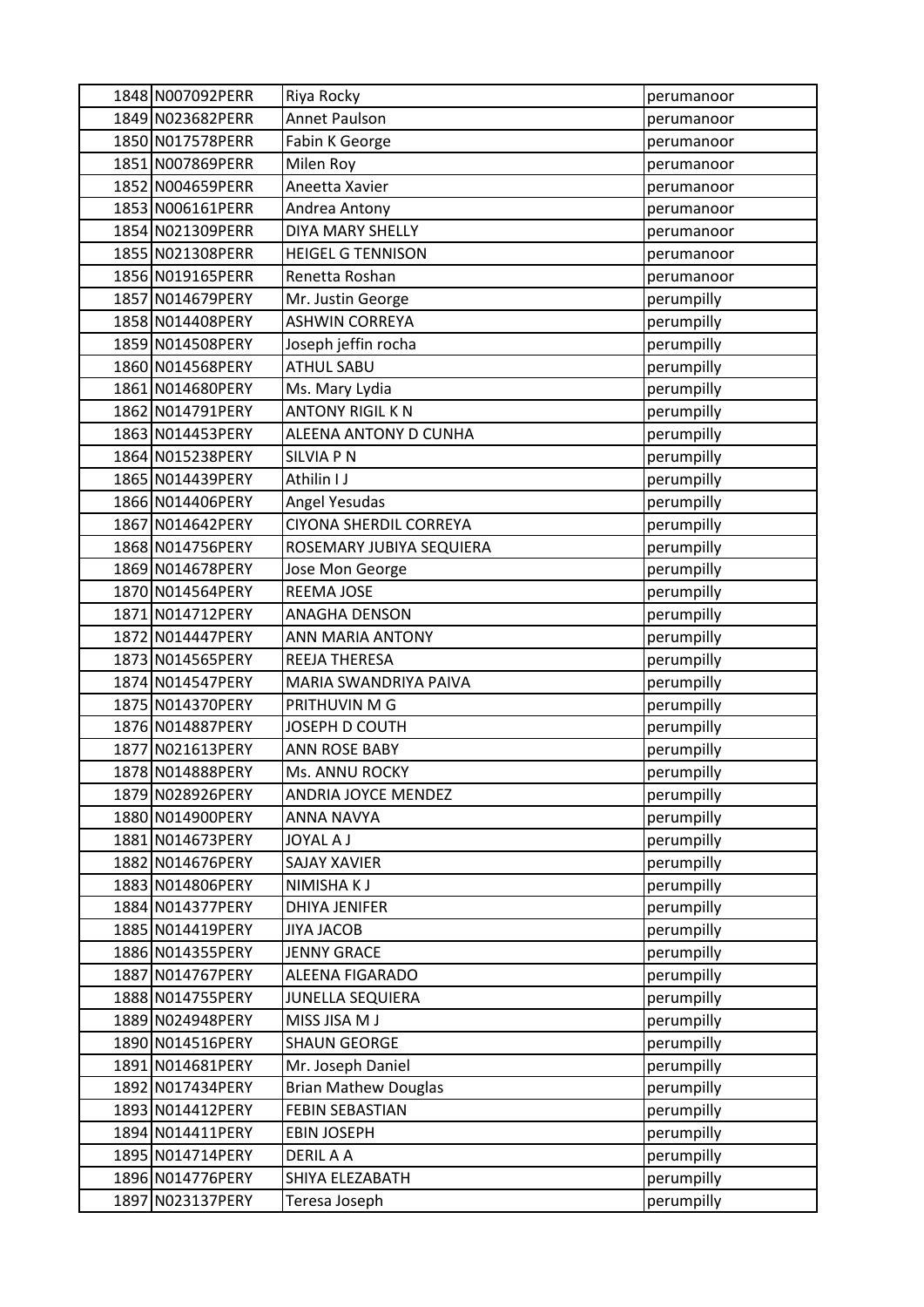| 1898 N019587PIZA  | Albin Xavier             | pizhala |
|-------------------|--------------------------|---------|
| 1899 N029056PIZA  | <b>ALEENA JOSSY</b>      | pizhala |
| 1900 N009257PIZA  | SYAM MATHEW              | pizhala |
| 1901 N023630PIZA  | <b>BENWIN JOSY</b>       | pizhala |
| 1902 N009543PIZA  | Arbin Roy                | pizhala |
| 1903 N020411PIZA  | <b>AKHILA ANTONY</b>     | pizhala |
| 1904 N009536PIZA  | <b>AJOY ANTONY</b>       | pizhala |
| 1905 N024467PIZA  | SHAISE ANTONY            | pizhala |
| 1906 N009294PIZA  | Amal prince              | pizhala |
| 1907 N009322PIZA  | Anoop Antony             | pizhala |
| 1908 N009357PIZA  | Tiya francis             | pizhala |
| 1909 N009426PIZA  | Amiya Catherine Job      | pizhala |
| 1910 N009378PIZA  | Safial Hentry            | pizhala |
| 1911 N009429PIZA  | Ashna Brigit Shaji       | pizhala |
| 1912 N009377PIZA  | <b>SILFA HENTRY</b>      | pizhala |
| 1913 N023813PIZA  | <b>AGNUS ANJANA</b>      | pizhala |
| 1914 N009542PIZA  | Rilbin Roy               | pizhala |
| 1915 N009276PIZA  | <b>ASHNA ANTONY</b>      | pizhala |
| 1916 N009350PIZA  | VIJOY V DELSON           | pizhala |
| 1917 N009338PIZA  | Aleesha Joju             | pizhala |
| 1918 N020733PONL  | <b>ANN MARY</b>          | ponel   |
| 1919 N021482PONL  | Meera Antony             | ponel   |
| 1920 N005115PONL  | <b>AVALIN TERESA</b>     | ponel   |
| 1921 N001644PONL  | <b>TINCY KP</b>          | ponel   |
| 1922 N001620PONL  | Nemi Poulyin             | ponel   |
| 1923 N008544PONL  | <b>ATILY XAVIER</b>      | ponel   |
| 1924 N020058PONL  | LAYONA SHIJU             | ponel   |
| 1925 N002408PONL  | MISS BROSINI E J         | ponel   |
| 1926 N015745PONL  | <b>ALNA K ASHIE</b>      | ponel   |
| 1927 N020797PONL  | <b>CHRISTY K F</b>       | ponel   |
| 1928 N028966PONL  | <b>RIVANO XAVIER</b>     | ponel   |
| 1929 N005112PONL  | <b>Athul Francis</b>     | ponel   |
| 1930 N014473PONL  | Nina Mariya              | ponel   |
| 1931 N009803PONL  | Nevin Antony             | ponel   |
| 1932 N032865PONL  | ANNA PHILO S PONU        | ponel   |
| 1933 N001590PONL  | ANEETTA JOSEPH           | ponel   |
| 1934 N020306PONL  | <b>ALFIN ISSAC</b>       | ponel   |
| 1935 N020796PONL  | <b>BEXY KF</b>           | ponel   |
| 1936 N013681PONL  | V R ALENTEENA            | ponel   |
| 1937 N013656PONL  | <b>LEON JASHAN</b>       | ponel   |
| 1938 N002397PONL  | Ashla Joseph             | ponel   |
| 1939 N009802PONL  | Avin Antony              | ponel   |
| 1940 N001621PONL  | Nikhitha Margaret TY     | ponel   |
| 1941 N023533PONL  | <b>STEEV GEORGE TONY</b> | ponel   |
| 1942 N016165PONL  | Miss Harsha P Mathew     | ponel   |
| 1943 N001615 PONL | AKHIL JOSEPH             | ponel   |
| 1944 N022592PONL  | Treesa riya              | ponel   |
| 1945 N018825PONL  | Mr. Marius Selestine     | ponel   |
| 1946 N001630PONL  | <b>JESNY MJ</b>          | ponel   |
| 1947 N023531PONL  | TONY JOSEPH CM           | ponel   |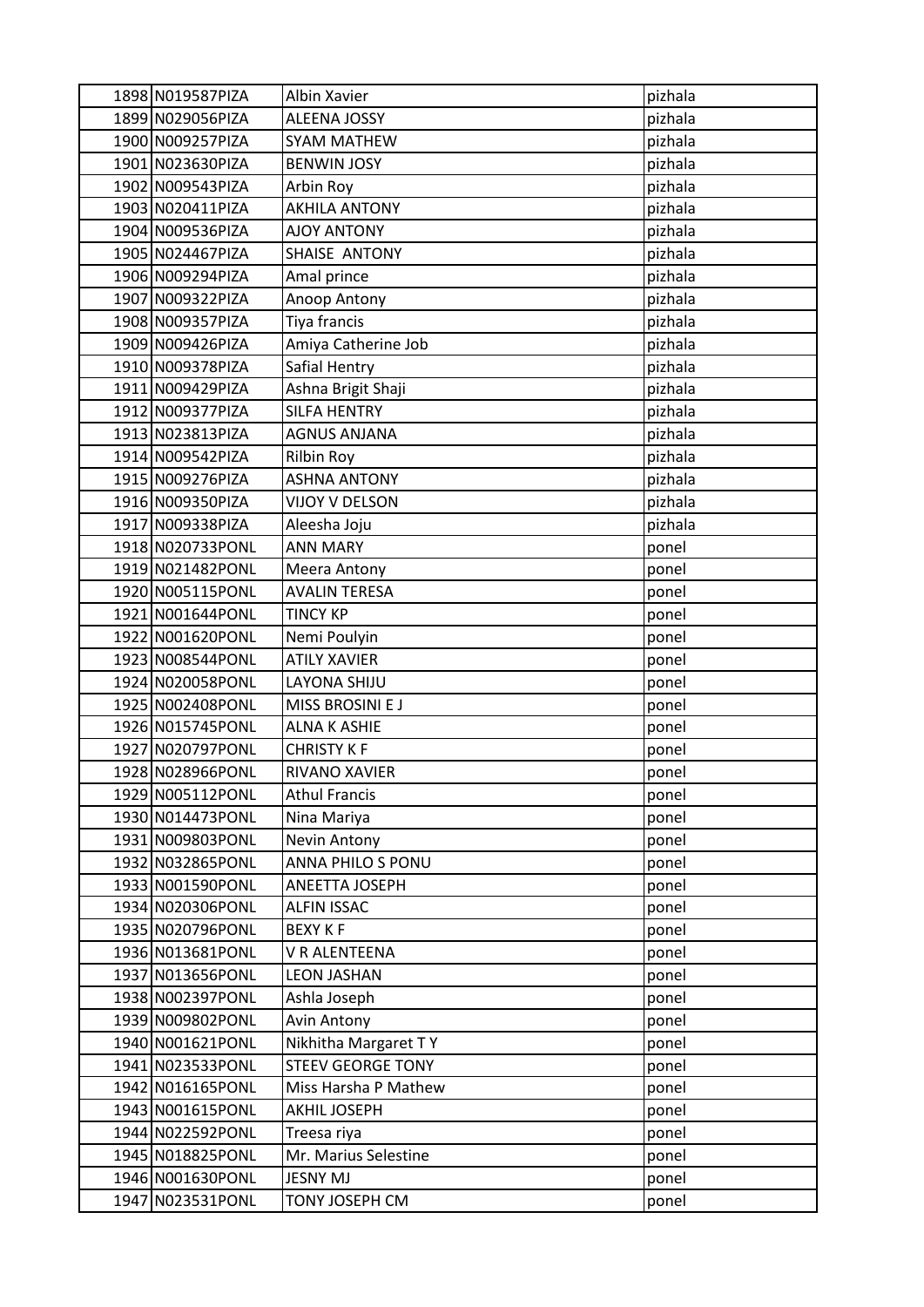| 1948 N005118PONL  | DELWIN V G                       | ponel              |
|-------------------|----------------------------------|--------------------|
| 1949 N000812PONL  | HELEN JOSEPHINE E H              | ponel              |
| 1950 N021239PONL  | Namitha Sabin                    | ponel              |
| 1951 N023830PONL  | Mary Aliya Clifton               | ponel              |
| 1952 N023845PONL  | Ruby gijo                        | ponel              |
| 1953 N027169PONL  | AMAN ADAM LOUIS                  | ponel              |
| 1954 N005109PONL  | Wivin Winny                      | ponel              |
| 1955 N000848PONL  | Antony C Robert                  | ponel              |
| 1956 N021244PONL  | <b>Bindu Joshy</b>               | ponel              |
| 1957 N028872PONL  | Adith Jacob                      | ponel              |
| 1958 N013657PONL  | Flavia Lyn Jashan                | ponel              |
| 1959 N023907PONY  | Shamine Correya                  | ponjassery         |
| 1960 N025379PONM  | Evin Antony Aruja                | ponnarimangalam    |
| 1961 N006786PONM  | <b>JOEL ANTONY</b>               | ponnarimangalam    |
| 1962 N007369PONM  | <b>ASHIQ FRANCIS</b>             | ponnarimangalam    |
| 1963 N010099PONM  | Tharack vackachan                | ponnarimangalam    |
| 1964 N025378PONM  | Elten John Aruja                 | ponnarimangalam    |
| 1965 N005427PONM  | <b>GREENY FRANCIS</b>            | ponnarimangalam    |
| 1966 N005410PONM  | <b>CHRISLIN MENDEZ</b>           | ponnarimangalam    |
| 1967 N008109PONM  | THERESIA MEENU MATHEW            | ponnarimangalam    |
| 1968 N005402PONM  | <b>NIMMY FRANCIS</b>             | ponnarimangalam    |
| 1969 N026723PONM  | <b>ATHUL A R</b>                 | ponnarimangalam    |
| 1970 N005023PONM  | <b>NIKHIL JOS</b>                | ponnarimangalam    |
| 1971 N005702PONM  | <b>WALTER LAWRENCE</b>           | ponnarimangalam    |
| 1972 N025790PONM  | Ananya                           | ponnarimangalam    |
| 1973 N010093PONM  | <b>DIVYAKJ</b>                   | ponnarimangalam    |
| 1974 N005013PONM  | ATHEENA RANSOM ARUJA             | ponnarimangalam    |
| 1975 N005718PONM  | FEENA MELEETA ARUJA              | ponnarimangalam    |
| 1976 N005414PONM  | Derina Shine Dsilva              | ponnarimangalam    |
| 1977 N028642PONM  | ANTONEETA ALEENA ARUJA           | ponnarimangalam    |
| 1978 N006797PONM  | Mr.Atlin pinheiro                | ponnarimangalam    |
| 1979 N004996PONM  | <b>ADRIAN LUIZ</b>               | ponnarimangalam    |
| 1980 N005014PONM  | <b>ANTONY AEINSTER D'SILVA</b>   | ponnarimangalam    |
| 1981 N005925PONM  | <b>AGNES SONU</b>                | ponnarimangalam    |
| 1982 N031448PONM  | MARIA BURNICE D SILVA            | ponnarimangalam    |
| 1983 N014258EDAM  | John Agnel Pinhero               | ponnarimangalam    |
| 1984 N025055 PONM | CELIN DENEESHA P D               | ponnarimangalam    |
| 1985 N005424PONM  | Maria steena paduva              | ponnarimangalam    |
| 1986 N029950PONA  | Jifna Kenny                      | ponnarimangalam(a) |
| 1987 N030484PONA  | AFINA D ROCHA                    | ponnarimangalam(a) |
| 1988 N006774PONM  | <b>ALPHY LEON VAZ</b>            | ponnarimangalam(a) |
| 1989 N026525PONA  | <b>ALVINA ANN FERNANDEZ</b>      | ponnarimangalam(a) |
| 1990 N026673PONA  | <b>Alwin Francis</b>             | ponnarimangalam(a) |
| 1991 N006278PONM  | SHANU JOSEPH                     | ponnarimangalam(a) |
| 1992 N007716PONM  | <b>AUGUSTINE ABHISHEK LIVERA</b> | ponnarimangalam(a) |
| 1993 N007356PONM  | ROSE MARY HERDINA LIVERA         | ponnarimangalam(a) |
| 1994 N006272PONM  | <b>RENOY VARGHESE</b>            | ponnarimangalam(a) |
| 1995 N026404PONJ  | <b>Bisna P B</b>                 | ponnarimangalam(j) |
| 1996 N026329PONJ  | Roshna Ealiya Joseph             | ponnarimangalam(j) |
| 1997 N030053PONJ  | <b>ANLIN D'SILVA</b>             | ponnarimangalam(j) |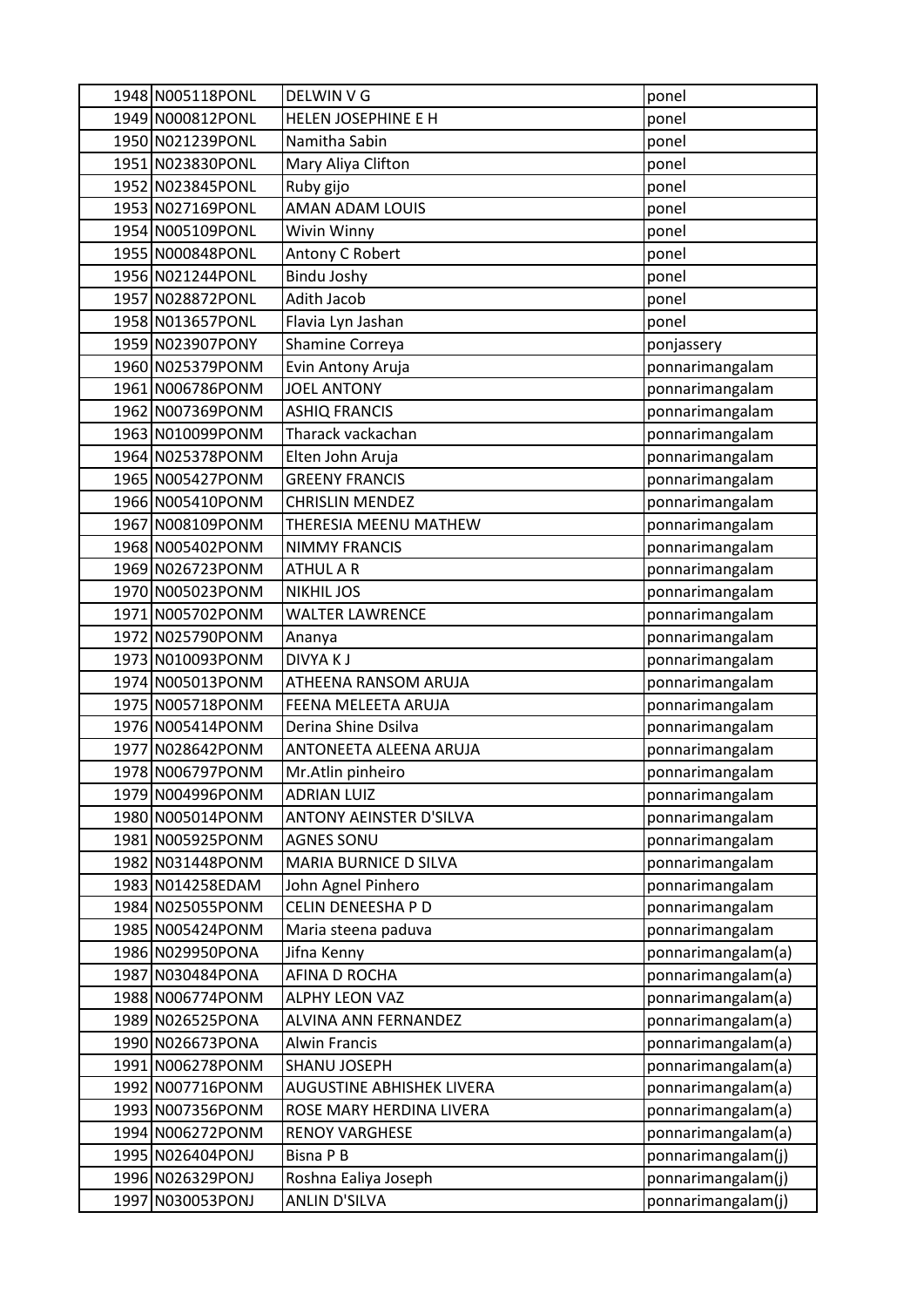| 1998 N005419PONM | MARY ANGEL PALLIPARAMBIL VARGHESE | ponnarimangalam(j) |
|------------------|-----------------------------------|--------------------|
| 1999 N030054PONJ | <b>IVEES D SILVA</b>              | ponnarimangalam(j) |
| 2000 N027612PONN | ANEENA JOSEPH                     | ponnurunthy        |
| 2001 N028042PONN | ALEENA THANKACHAN                 | ponnurunthy        |
| 2002 N024674POTY | Akhitha Rose p j                  | pottakuzhy         |
| 2003 N005489POTY | Mithra Thomas                     | pottakuzhy         |
| 2004 N013685POTY | <b>ALISHA DOMINIC</b>             | pottakuzhy         |
| 2005 N029138POTY | Antony Adroit                     | pottakuzhy         |
| 2006 N006471POTY | <b>SREYA JOSEPH</b>               | pottakuzhy         |
| 2007 N013334POTY | <b>ELEENA A Y</b>                 | pottakuzhy         |
| 2008 N007606POTY | ANU MARIA KJ                      | pottakuzhy         |
| 2009 N001864POTY | TRESA HELNA EDWIN                 | pottakuzhy         |
| 2010 N004034POTY | <b>ALOTIOUS ANTONY</b>            | pottakuzhy         |
| 2011 N030801POTY | Vandana Rose                      | pottakuzhy         |
| 2012 N002744POTY | ROSE MARY SEBASTIAN               | pottakuzhy         |
| 2013 N013333POTY | <b>EDREENA YOUSTIN</b>            | pottakuzhy         |
| 2014 N004888POTY | Merin Sandhra PP                  | pottakuzhy         |
| 2015 N002264POTY | K D Shehin Antony                 | pottakuzhy         |
| 2016 N004519POTY | <b>MARY GILNA GOMEZ</b>           | pottakuzhy         |
| 2017 N002790POTY | <b>GODWIN JOSE KG</b>             | pottakuzhy         |
| 2018 N012534POTY | Akesh Baby                        | pottakuzhy         |
| 2019 N003496POTY | <b>BLESSY MARIA</b>               | pottakuzhy         |
| 2020 N026831POTY | <b>KEVIN GEORGE K J</b>           | pottakuzhy         |
| 2021 N005231POTY | aldrin antony                     | pottakuzhy         |
| 2022 N007610POTY | Rinsila Susan                     | pottakuzhy         |
| 2023 N006977POTY | Sangeetha Emily                   | pottakuzhy         |
| 2024 N004520POTY | Ann Gloria Gomez                  | pottakuzhy         |
| 2025 N005485POTY | Maria Cisni Francis               | pottakuzhy         |
| 2026 N010364POTY | LIYA D SILVA                      | pottakuzhy         |
| 2027 N011448POTY | Jereena Joseph                    | pottakuzhy         |
| 2028 N004497POTY | <b>BINI MARY</b>                  | pottakuzhy         |
| 2029 N026185PEDR | <b>RIYA MARY</b>                  | pottakuzhy         |
| 2030 N019504POTY | MICHAEL BEN N J                   | pottakuzhy         |
| 2031 N002734POTY | RAINU CORREYA                     | pottakuzhy         |
| 2032 N026893POTY | Joel Liju Francis                 | pottakuzhy         |
| 2033 N018384BOLY | RESHMA SEBASTIAN                  | pottakuzhy         |
| 2034 N004500POTY | <b>JOSNA VARGHESE</b>             | pottakuzhy         |
| 2035 N002242POTY | SANDRA ROSE NELSON                | pottakuzhy         |
| 2036 N013686POTY | <b>ASHLY DOMINIC</b>              | pottakuzhy         |
| 2037 N002783POTY | MIDHU SILVESTER                   | pottakuzhy         |
| 2038 N027039POTY | <b>RINCY VARGHESE</b>             | pottakuzhy         |
| 2039 N026280POTY | Ann Anupa Martin                  | pottakuzhy         |
| 2040 N027040POTY | Rinoy varghese                    | pottakuzhy         |
| 2041 N025896POTY | SONA MARIA N X                    | pottakuzhy         |
| 2042 N022343POTY | ANN MARY I M                      | pottakuzhy         |
| 2043 N021640KALR | <b>NAMITHAKB</b>                  | pottakuzhy         |
| 2044 N003216POTY | Joyel johny                       | pottakuzhy         |
| 2045 N003197POTY | Akshay A G                        | pottakuzhy         |
| 2046 N026830POTY | SABIN GEORGE P L                  | pottakuzhy         |
| 2047 N005491POTY | <b>Bewan Patric</b>               | pottakuzhy         |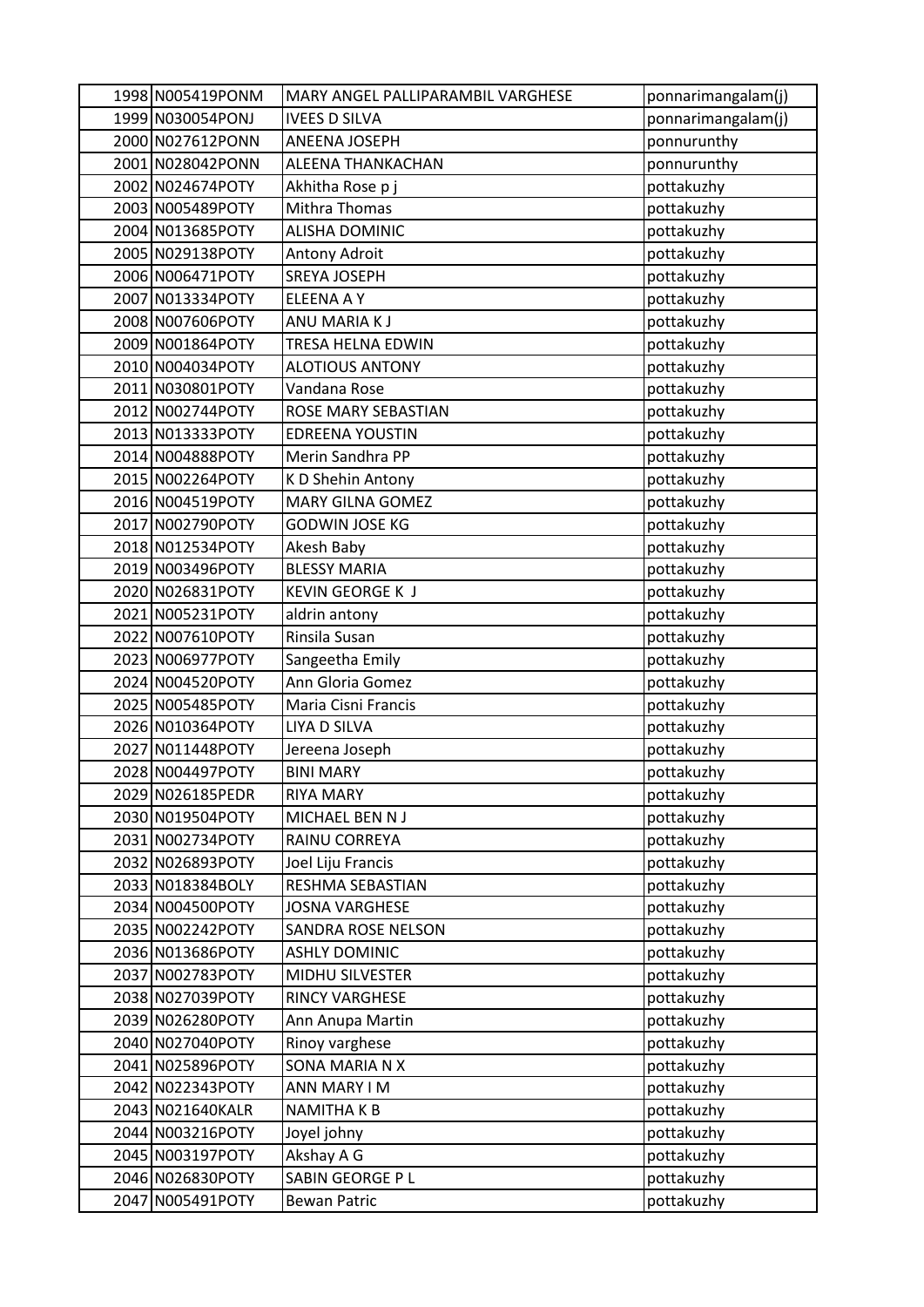| 2048 N020196POTY  | Anvy Maria George           | pottakuzhy      |
|-------------------|-----------------------------|-----------------|
| 2049 N002731POTY  | <b>ALAN ASHLY</b>           | pottakuzhy      |
| 2050 N010365POTY  | <b>LINOY D SILVA</b>        | pottakuzhy      |
| 2051 N013207POTY  | Rohin George                | pottakuzhy      |
| 2052 N005486POTY  | Francis P A                 | pottakuzhy      |
| 2053 N020547POTY  | <b>ALAN B THOMAS</b>        | pottakuzhy      |
| 2054 N001861POTY  | <b>EVIN JUSTIN M</b>        | pottakuzhy      |
| 2055 N023033PUTZ  | <b>SNEHA MARTIN</b>         | puthencruz      |
| 2056 N023032PUTZ  | <b>SANJU MARTIN</b>         | puthencruz      |
| 2057 N011763 PUTM | <b>CINSTAKT</b>             | puthenkadapuram |
| 2058 N011812PUTM  | <b>EGNA THANKACHAN</b>      | puthenkadapuram |
| 2059 N027966 PUTU | ANDRIYA MARIYA              | puthuvaippu     |
| 2060 N008455 PUTU | Akhil Sementhi              | puthuvaippu     |
| 2061 N009006 PUTU | <b>SALVIN SAJU</b>          | puthuvaippu     |
| 2062 N028743 PUTU | <b>AUSTIN ANTONY</b>        | puthuvaippu     |
| 2063 N017182PUTU  | Arpak Manuel                | puthuvaippu     |
| 2064 N008446 PUTU | Mariya Brigit Sansy         | puthuvaippu     |
| 2065 N025481 PUTU | Mary Nimmy                  | puthuvaippu     |
| 2066 N007957PUTU  | MARGRETT ANEETA SIMENTHY    | puthuvaippu     |
| 2067 N029071 PUTU | DAYANA D R                  | puthuvaippu     |
| 2068 N007921PUTU  | NIXON D CRUZ                | puthuvaippu     |
| 2069 N009009 PUTU | Mariya Nithya M.B           | puthuvaippu     |
| 2070 N008448 PUTU | ARDRA JAMES K               | puthuvaippu     |
| 2071 N029176 PUTU | Alen Joseph TX              | puthuvaippu     |
| 2072 N007953PUTU  | Zemith sabu                 | puthuvaippu     |
| 2073 N007954PUTU  | <b>ZENITH SABU</b>          | puthuvaippu     |
| 2074 N016178 PUTU | NIMMY JULIET                | puthuvaippu     |
| 2075 N008447PUTU  | <b>SAMSON SABU</b>          | puthuvaippu     |
| 2076 N029411PUTU  | <b>Elizaberth Merlin</b>    | Puthuvaippu LNG |
| 2077 N013610THEL  | Dennis A S                  | thevakal        |
| 2078 N000449THEL  | <b>Mishel Mary Netto</b>    | thevakal        |
| 2079 N000770THEL  | AIRIN VICTORIA N J          | thevakal        |
| 2080 N025636THEL  | ANDRIYA JOMY                | thevakal        |
| 2081 N000420THEL  | <b>NOBIN XAVIER</b>         | thevakal        |
| 2082 N020420THEA  | Aan Letna Lactus            | thevara         |
| 2083 N006567THEA  | Soumya Christopher          | thevara         |
| 2084 N006059THEA  | ANN MARY MARTIN             | thevara         |
| 2085 N006618THEA  | <b>JINO JUDE</b>            | thevara         |
| 2086 N027876THEA  | MARY SNIYA DSILVA           | thevara         |
| 2087 N006048THEA  | MARY SANITTA. A.S.          | thevara         |
| 2088 N006596THEA  | <b>MATHEW SHAJI</b>         | thevara         |
| 2089 N013516THEA  | ANNY CHRISTEENA. A.S.       | thevara         |
| 2090 N018162THEA  | <b>NEHA P ANIL</b>          | thevara         |
| 2091 N006650THEA  | AKHILA ANTONY               | thevara         |
| 2092 N006647THEA  | SHAN ROSHAN A L             | thevara         |
| 2093 N006612THEA  | AAROON JOHN BIVERA          | thevara         |
| 2094 N031444THEA  | <b>EMIL ANTONY N GEORGE</b> | thevara         |
| 2095 N031528THEA  | <b>SEBIN S</b>              | thevara         |
| 2096 N006606THEA  | <b>EMIL AGNES</b>           | thevara         |
| 2097 N006529THEA  | NIHAL NELSON                | thevara         |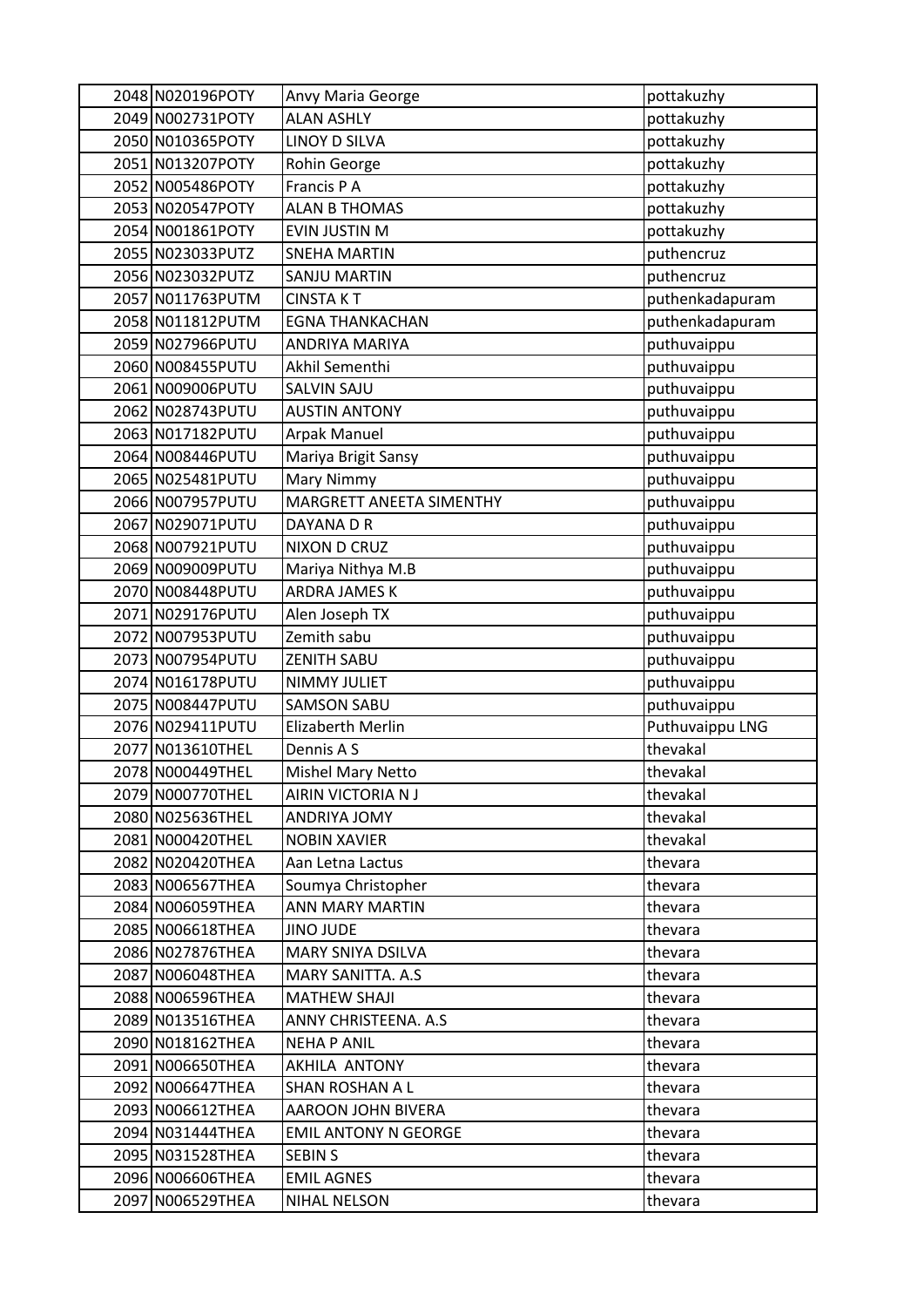| 2098 N028594THEA | ALEENA JOSEPH            | thevara   |
|------------------|--------------------------|-----------|
| 2099 N006589THEA | Jibin manuel             | thevara   |
| 2100 N014477THEA | Allen Albert N           | thevara   |
| 2101 N006998THEA | Hena Mariya              | thevara   |
| 2102 N008499THEA | JELEETA ROSE CN          | thevara   |
| 2103 N007046THEA | Judy Sherine Faber       | thevara   |
| 2104 N007036THEA | Sandra Vincent           | thevara   |
| 2105 N007837THEA | Hendrieta Mary Bivera    | thevara   |
| 2106 N006023THEA | NAYANA MARIA BIVERA      | thevara   |
| 2107 N007045THEA | <b>ALSHIN N A</b>        | thevara   |
| 2108 N007044THEA | <b>ASHNA MARIA</b>       | thevara   |
| 2109 N031442THEA | Lizz Maria N George      | thevara   |
| 2110 N031443THEA | Hanna Maria N George     | thevara   |
| 2111 N007018THEA | MARIYA AYONA ALWIN       | thevara   |
| 2112 N014750THEA | Joel Jenson              | thevara   |
| 2113 N006015THEA | Saniya M E               | thevara   |
| 2114 N023784THEA | <b>ATHUL AJIT</b>        | thevara   |
| 2115 N024748THED | Dilna Dennis             | thevarkad |
| 2116 N010139THED | <b>ANEETA SAJI</b>       | thevarkad |
| 2117 N009719THED | SILFA M J                | thevarkad |
| 2118 N009660THED | <b>EDSON FRANCIS</b>     | thevarkad |
| 2119 N009665THED | ALEENA ROS P J           | thevarkad |
| 2120 N009644THED | <b>GILSON THOMAS</b>     | thevarkad |
| 2121 N009723THED | <b>SRUTHI PAUL</b>       | thevarkad |
| 2122 N010800THED | Sanika Biju              | thevarkad |
| 2123 N010801THED | Saniya Biju              | thevarkad |
| 2124 N010816THED | Amala Theresa John       | thevarkad |
| 2125 N009696THED | <b>REENA MT</b>          | thevarkad |
| 2126 N011585THED | ALEESHA BOBAN            | thevarkad |
| 2127 N009668THED | Angelina P J             | thevarkad |
| 2128 N009926THED | SANIYA JOSEPH            | thevarkad |
| 2129 N009924THED | <b>EBIN THADEVOUS</b>    | thevarkad |
| 2130 N009631THED | <b>MARY SONA</b>         | thevarkad |
| 2131 N009662THED | Mary Jomiya V C          | thevarkad |
| 2132 N027678THED | <b>JESNA JUDY</b>        | thevarkad |
| 2133 N009947THED | <b>BIYA BABYCHAN</b>     | thevarkad |
| 2134 N031019THED | <b>SEJIN SONY</b>        | thevarkad |
| 2135 N009929THED | <b>CISILY ANEETA K H</b> | thevarkad |
| 2136 N009714THED | SANAJ SAJU               | thevarkad |
| 2137 N009706THED | ANN MARIYA CJ            | thevarkad |
| 2138 N010829THED | <b>MARIYA ROSE</b>       | thevarkad |
| 2139 N009647THED | <b>MARY IRIN SHAJI</b>   | thevarkad |
| 2140 N009700THED | JOHN JOEL JOLLY          | thevarkad |
| 2141 N009715THED | ASHNA SAJU               | thevarkad |
| 2142 N009724THED | <b>RIYA PAUL</b>         | thevarkad |
| 2143 N010138THED | AGHIL SAJI               | thevarkad |
| 2144 N021400THED | Shalet Shajan            | thevarkad |
| 2145 N010128THED | Anova Gilroy             | thevarkad |
| 2146 N009693THED | <b>BENZEN P.J</b>        | thevarkad |
| 2147 N009694THED | <b>KENZEN P J</b>        | thevarkad |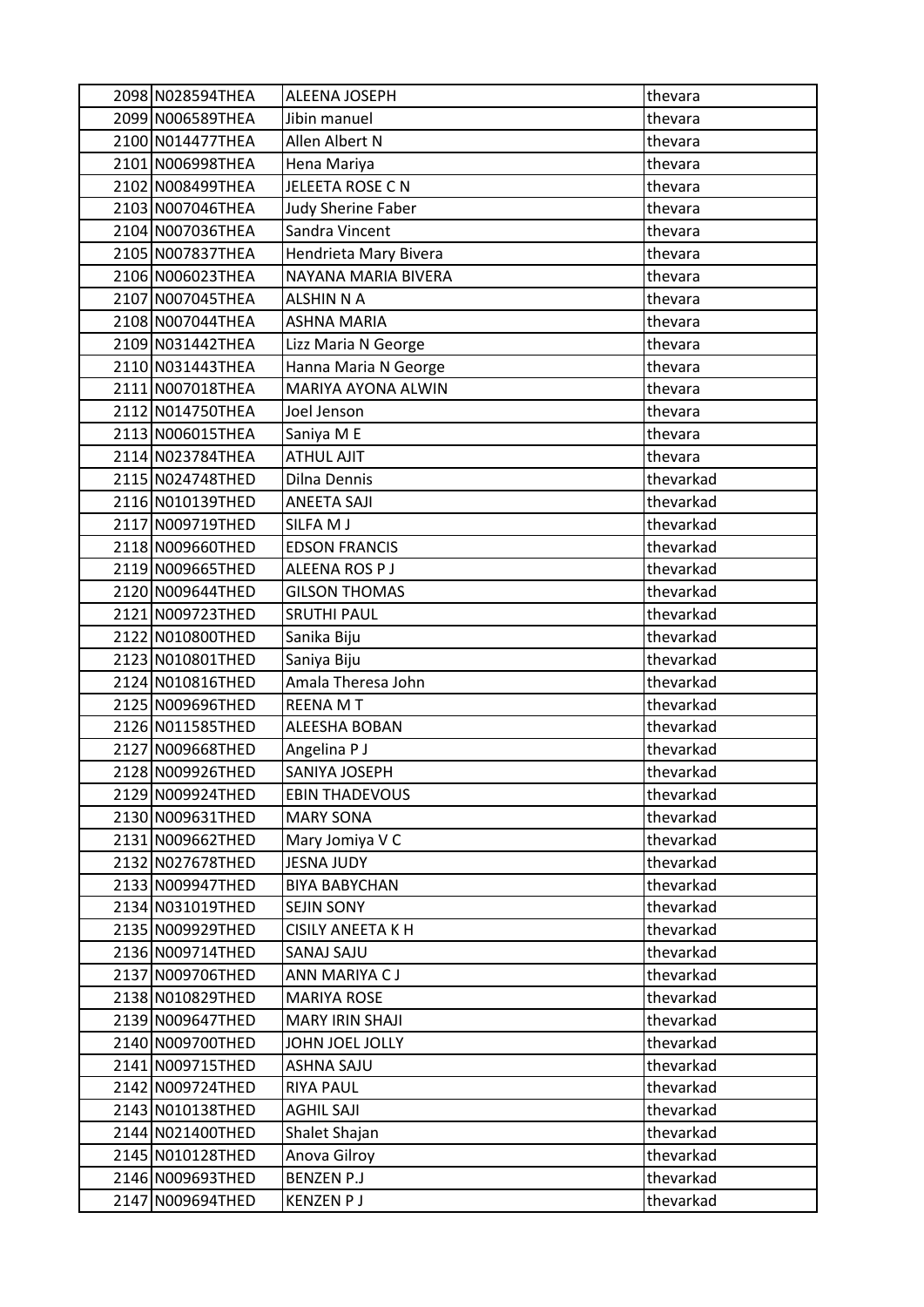| 2148 N010552THED | <b>SHINOY JAYAN</b>           | thevarkad       |
|------------------|-------------------------------|-----------------|
| 2149 N009898THED | ABIYUD TOM                    | thevarkad       |
| 2150 N009930THED | JOSEMON JOHNSON               | thevarkad       |
| 2151 N009688THED | <b>TIZA PETER</b>             | thevarkad       |
| 2152 N021399THED | <b>NELCIYA VARGHESE</b>       | thevarkad       |
| 2153 N011590THED | <b>FIVINA VINSON</b>          | thevarkad       |
| 2154 N010803THED | <b>Stephin David</b>          | thevarkad       |
| 2155 N010554THED | MR ALOSHY K JOSE              | thevarkad       |
| 2156 N010126THED | <b>ROSE MARIYA</b>            | thevarkad       |
| 2157 N009945THED | <b>HENICK THADEVOUS PETER</b> | thevarkad       |
| 2158 N023346THOM | PAUL SEBASTIAN                | thomaspuram     |
| 2159 N031163THOM | Binuja M A                    | thomaspuram     |
| 2160 N021416THOM | ROSHVIN RAPHEL                | thomaspuram     |
| 2161 N023487THOM | Deleena Martin                | thomaspuram     |
| 2162 N023341THOM | Rezin xavier                  | thomaspuram     |
| 2163 N017088THOM | <b>CELINE THOMAS</b>          | thomaspuram     |
| 2164 N017177THOM | <b>GEORGE P Z</b>             | thomaspuram     |
| 2165 N005598THOM | KOCHUTHRESSYA TITUS           | thomaspuram     |
| 2166 N005254THOM | DIJU ANTONY M X               | thomaspuram     |
| 2167 N023483THOM | ALEENA ROSE K A               | thomaspuram     |
| 2168 N016066THOM | Gishna Maria Shaji            | thomaspuram     |
| 2169 N007117THOM | Ashna Anjaly N.G              | thomaspuram     |
| 2170 N019992THOM | VARGHESE ALPHIN K A           | thomaspuram     |
| 2171 N006661THOM | <b>ANAGHA ANTONY</b>          | thomaspuram     |
| 2172 N008710THOM | Neha Joseph                   | thomaspuram     |
| 2173 N021035THOM | <b>AKASH GEORGE</b>           | thomaspuram     |
| 2174 N018214THOM | ANGEL MARY PJ                 | thomaspuram     |
| 2175 N005890THOM | <b>Treney Jose</b>            | thomaspuram     |
| 2176 N023266THOM | <b>JOEL ANTONY</b>            | thomaspuram     |
| 2177 N019040THOM | Aleena Mary k A               | thomaspuram     |
| 2178 N023472THOM | Mary Anooja                   | thomaspuram     |
| 2179 N006151THOM | Aneena Francis                | thomaspuram     |
| 2180 N006663THOM | <b>JISNA RAPHAEL</b>          | thomaspuram     |
| 2181 N023471THOM | <b>DEEPAK DENNY</b>           | thomaspuram     |
| 2182 N023474THOM | ASHMI C. L                    | thomaspuram     |
| 2183 N023319THOM | ALNA C. L                     | thomaspuram     |
| 2184 N007417THOM | <b>AMAL VARGHESE</b>          | thomaspuram     |
| 2185 N005599THOM | <b>GEORGE IMMANUAL</b>        | thomaspuram     |
| 2186 N023478THOM | <b>DIYA DENNY</b>             | thomaspuram     |
| 2187 N006152THOM | <b>LENA FRANCIS</b>           | thomaspuram     |
| 2188 N007589PERR | <b>EBIN JOSEPH</b>            | thomaspuram     |
| 2189 N021711VYTA | Alphonse Vimal                | thomaspuram     |
| 2190 N005891THOM | Jainy Anna Jose               | thomaspuram     |
| 2191 N006867THOA | Aleesha pauly                 | thottakattukara |
| 2192 N005965THOA | Antony christopher            | thottakattukara |
| 2193 N005775THOA | <b>Adrinne Raphael Benny</b>  | thottakattukara |
| 2194 N005773THOA | Aleena Pauly                  | thottakattukara |
| 2195 N010351THOA | Anne Mary Sacharias           | thottakattukara |
| 2196 N010345THOA | <b>LIYA LIYONS</b>            | thottakattukara |
| 2197 N013913THOA | LIYA LOUIS                    | thottakattukara |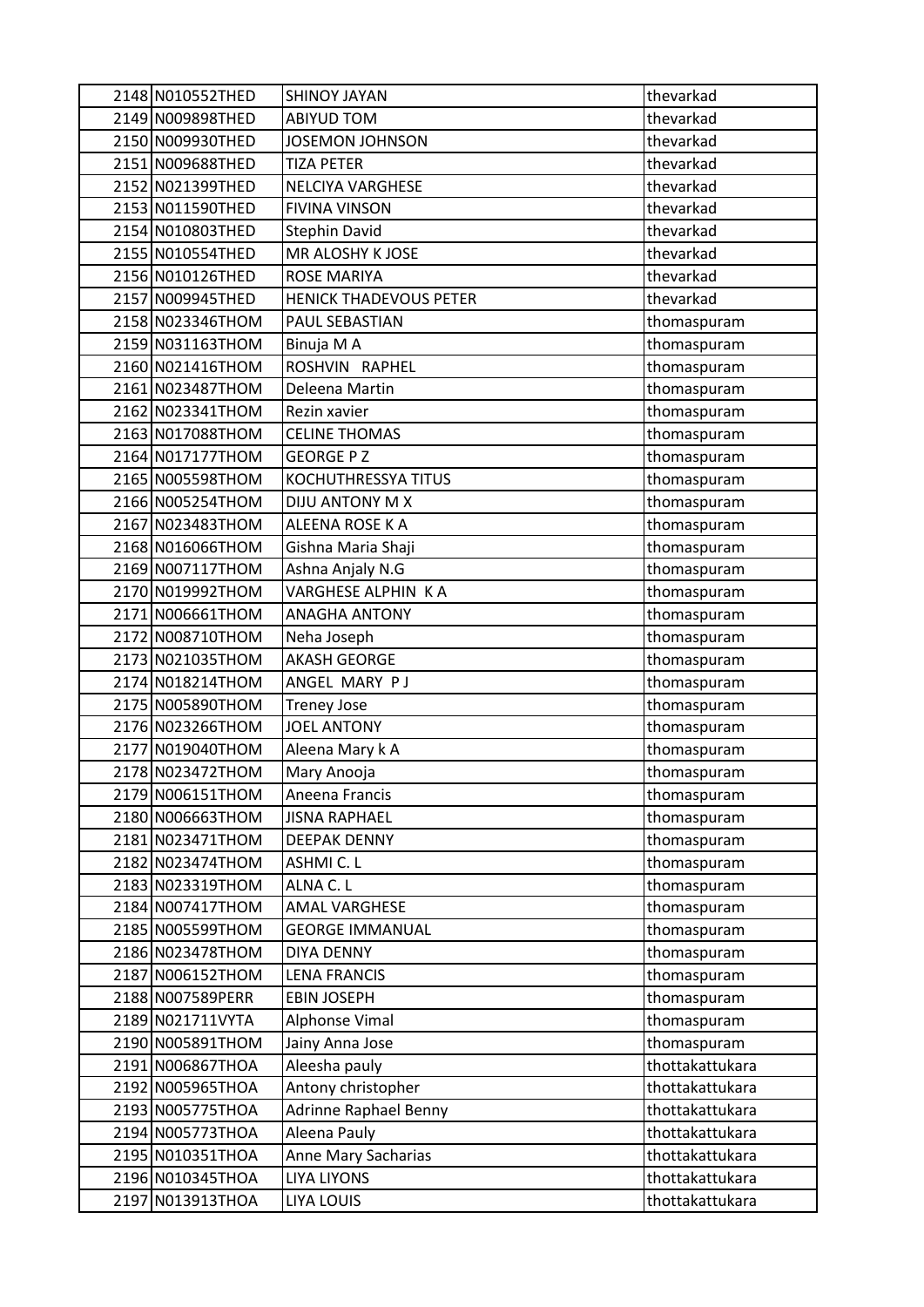| 2198 N024434THOA | <b>Felix George</b>       | thottakattukara |
|------------------|---------------------------|-----------------|
| 2199 N012164THOA | ANNA SANDRA VARGHESE      | thottakattukara |
| 2200 N010347THOA | LINI M V                  | thottakattukara |
| 2201 N005968THOA | Don F King                | thottakattukara |
| 2202 N010986THOA | Mary Agnes NJ             | thottakattukara |
| 2203 N005444THOA | ANEENA SEBASTIAN          | thottakattukara |
| 2204 N005447THOA | <b>SIBIN ANTONY</b>       | thottakattukara |
| 2205 N009513THOA | <b>DELNA SHIBU</b>        | thottakattukara |
| 2206 N005745THOA | <b>Austin David</b>       | thottakattukara |
| 2207 N026265THOA | JEES JOSEPH JAISON        | thottakattukara |
| 2208 N020418THOA | Athul benny               | thottakattukara |
| 2209 N017384THOA | <b>SHERN JOHNSON</b>      | thottakattukara |
| 2210 N011440THOA | Neena Sabu                | thottakattukara |
| 2211 N009493THOA | Christeena Cleetus        | thottakattukara |
| 2212 N012840THOA | <b>TARUN JEROME</b>       | thottakattukara |
| 2213 N005737THOA | Dona Theresa t.j          | thottakattukara |
| 2214 N007656THOA | Reshma Jolly              | thottakattukara |
| 2215 N026436THOA | <b>ANSON VARGHESE P S</b> | thottakattukara |
| 2216 N007635THOA | NITHIN JOHNSON            | thottakattukara |
| 2217 N010239THOA | Rose Mary Raju            | thottakattukara |
| 2218 N018617PALM | <b>AARON SHIBU ANTONY</b> | thottakattukara |
| 2219 N010235THOA | Bhavana Babu              | thottakattukara |
| 2220 N005746THOA | Albin david               | thottakattukara |
| 2221 N024435THOA | <b>ALEX GEORGE</b>        | thottakattukara |
| 2222 N010348THOA | Rosmi Varghese            | thottakattukara |
| 2223 N011655THOA | Shana Mophy M Jose        | thottakattukara |
| 2224 N031893THOA | Midhun Paul T P           | thottakattukara |
| 2225 N005753THOA | Arshitha Augustine        | thottakattukara |
| 2226 N011441THOA | RIYA SABU                 | thottakattukara |
| 2227 N005751THOA | Arwin Augustine           | thottakattukara |
| 2228 N009497THOA | <b>Arun Thomas</b>        | thottakattukara |
| 2229 N007742THOA | <b>ALWIN ANTONY</b>       | thottakattukara |
| 2230 N013414THOA | Ms. Julie Johnson         | thottakattukara |
| 2231 N005963THOA | Helen Maria               | thottakattukara |
| 2232 N005948THOA | PHILIP JOSE SEBASTIAN     | thottakattukara |
| 2233 N005740THOA | <b>LIYA THERESA</b>       | thottakattukara |
| 2234 N005962THOA | <b>Bryan Toms</b>         | thottakattukara |
| 2235 N005741THOA | SNEHA JOSEPH              | thottakattukara |
| 2236 N010346THOA | LINDU M V                 | thottakattukara |
| 2237 N005752THOA | <b>ALEN AUGUSTINE</b>     | thottakattukara |
| 2238 N025373THOA | <b>MERIN MARIA ANTONY</b> | thottakattukara |
| 2239 N007743THOA | <b>BRIGHTON XAVIER</b>    | thottakattukara |
| 2240 N010350THOA | K SARA JOICE              | thottakattukara |
| 2241 N009492THOA | Ann Misheal Cleetus       | thottakattukara |
| 2242 N006862THOA | NITHYA RAPHEL             | thottakattukara |
| 2243 N022724THRA | Maria Deepthy P J         | thripunithura   |
| 2244 N022121THRA | <b>SNEHA ANTONY</b>       | thripunithura   |
| 2245 N022013THRA | Roshan Joseph             | thripunithura   |
| 2246 N021879THRA | EBIN VARGHESE M B         | thripunithura   |
| 2247 N022326THRA | MARIA ANEENA BABU         | thripunithura   |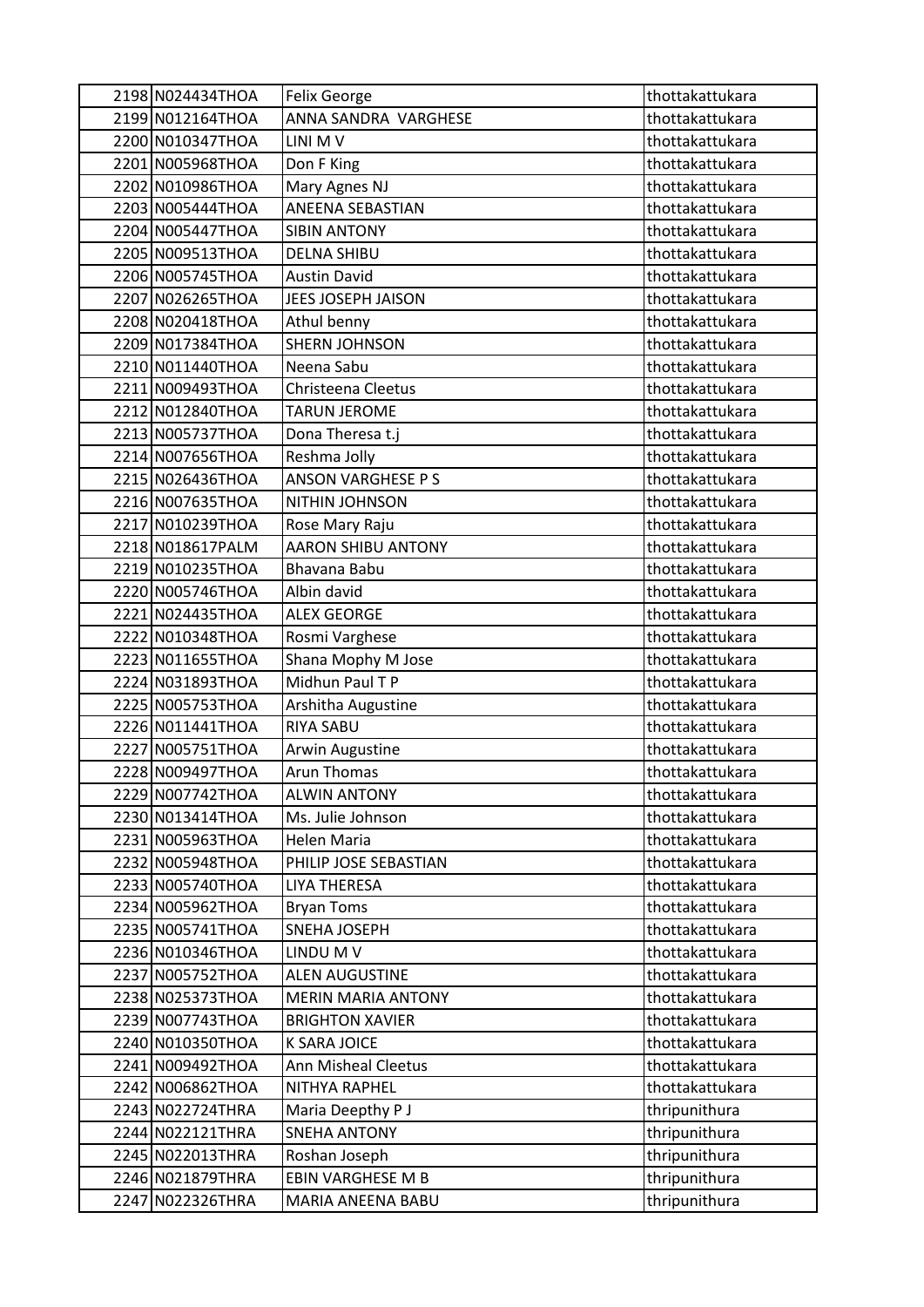| 2248 N021884THRA | Mary Leya Albert            | thripunithura    |
|------------------|-----------------------------|------------------|
| 2249 N021894THRA | <b>Bessy Rebellow</b>       | thripunithura    |
| 2250 N015550THUU | Cilla T S                   | thundathumkadavu |
| 2251 N015323THUU | Aleena Joseph               | thundathumkadavu |
| 2252 N015417THUU | <b>JOHN JOEL K R</b>        | thundathumkadavu |
| 2253 N015310THUU | Melwin T Joshy              | thundathumkadavu |
| 2254 N028081THUU | Niroopa Jijo                | thundathumkadavu |
| 2255 N015327THUU | SALMA P A                   | thundathumkadavu |
| 2256 N015430THUU | <b>ALEN PETER</b>           | thundathumkadavu |
| 2257 N015359THUU | Lilly Jomol                 | thundathumkadavu |
| 2258 N015342THUU | Dhanya Grace                | thundathumkadavu |
| 2259 N015269THUU | <b>GIMAL GEORGE</b>         | thundathumkadavu |
| 2260 N015328THUU | <b>MARY CHRISTY</b>         | thundathumkadavu |
| 2261 N017370THUU | <b>ALPHONSA CAYRON</b>      | thundathumkadavu |
| 2262 N015311THUU | Alwin Thaiparambu Joshy     | thundathumkadavu |
| 2263 N015680THUU | <b>ADHEENA ANTONY</b>       | thundathumkadavu |
| 2264 N015301THUU | <b>ANTONY KIRAN K DAVID</b> | thundathumkadavu |
| 2265 N030838THUU | <b>MANUVEL THOMAS</b>       | thundathumkadavu |
| 2266 N015529THUU | Fintan Figuerado            | thundathumkadavu |
| 2267 N015428THUU | <b>JEES MICHAEL</b>         | thundathumkadavu |
| 2268 N015300THUU | Dilna Job                   | thundathumkadavu |
| 2269 N015341THUU | <b>KRIPA MARIA O B</b>      | thundathumkadavu |
| 2270 N015367THUU | MARIA RANSOM MIRANDA        | thundathumkadavu |
| 2271 N027316THUU | <b>JEESON THOMAS</b>        | thundathumkadavu |
| 2272 N015332THUU | ALPHA MARY ALEX             | thundathumkadavu |
| 2273 N021063THUU | <b>ANJALY PIOUS</b>         | thundathumkadavu |
| 2274 N015420THUU | Aleena Paul                 | thundathumkadavu |
| 2275 N015548THUU | Aleena Alex                 | thundathumkadavu |
| 2276 N015270THUU | <b>SANDRA JOY</b>           | thundathumkadavu |
| 2277 N015302THUU | <b>ARUN K DAVID</b>         | thundathumkadavu |
| 2278 N015316THUU | Ayana Joseph                | thundathumkadavu |
| 2279 N020454THUU | <b>EMILY LIYA ROBERT</b>    | thundathumkadavu |
| 2280 N009400PIZA | <b>ANFRIN JOSEPH</b>        | thundathumkadavu |
| 2281 N016474CHRR | <b>GLADWIN GEO TITUS</b>    | thundathumkadavu |
| 2282 N004060THUR | <b>AKSHAY KJ</b>            | thuthiyoor       |
| 2283 N004624THUR | Shalet Joseph               | thuthiyoor       |
| 2284 N034217THUR | ANNA JIYA JOICE             | thuthiyoor       |
| 2285 N004636THUR | Merin Xavier                | thuthiyoor       |
| 2286 N004625THUR | <b>Mosas Antony Wilfred</b> | thuthiyoor       |
| 2287 N003070THYM | <b>Ashik Antony P.S</b>     | thykoodam        |
| 2288 N025191THYM | <b>Ben Santhosh</b>         | thykoodam        |
| 2289 N030501THYM | Rose P.M                    | thykoodam        |
| 2290 N032178THYM | <b>VERON ALFRED</b>         | thykoodam        |
| 2291 N031832THYM | SANIYA ELIZABETH A Y        | thykoodam        |
| 2292 N004819THYM | <b>SHELBIN ANTONY</b>       | thykoodam        |
| 2293 N033215THYM | <b>GEORGE NITHIN K R</b>    | thykoodam        |
| 2294 N003074THYM | <b>ALBIN ANTONY</b>         | thykoodam        |
| 2295 N007346THYM | SNEHA JOSEPH                | thykoodam        |
| 2296 N027629THYM | <b>ALISHA PETER</b>         | thykoodam        |
| 2297 N002862THYM | <b>Sharone George</b>       | thykoodam        |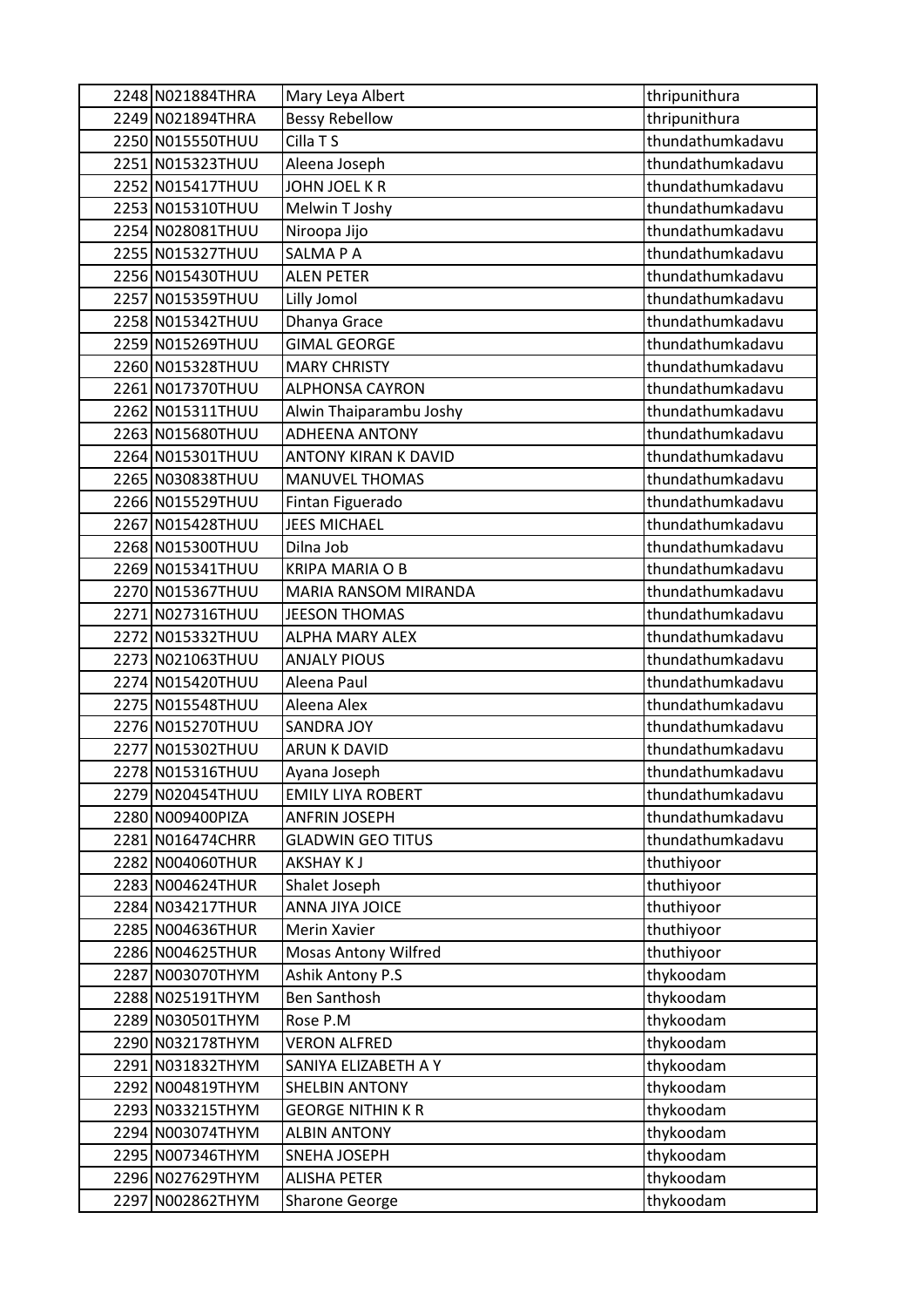| 2298 N020606MOOM | Amala Philomina Shaji     | thykoodam |
|------------------|---------------------------|-----------|
| 2299 N003073THYM | <b>NIJO RAPHEL</b>        | thykoodam |
| 2300 N031828THYM | <b>SUJA SOFIA</b>         | thykoodam |
| 2301 N020479THYM | Annet Therasa Antony      | thykoodam |
| 2302 N003846THYM | Jeswin joseph             | thykoodam |
| 2303 N020480THYM | Ann Maria M A             | thykoodam |
| 2304 N004441THYM | Anita Elizabeth Babu      | thykoodam |
| 2305 N003050THYM | Ajex Jacob                | thykoodam |
| 2306 N015397THYM | <b>ALLEN ANTONY</b>       | thykoodam |
| 2307 N020711THYM | Shoby k J                 | thykoodam |
| 2308 N029242THYM | Litty K F                 | thykoodam |
| 2309 N003826THYM | SHERIN ROSE N J           | thykoodam |
| 2310 N003062THYM | <b>ATHUL T PETER</b>      | thykoodam |
| 2311 N006495THYM | Lima CJ                   | thykoodam |
| 2312 N003847THYM | Jisna joseph              | thykoodam |
| 2313 N032469THYM | <b>EMY MARIA</b>          | thykoodam |
| 2314 N031866THYM | NANDHANA MARTIN           | thykoodam |
| 2315 N026995THYM | Jaimon V J                | thykoodam |
| 2316 N028741THYM | ROSE MARY P J             | thykoodam |
| 2317 N013374THYM | SAAN PETER TN             | thykoodam |
| 2318 N021802THYM | <b>ANGELIN MARY</b>       | thykoodam |
| 2319 N019488THYM | Mary Soumya N.R           | thykoodam |
| 2320 N028148THYM | <b>JERIN SEBASTIAN</b>    | thykoodam |
| 2321 N003828THYM | <b>ROSHNI FRANCIS</b>     | thykoodam |
| 2322 N002870THYM | Aingel KR                 | thykoodam |
| 2323 N020180THYM | Sona                      | thykoodam |
| 2324 N002854THYM | REMYA JAMES               | thykoodam |
| 2325 N003843THYM | Sona Francis              | thykoodam |
| 2326 N004444THYM | <b>SANDRA MARIA</b>       | thykoodam |
| 2327 N028147THYM | Merin Agnes               | thykoodam |
| 2328 N015398THYM | <b>ARON KB</b>            | thykoodam |
| 2329 N003051THYM | Navya Philomina V R       | thykoodam |
| 2330 N017908THYM | <b>AGNES MARIA XAVIER</b> | thykoodam |
| 2331 N004798THYM | <b>ASHLY CICILY</b>       | thykoodam |
| 2332 N005393THYM | MISS ROSE CATHARIN        | thykoodam |
| 2333 N003061THYM | <b>ALMA PETER</b>         | thykoodam |
| 2334 N022129THYM | Hridya Maria              | thykoodam |
| 2335 N007345THYM | SELMA JOSEPH              | thykoodam |
| 2336 N018858THYM | <b>SHARONE SAMUEL</b>     | thykoodam |
| 2337 N020678THYM | <b>SACHIL KX</b>          | thykoodam |
| 2338 N018210THYM | <b>HESTEN P ALEXI</b>     | thykoodam |
| 2339 N020376THYM | Manub MA                  | thykoodam |
| 2340 N026998THYM | ANAYA BABU                | thykoodam |
| 2341 N004960THYM | Rithika Rapheal           | thykoodam |
| 2342 N007347THYM | <b>SANSNA ANTONY</b>      | thykoodam |
| 2343 N033189LOUM | Steve Joseph              | thykoodam |
| 2344 N021433VYTA | Manuval Jezwin            | thykoodam |
| 2345 N002867THYM | Megha Mariam K.M          | thykoodam |
| 2346 N004443THYM | Mathew babu               | thykoodam |
| 2347 N003049THYM | MARY MERLIN K L           | thykoodam |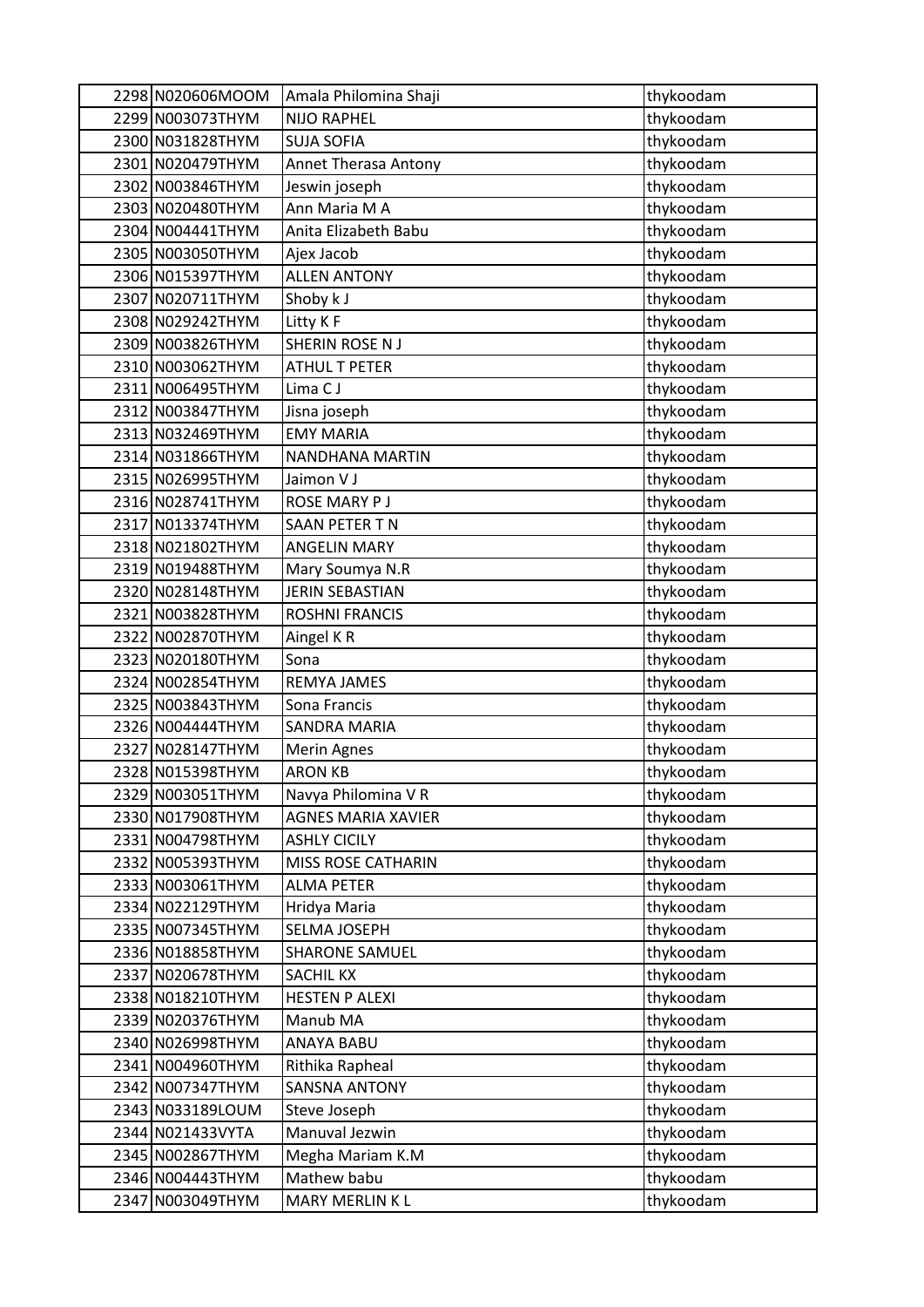| 2348 N015160UDAR  | <b>CHRIST JOHN</b>         | udayamperur |
|-------------------|----------------------------|-------------|
| 2349 N015447UDAR  | Sandra kB                  | udayamperur |
| 2350 N016341UDAR  | <b>LINCY XAVIER</b>        | udayamperur |
| 2351 N008934UDAR  | <b>JOYEL ANTONY</b>        | udayamperur |
| 2352 N019827UDAR  | Alex Antony                | udayamperur |
| 2353 N016531UDAR  | <b>MARIYA THERESA</b>      | udayamperur |
| 2354 N017416UDAR  | MIHA LENIN                 | udayamperur |
| 2355 N021252UDAR  | <b>MEERA KENNEDY</b>       | udayamperur |
| 2356 N021250UDAR  | THARA KENNEDY              | udayamperur |
| 2357 N021281UDAR  | CHRISTEENA ALEENA          | udayamperur |
| 2358 N008913UDAR  | <b>NOYAL GEORGE K</b>      | udayamperur |
| 2359 N017415UDAR  | Annmol Wency               | udayamperur |
| 2360 N016530UDAR  | <b>JOMON AMBROSE</b>       | udayamperur |
| 2361 N015055UDAR  | Mariyo Antony              | udayamperur |
| 2362 N008933UDAR  | Agna Antony                | udayamperur |
| 2363 N008931UDAR  | Anna Antony                | udayamperur |
| 2364 N016932UNIA  | <b>Beneeta Benastin</b>    | unichira    |
| 2365 N024692UNIA  | Ajil George                | unichira    |
| 2366 N029478UNIA  | Aneeta Paiva               | unichira    |
| 2367 N024706UNIA  | Antony sijo o j            | unichira    |
| 2368 N011811UNIA  | Jeswin Leopauld            | unichira    |
| 2369 N008942UNIA  | Ann Celin C Jose           | unichira    |
| 2370 N026752UNIA  | Geethika Sunil             | unichira    |
| 2371 N009204 UNIA | Soniya T S                 | unichira    |
| 2372 N013677UNIA  | San john George            | unichira    |
| 2373 N010873UNIA  | Anaswara Elsa              | unichira    |
| 2374 N013678UNIA  | <b>Amalek Antony</b>       | unichira    |
| 2375 N012512UNIA  | Osheen Magdaline Padua     | unichira    |
| 2376 N012513UNIA  | Juann Osline Padua         | unichira    |
| 2377 N009200UNIA  | Anna Glinnis George        | unichira    |
| 2378 N009201UNIA  | Mary Glinda George         | unichira    |
| 2379 N010876UNIA  | Antony Elrin Disilva       | unichira    |
| 2380 N013676UNIA  | Saijo Xavier George        | unichira    |
| 2381 N020012UNIA  | George. M.A                | unichira    |
| 2382 N017327UNIA  | Priya Jose                 | unichira    |
| 2383 N010120UNIA  | PINTOMOL N M               | unichira    |
| 2384 N010877UNIA  | ANEETTA VARGHESE           | unichira    |
| 2385 N008947UNIA  | SOFIYA THOMAS              | unichira    |
| 2386 N008162UNIA  | Agna Joseph                | unichira    |
| 2387 N024691UNIA  | Amal George                | unichira    |
| 2388 N008627UNIA  | Laveena Wels               | unichira    |
| 2389 N010872UNIA  | Aiswarya Alphonse T F      | unichira    |
| 2390 N031162UNIA  | <b>JESMON JIBU</b>         | unichira    |
| 2391 N008628UNIA  | Leya Wels                  | unichira    |
| 2392 N033495UNIA  | <b>MARY RESHMA</b>         | unichira    |
| 2393 N010124UNIA  | BENEETTA CLARA SHANY       | unichira    |
| 2394 N012510UNIA  | MONICA DEIDRA MENDEZ       | unichira    |
| 2395 N016149UNIA  | <b>JOEL ANTONIE HAROCK</b> | unichira    |
| 2396 N033077VADL  | SANDRA SEBASTIAN           | vadel       |
| 2397 N029951VADL  | Angel Sebastian            | vadel       |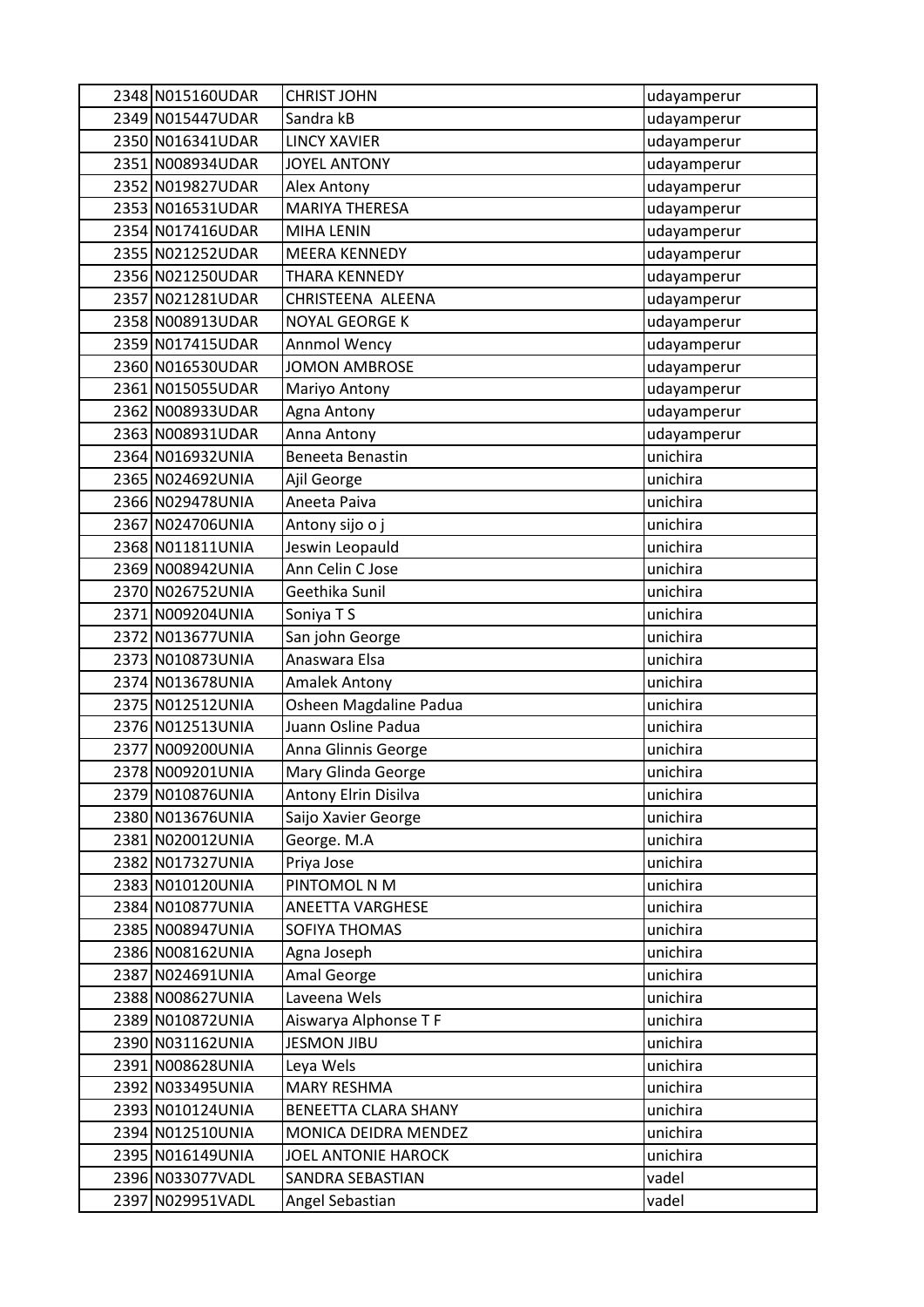| 2398 N003350VADL  | Anna Maria Antony           | vadel     |
|-------------------|-----------------------------|-----------|
| 2399 N004020VADL  | <b>ARDHRA SEBASTIAN</b>     | vadel     |
| 2400 N024345VADL  | <b>BENISH A T</b>           | vadel     |
| 2401 N027728VADL  | <b>TESNIYA THOMAS</b>       | vadel     |
| 2402 N016456VADL  | VARGHESE VINEETH AJ         | vadel     |
| 2403 N019379VADL  | Jinu.k.j                    | vadel     |
| 2404 N014116VADL  | Navitha A A                 | vadel     |
| 2405 N021519 VADL | JULIANA JOHNSON             | vadel     |
| 2406 N020277VADL  | <b>ASHLY GABRIAL</b>        | vadel     |
| 2407 N024344VADL  | ANEESH A T                  | vadel     |
| 2408 N007789VADL  | AMBROSE ASWIN KV            | vadel     |
| 2409 N028963VADL  | ATHIRA KUNJAPPAN            | vadel     |
| 2410 N016459 VADL | <b>ANTONY THOMAS</b>        | vadel     |
| 2411 N001873VADL  | ABISHIKTH APHREAM SEBASTIAN | vadel     |
| 2412 N024555VADL  | <b>ANDREWS ANTONY</b>       | vadel     |
| 2413 N015486VADL  | Josna M J                   | vadel     |
| 2414 N015487VADL  | Rosna M J                   | vadel     |
| 2415 N007793VADL  | <b>JOYAL ANTONY</b>         | vadel     |
| 2416 N023900VADL  | Bhavya Josemon              | vadel     |
| 2417 N014323VADL  | Princy P G                  | vadel     |
| 2418 N020484VADL  | Thresia Aleena              | vadel     |
| 2419 N021131VADL  | ANN GINI ROY                | vadel     |
| 2420 N015469VADL  | <b>MARIA NEVEENA</b>        | vadel     |
| 2421 N015472VADL  | ANNA JOSNA M B              | vadel     |
| 2422 N015471VADL  | THERESA NILEENA N S         | vadel     |
| 2423 N004014VADL  | Annet Mary Thankachan       | vadel     |
| 2424 N005351VADL  | <b>SONIYA ANDREWS</b>       | vadel     |
| 2425 N020675VADL  | <b>ANSAN ANTONY</b>         | vadel     |
| 2426 N003348VADL  | JOSEPH SAVIO ANTONY         | vadel     |
| 2427 N024488 PUTM | <b>AYONA JOSE</b>           | vadel     |
| 2428 N021130VADL  | <b>ANN RENI ROY</b>         | vadel     |
| 2429 N019380VADL  | Jiya.k.j                    | vadel     |
| 2430 N021525VADL  | MILKA MARIA GEORGE          | vadel     |
| 2431 N024259 VADL | <b>AMBROSE MIBIN</b>        | vadel     |
| 2432 N016161VADL  | <b>ATHUL SEBASTIAN</b>      | vadel     |
| 2433 N024494 VADL | AMAL JOSE ARACKAL           | vadel     |
| 2434 N031970VADL  | <b>ANN MARIA</b>            | vadel     |
| 2435 N003343VADL  | <b>RINOY BENNY</b>          | vadel     |
| 2436 N026345VADL  | Alan Francis                | vadel     |
| 2437 N003363VADL  | <b>RUBAN MARTIN</b>         | vadel     |
| 2438 N009867VADL  | <b>CLEMENT ANTO JOHN</b>    | vadel     |
| 2439 N004015VADL  | Tony Joe Thankachan         | vadel     |
| 2440 N003369VADL  | JERIN JOSE ARACKAL          | vadel     |
| 2441 N029921VADA  | SANDRA MARIA VARGHESE       | vaduthala |
| 2442 N030465 VADA | PHILOMINA BINI              | vaduthala |
| 2443 N000711VADA  | FEMI JUDSON E J             | vaduthala |
| 2444 N019732VADA  | Diya Sebastian              | vaduthala |
| 2445 N000983VADA  | <b>CELIN SIMNA</b>          | vaduthala |
| 2446 N023525 VADA | Rincy.k.j                   | vaduthala |
| 2447 N016215VADA  | JOEL RAFA JEEVAN            | vaduthala |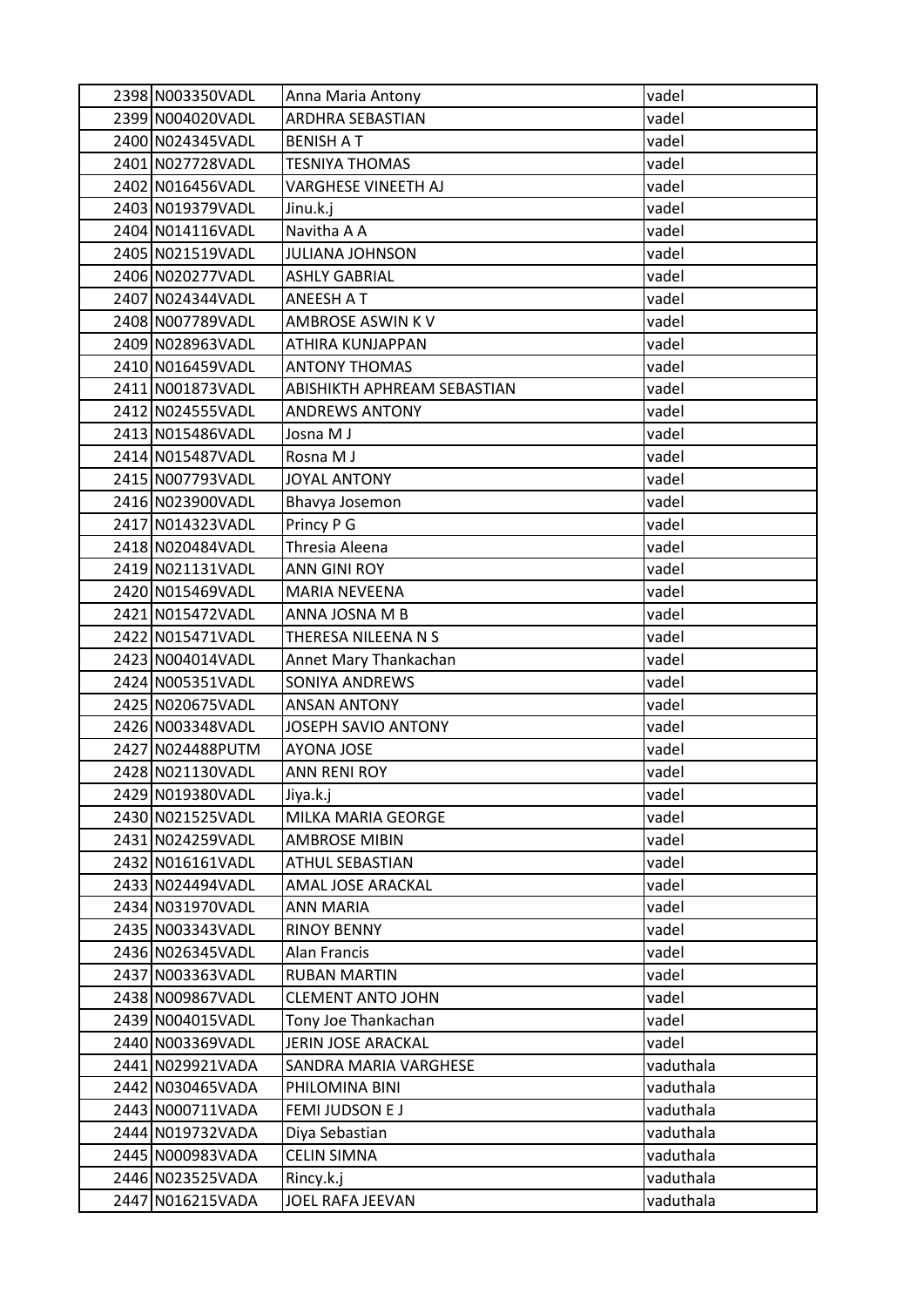| 2448 N033087VADA  | <b>ROSHAL BABU</b>            | vaduthala |
|-------------------|-------------------------------|-----------|
| 2449 N014145VADA  | <b>ALAN ANTONY</b>            | vaduthala |
| 2450 N022229 VADA | <b>ANIT K ANTONY</b>          | vaduthala |
| 2451 N020708VADA  | <b>MEGHNATM</b>               | vaduthala |
| 2452 N028287VADA  | <b>SREYA ANTONY</b>           | vaduthala |
| 2453 N027385 VADA | ANNIE JEWEL MENDEZ            | vaduthala |
| 2454 N020111VADA  | <b>CELIN ANGELA RODRIGUES</b> | vaduthala |
| 2455 N001732VADA  | Aleena Mary                   | vaduthala |
| 2456 N020872VADA  | <b>DIYA B MATHEW</b>          | vaduthala |
| 2457 N022109 VADA | <b>ASHWIN THOMAS</b>          | vaduthala |
| 2458 N001740VADA  | <b>ADARSH RAJAN</b>           | vaduthala |
| 2459 N020120VADA  | <b>ANITTA VICTORIA</b>        | vaduthala |
| 2460 N001109 VADA | Antony hiran                  | vaduthala |
| 2461 N021444VYTA  | Allen Joseph                  | vaduthala |
| 2462 N020113VADA  | Antony Hyden K A              | vaduthala |
| 2463 N019747VADA  | <b>AKHILA ROBY</b>            | vaduthala |
| 2464 N029920VADA  | Fiya Sebastian                | vaduthala |
| 2465 N019719 VADA | <b>ANTONY STEEV DIAZ</b>      | vaduthala |
| 2466 N019947VADA  | JOHN JOSEPH M.                | vaduthala |
| 2467 N002389 VADA | <b>ALEENA ANTONY</b>          | vaduthala |
| 2468 N027880VADA  | Reshma Jose                   | vaduthala |
| 2469 N019932VADA  | <b>AHILJITH CLEETUS</b>       | vaduthala |
| 2470 N019237CHAV  | Daniel K M                    | vaduthala |
| 2471 N010667VADA  | ANOOSHA JOHN                  | vaduthala |
| 2472 N002356VADA  | <b>BRIDGENA BATTUS</b>        | vaduthala |
| 2473 N006758VADA  | <b>ANTONY SYAMAL</b>          | vaduthala |
| 2474 N019725 VADA | <b>ELZA ANAGHA</b>            | vaduthala |
| 2475 N029476VADA  | Nicin Kuriakose               | vaduthala |
| 2476 N013606 VADA | <b>ATHUL THOMAS</b>           | vaduthala |
| 2477 N014146VADA  | <b>ALWIN C ANTONY</b>         | vaduthala |
| 2478 N007382VADA  | <b>SIBIN ANTONY SABU</b>      | vaduthala |
| 2479 N002355 VADA | VERONIKKA JOHN BATTUS         | vaduthala |
| 2480 N005464 VADA | <b>MARY ANN</b>               | vaduthala |
| 2481 N019757VADA  | SIYAN SOLOMON                 | vaduthala |
| 2482 N020121VADA  | <b>BINTO VARGHESE</b>         | vaduthala |
| 2483 N001127VADA  | JOSEPH THOMAS                 | vaduthala |
| 2484 N005472VADA  | ANDRIYA MARIYA MENDEZ         | vaduthala |
| 2485 N001735 VADA | Augusta Kate Mendez           | vaduthala |
| 2486 N005280VADA  | <b>AGNEL MIRIAM</b>           | vaduthala |
| 2487 N005084VADA  | MARIA CHANCHAL K G            | vaduthala |
| 2488 N019948 VADA | <b>Emil Antony</b>            | vaduthala |
| 2489 N005278VADA  | <b>ANGEL MARY</b>             | vaduthala |
| 2490 N019669VADA  | <b>ANAGHA ANTONY</b>          | vaduthala |
| 2491 N027533 VADA | LIYANSA SEBASTIAN             | vaduthala |
| 2492 N019667VADA  | <b>ASHILA ANTONY</b>          | vaduthala |
| 2493 N020643 VADA | RINU EDWARD                   | vaduthala |
| 2494 N007807VADA  | ADHEESHYA MARY                | vaduthala |
| 2495 N000109MOOY  | JOSPHINA MILEN                | vaduthala |
| 2496 N020161VADA  | SHIKHNA SHIJI                 | vaduthala |
| 2497 N004770VADA  | <b>EMMANUEL THOMAS</b>        | vaduthala |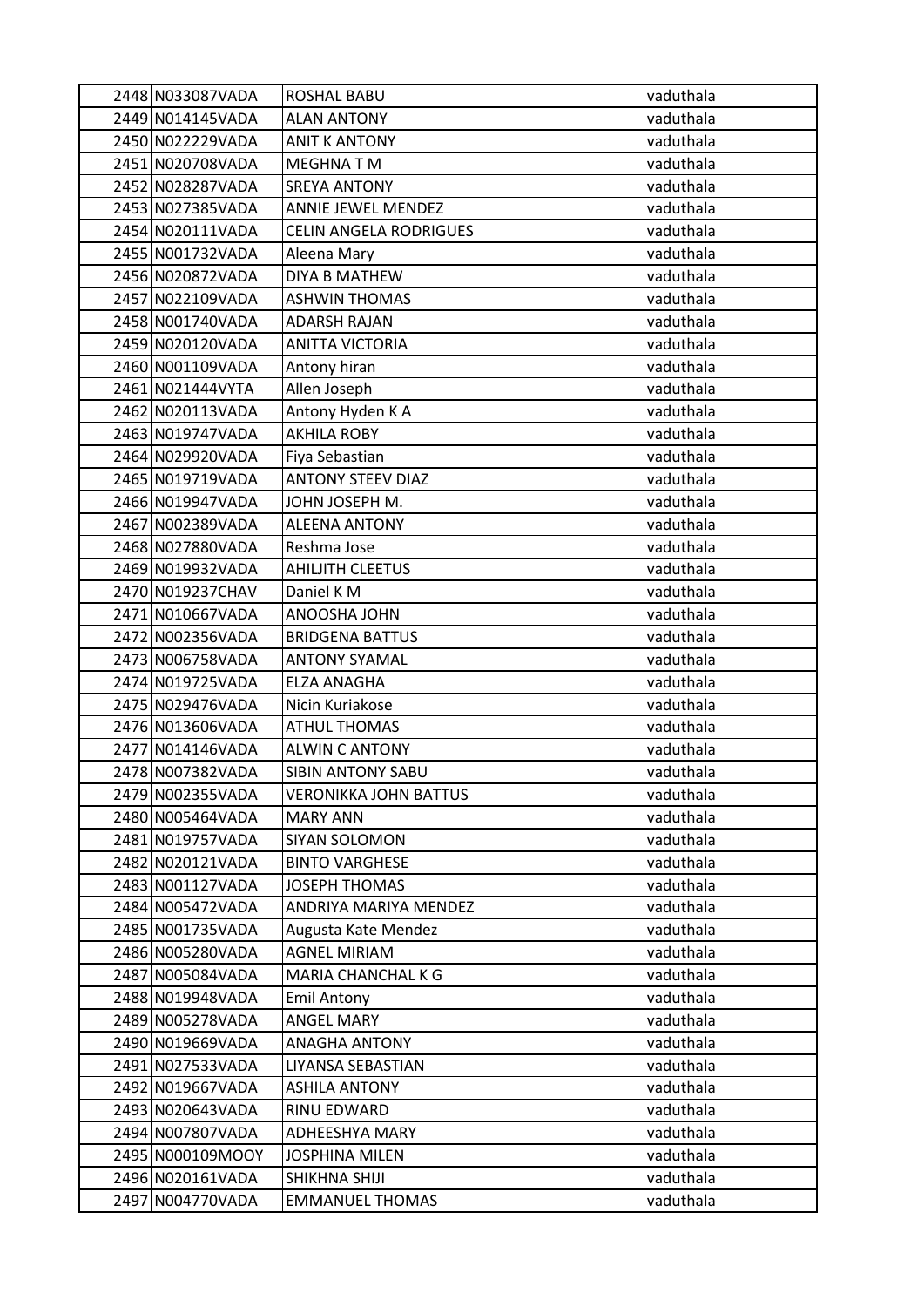| 2498 N020118VADA | <b>AARON BIJU</b>                   | vaduthala          |
|------------------|-------------------------------------|--------------------|
| 2499 N019941VADA | Bini k Antony                       | vaduthala          |
| 2500 N019931VADA | ANAGHA VICTORIA CLEETUS             | vaduthala          |
| 2501 N001103VADA | Alvin Antony Lopez                  | vaduthala          |
| 2502 N019668VADA | <b>AIDAN ANTONY</b>                 | vaduthala          |
| 2503 N001755VADA | NIMMY NELSON                        | vaduthala          |
| 2504 N001110VADA | <b>HEELA MARY ANDREWS</b>           | vaduthala          |
| 2505 N001102VADA | Ailin Maria Lopez                   | vaduthala          |
| 2506 N019670VADA | <b>ALPHIN ANTONY</b>                | vaduthala          |
| 2507 N000717VADA | <b>ANTONY SOORYA</b>                | vaduthala          |
| 2508 N005818VADA | Jibin Joseph Rocha                  | vaduthala          |
| 2509 N019677VADA | <b>ANN RIYA ANTONY</b>              | vaduthala          |
| 2510 N005091VADA | Maria Sandra                        | vaduthala          |
| 2511 N021448VYTA | Aneeta Joseph                       | vaduthala          |
| 2512 N015163VADA | <b>ANWIN ANTONY</b>                 | vaduthala (p)      |
| 2513 N022775VADA | <b>MARY STEFINI DCRUZ</b>           | vaduthala (p)      |
| 2514 N019343VADA | <b>EMRIN JILSON</b>                 | vaduthala (p)      |
| 2515 N023418VADA | <b>SHARON ANTONY</b>                | vaduthala (p)      |
| 2516 N000722VADA | <b>BAVYA EDDY</b>                   | vaduthala (p)      |
| 2517 N020166VADA | ALPHIN K J                          | vaduthala (p)      |
| 2518 N011210VADA | Ashwin Charly Furtal                | vaduthala (p)      |
| 2519 N008309VADA | <b>AMALA T N</b>                    | vaduthala (p)      |
| 2520 N008310VADA | <b>ABHILASH T N</b>                 | vaduthala (p)      |
| 2521 N014966VADA | ANEETA D SILVA                      | vaduthala (p)      |
| 2522 N019810VADA | Fency mendez                        | vaduthala (p)      |
| 2523 N019560VADA | <b>ACHILLES JILSON</b>              | vaduthala (p)      |
| 2524 N023419VADA | <b>SHALVIN ANTONY</b>               | vaduthala (p)      |
| 2525 N031449CHAV | <b>BEN AUSTINE DCOUTO</b>           | vaduthala-donbosco |
| 2526 N029821CHAV | <b>ASHLY RAPHEAL KH</b>             | vaduthala-donbosco |
| 2527 N010714CHAV | Evelyn Fernandez & Sherin Fernandez | vaduthala-donbosco |
| 2528 N020261CHAV | <b>MARY ALEENA K F</b>              | vaduthala-donbosco |
| 2529 N011728CHAH | Dency Carmel K J                    | vaduthala-donbosco |
| 2530 N017869CHAV | Anica Remin Fernandez               | vaduthala-donbosco |
| 2531 N029375CHAV | Avlin Dhinker                       | vaduthala-donbosco |
| 2532 N012971CHAV | <b>ALWYN ANTONY</b>                 | vaduthala-donbosco |
| 2533 N010583CHAV | Sterin Elsa Fernandez               | vaduthala-donbosco |
| 2534 N013270CHAV | <b>ALVINA CARMEL</b>                | vaduthala-donbosco |
| 2535 N023064CHAV | <b>ABEL XAVIER</b>                  | vaduthala-donbosco |
| 2536 N026950CHAV | <b>Stedlin Figerez</b>              | vaduthala-donbosco |
| 2537 N025366CHEJ | <b>MERINE MARY TA</b>               | vaduthala-donbosco |
| 2538 N027306CHAV | Derick Figarus                      | vaduthala-donbosco |
| 2539 N030187VALM | <b>CASPER RONNEL RODRIGUES</b>      | vallarpadom        |
| 2540 N024136VALM | AUGUSTINE JEESON A A                | vallarpadom        |
| 2541 N028785VALM | Meghna carmel                       | vallarpadom        |
| 2542 N020087VALM | Catherin Antonnia Rebello           | vallarpadom        |
| 2543 N025299VALM | <b>ASHA MARY</b>                    | vallarpadom        |
| 2544 N029736VALM | <b>ILINE RODRIGUES</b>              | vallarpadom        |
| 2545 N010493VALM | MARIA LAVEENA GOMEZ                 | vallarpadom        |
| 2546 N006901VALM | Mary Shania John                    | vallarpadom        |
| 2547 N007450VALM | <b>SANOJ ROSHY</b>                  | vallarpadom        |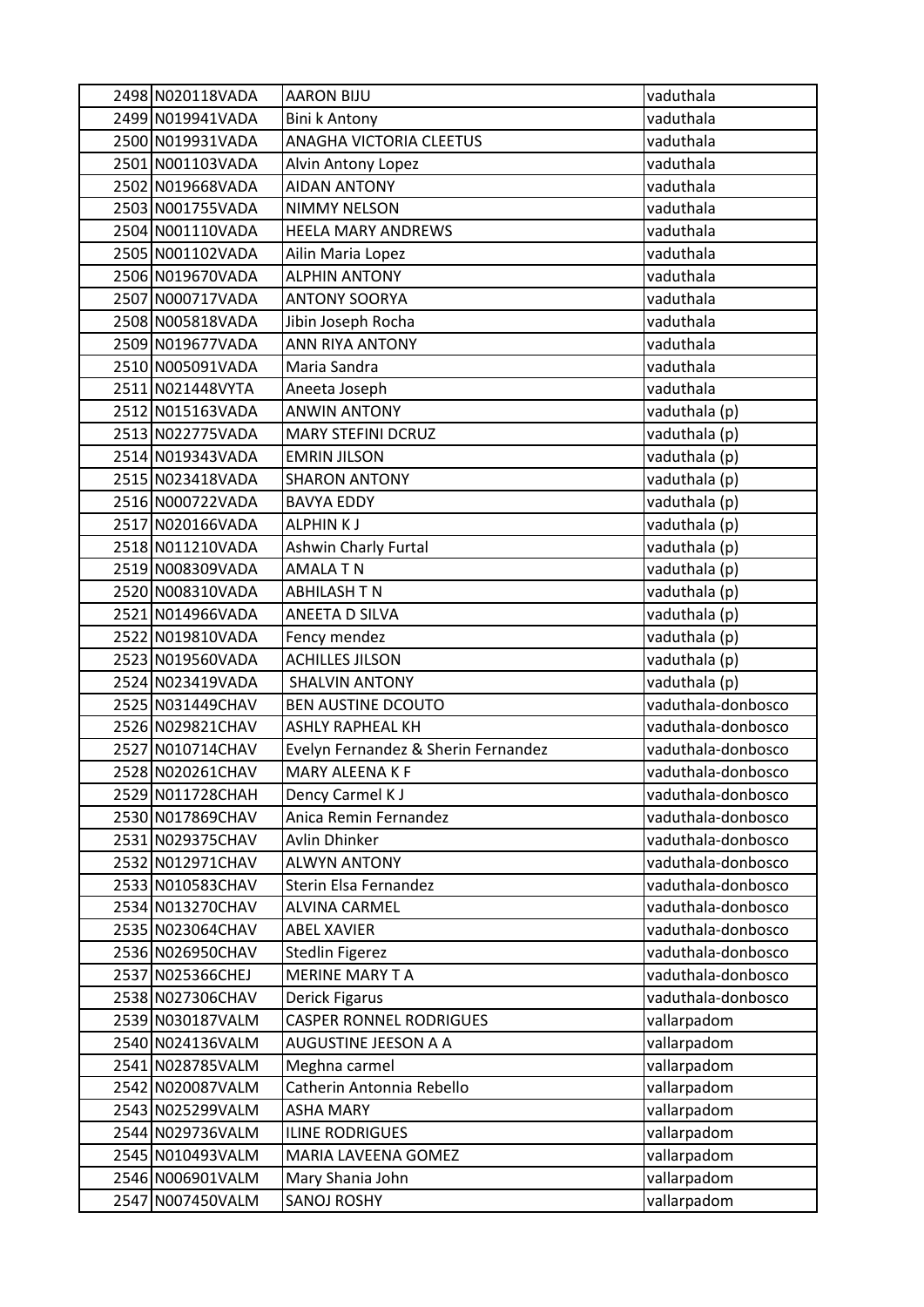| 2548 N024621VALM                     | <b>GLADWIN GEORGE</b>               | vallarpadom            |
|--------------------------------------|-------------------------------------|------------------------|
| 2549 N006895VALM                     | <b>AVIN MICHEAL</b>                 | vallarpadom            |
| 2550 N023436VALM                     | CARMALA SINDHYA O J                 | vallarpadom            |
| 2551 N007798VALM                     | Akash Antony                        | vallarpadom            |
| 2552 N023107VALM                     | <b>HANNA THOMAS</b>                 | vallarpadom            |
| 2553 N029459VALM                     | Nimisha Baby                        | vallarpadom            |
| 2554 N013725VALM                     | Alan Manuel Pinhero                 | vallarpadom            |
| 2555 N006915VALM                     | AISHWARYA ELIZABETH                 | vallarpadom            |
| 2556 N006449VALM                     | <b>TILVIN THOMAS</b>                | vallarpadom            |
| 2557 N007449VALM                     | <b>Nevin Milton Fernandez</b>       | vallarpadom            |
| 2558 N006892VALM                     | <b>TANIA THOMAS</b>                 | vallarpadom            |
| 2559 N006919VALM                     | <b>GIORUMAN RUSTOM</b>              | vallarpadom            |
| 2560 N007441VALM                     | ANN LITTA SIMON                     | vallarpadom            |
| 2561 N006906VALM                     | ALEESHA PRINCE                      | vallarpadom            |
| 2562 N010492VALM                     | deena florence gomez                | vallarpadom            |
| 2563 N020088VALM                     | Celestina Antoniette Rebello        | vallarpadom            |
| 2564 N006436VALM                     | Gilsa Treasa K G                    | vallarpadom            |
| 2565 N023742VALM                     | <b>STEVE LUIZ</b>                   | vallarpadom            |
| 2566 N006913VALM                     | Feba Joseph                         | vallarpadom            |
| 2567 N007466VALM                     | Aneeta George                       | vallarpadom            |
| 2568 N026663VALM                     | Gadrin Pius Paiva                   | vallarpadom            |
| 2569 N006907VALM                     | LEONA JOSEPH                        | vallarpadom            |
| 2570 N024137VALM                     | Monika Antony                       | vallarpadom            |
| 2571 N006951VALM                     | <b>Henok George</b>                 | vallarpadom            |
| 2572 N007458VALM                     | Amal George                         | vallarpadom            |
| 2573 N024402VALM                     | Treesa Sandra                       | vallarpadom            |
| 2574 N006914VALM                     | Felix Joseph                        | vallarpadom            |
| 2575 N011582VALM                     | Nidhiya Roy                         | vallarpadom            |
| 2576 N007439VALM                     | Peter Leander Drose                 | vallarpadom            |
| 2577 N007448VALM                     | Nima Milton Fernandez               | vallarpadom            |
| 2578 N006917VALM                     | <b>HEREENA MARIA MORRIS</b>         | vallarpadom            |
| 2579 N006903VALM                     | Ashly Mariya Antony                 | vallarpadom            |
| 2580 N029968VALY                     | Stefna Jose                         | valluvally             |
| 2581 N032290VALY                     | MARY NARMADA V G                    | valluvally             |
| 2582 N019603VALY                     | <b>ASHIK M S</b>                    | valluvally             |
| 2583 N031075VALY                     | Sneha Shaji                         | valluvally             |
| 2584 N031080VALY                     | Dona Thomas                         | valluvally             |
| 2585 N024474VALY                     | <b>ANNA MARIA V S</b>               | valluvally             |
| 2586 N017121VALY                     | ANUGRAHA V A                        | valluvally             |
| 2587 N023010VALY                     | Jose Renish A R                     | valluvally             |
| 2588 N024225VALY                     | <b>MARIA JULIE</b>                  | valluvally             |
| 2589 N021797VALY                     | <b>ALAN SEBASTIAN</b>               | valluvally             |
| 2590 N025936VALY                     | MIDHUN JOSEPH                       | valluvally             |
| 2591 N021798VALY                     | <b>AMAL SEBASTIAN</b>               | valluvally             |
| 2592 N017059VALY                     | Vivek shaju<br>Diana Mendez         | valluvally             |
| 2593 N030166VARA                     |                                     | varapuzha              |
| 2594 N018280VARA<br>2595 N004225VARA | ELMA ROSMARY FURTADO<br>SHINI SHAJI | varapuzha              |
| 2596 N005559VARA                     | Melgreeta D cruz                    | varapuzha<br>varapuzha |
|                                      |                                     |                        |
| 2597 N006094VARA                     | CHANCHAL CORREYA                    | varapuzha              |